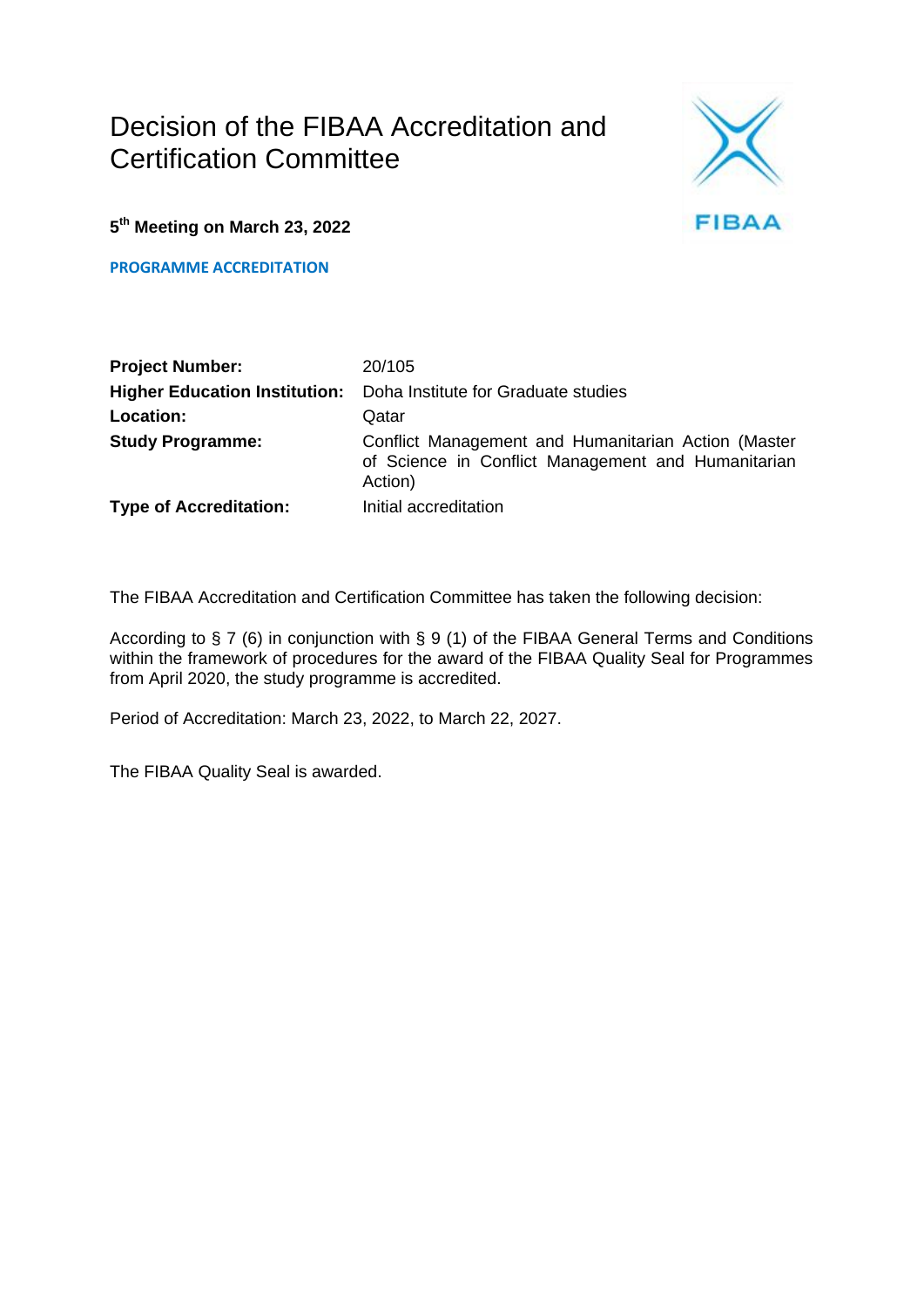

**FOUNDATION FOR INTERNATIONAL BUSINESS ADMINISTRATION ACCREDITATION**

FIBAA – BERLINER FREIHEIT 20-24 – D-53111 BONN

# Assessment Report

**Higher Education Institution:** Doha Institute for Graduate Studies, Qatar

**Master programme:** Conflict Management and Humanitarian Action

**Qualification awarded on completion:** Master of Science in Conflict Management and Humanitarian Action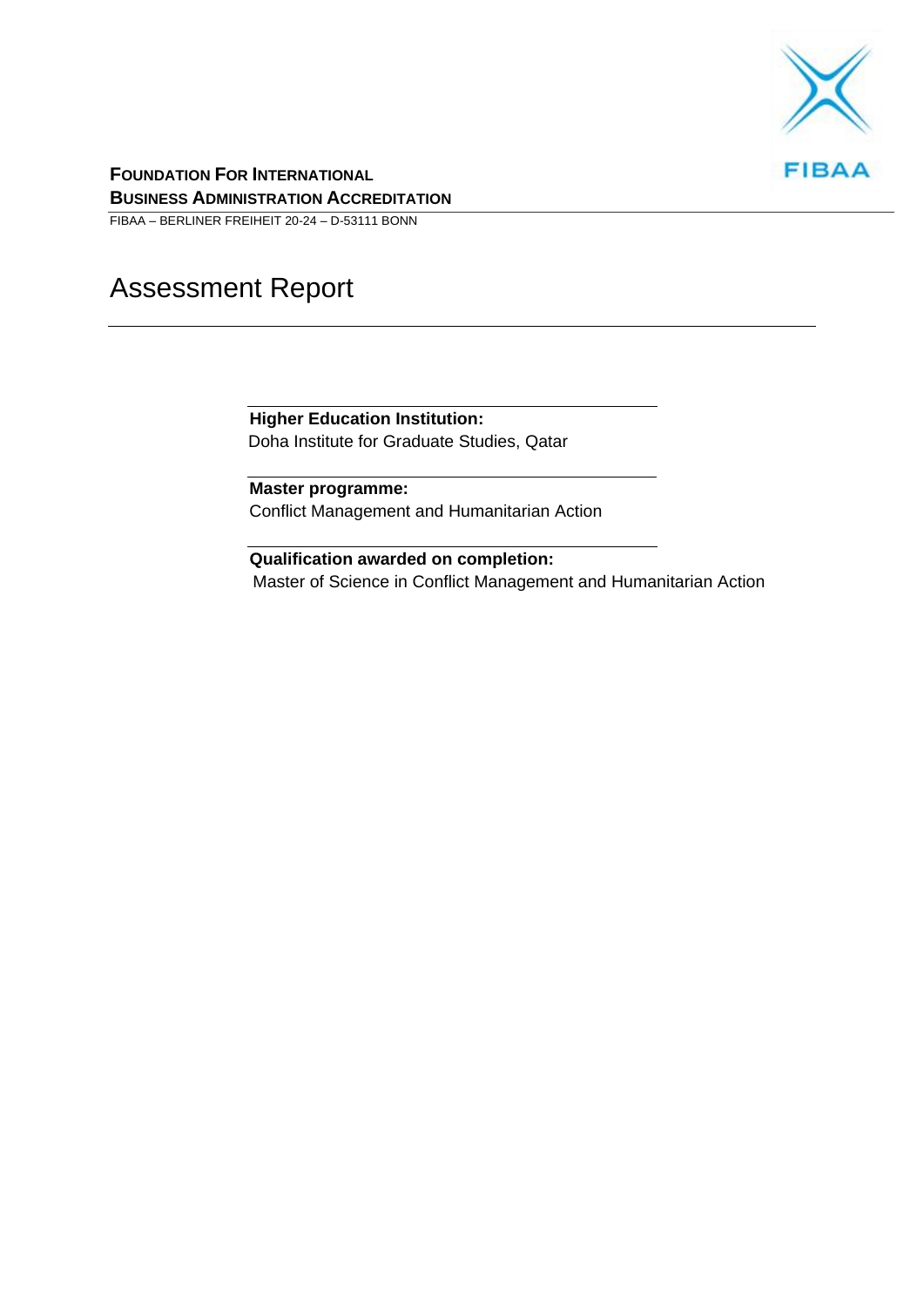## General information on the study programme

#### **Brief description of the study programme:**

The Conflict Management and Humanitarian Action (CMHA) programme is a full-time twoyear Master programme with a workload of 42 credit hours (84 ECTS credits). It can also be studied part-time (three or four years). The CMHA programme offers students the opportunity to engage with conflict management, conflict resolution, conflict transformation, humanitarianism, peacebuilding, state-building, post-war reconstruction theories and practices from both regional and international perspectives. Career paths include doctoral studies, research, project design, monitoring and evaluation, and advocacy. Graduates have opportunities to work in national and international non-government organisations such as the Qatar Foundation, Reach Out to Asia, Education Above All, in Ministries or in international public organisations such as in UN agencies such as UNHCR, UN-HABITAT, UNICEF, OCHA, UNRWA.

#### **Type of study programme:**

Master programme

#### **Projected study time and number of ECTS credits / national credits assigned to the study programme:**

Full-time: 2 years; Part-time: up to 4 years; 42 credit hours (equivalent to 84 ECTS credits) \_\_\_\_\_\_\_\_\_\_\_\_\_\_\_\_\_\_\_\_\_\_\_\_\_\_\_\_\_\_\_\_\_\_\_\_\_\_\_\_\_\_\_\_\_\_\_\_\_\_\_\_\_\_\_\_\_\_\_\_\_\_\_\_\_\_\_\_\_\_\_\_\_\_

#### **Mode of study:**

Full-time or part-time

#### **Didactic approach:**

Study programme with obligatory class attendance

#### **Double/Joint Degree programme:** No

#### **Scope (planned number of parallel classes) and enrolment capacity:**

15-20 students per academic year

#### **Programme cycle starts in:** Winter semester

**Initial start of the programme:** September 2016

**Type of accreditation:** Initial accreditation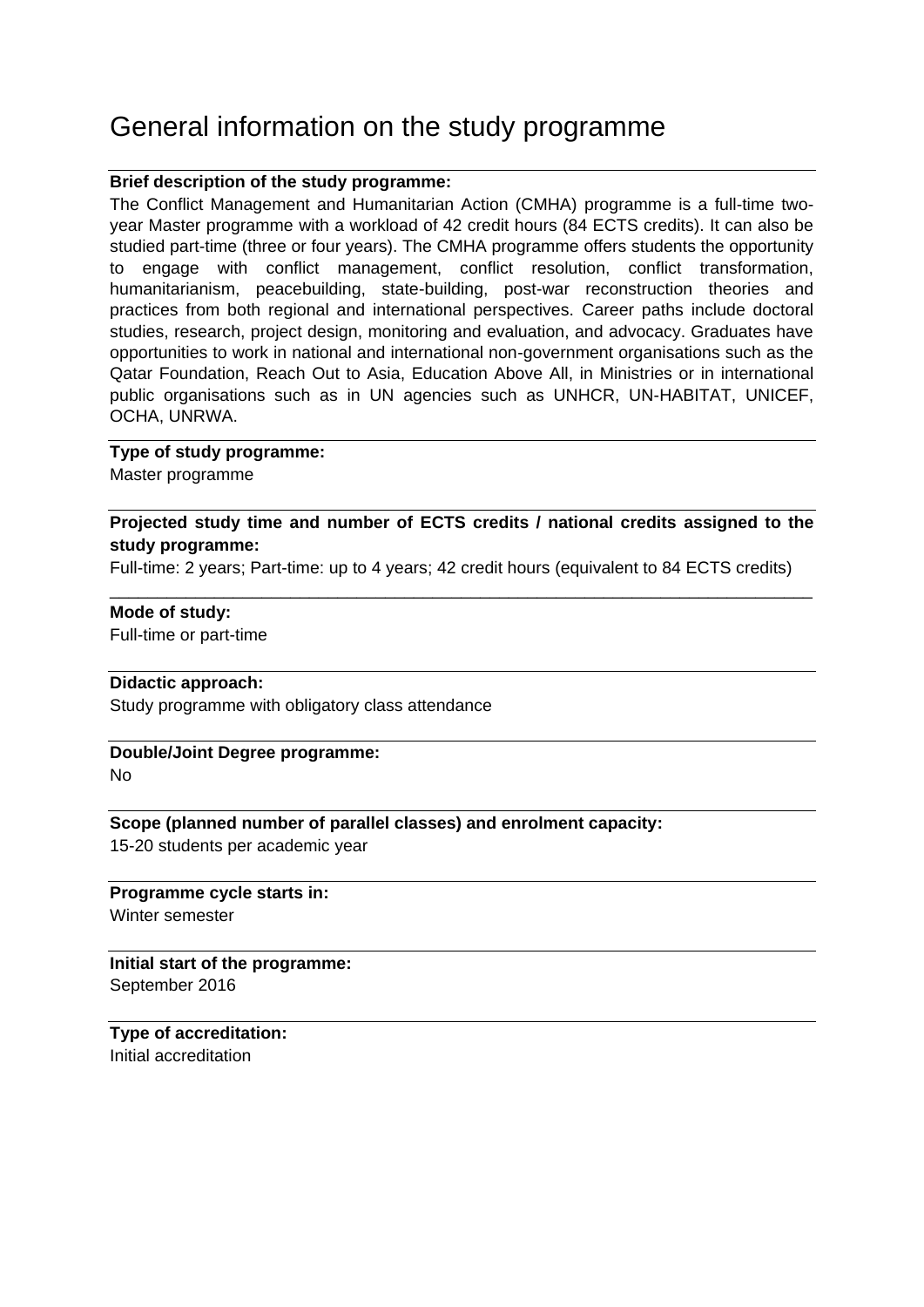## **Procedure**

A contract for the initial accreditation of the programme Conflict Management and Humanitarian Action (Master of Science in Conflict Management and Humanitarian Action) was made between FIBAA and the Doha Institute for Graduate Studies (DI) on October 7, 2020. On June 30, 2021, the HEI submitted a self-evaluation report, which included a detailed description of the programme and further documents to prove that the criteria for programme accreditation are met.

At the same time, FIBAA appointed a review panel<sup>1</sup>. The HEI has agreed to the chosen experts. The panel consisted of:

#### **Prof. Dr. Tariq A. Khwaileh**

Qatar University, Qatar Chair Department of English Literature and Linguistics (Linguistics, Phonetics, Psycholinguistics)

#### **Prof. Dr. Mark Laffey**

University of London, United Kingdom Ass. Professor of International Relations (International Relations Theory, International Security, Foreign Policy Analysis)

#### **Prof. Dr. Bernd Müller-Jacquier**

University of Bayreuth, Germany Prof. em. of Intercultural German Studies (Linguistics, Literature, Foreign Language Didactics)

#### **Prof. Dr. Stephan Stetter**

University of the Bundeswehr Munich, Germany Professor of International Politics and Conflict Studies

#### **Dr. Philipp Stiel**

Bavarian State Chancellery, Munich, Germany Budget Officer, Head of Budget and Internal Services Department (Organisation, Rule of Law, Public Management)

#### **Tim Thiessen**

Leuphana University, Lueneburg, Germany Student of Political Sciences (Bachelor)

FIBAA project manager: Dr. Birger Hendriks

**<sup>.</sup>**  $1$  The panel is presented in alphabetical order.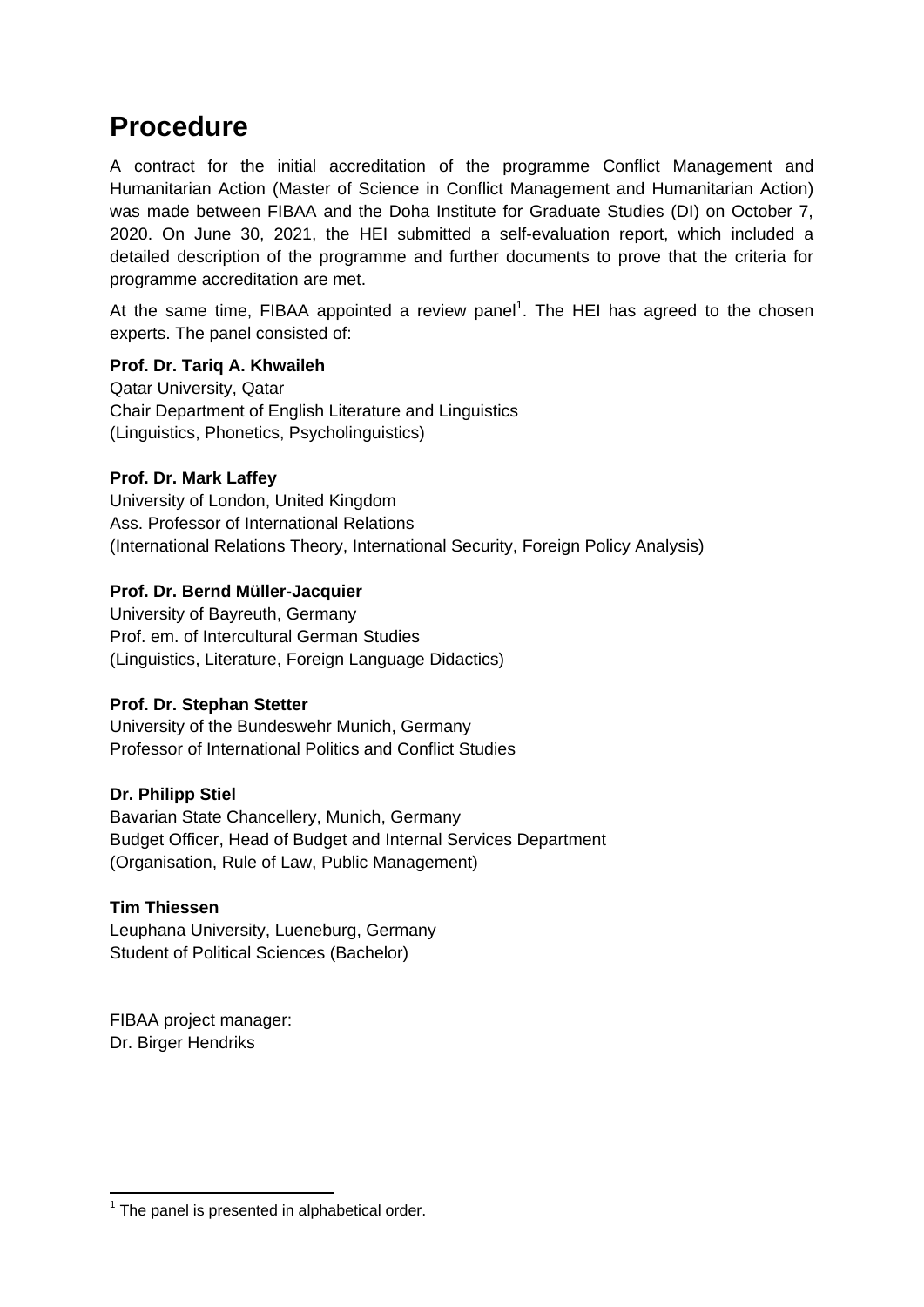The assessment is based on the self-evaluation report, amended by further documents, as requested by the panel, and an online conference (because of the Covid-19 pandemic). The online conference took place on November 2 and 3, 2021 via the video conferencing tool *Zoom* with DI representatives. The same cluster included an appraisal of the Comparative Literature programme (Master of Social Sciences and Humanities) and the Politics and International Relations programme (Master of Science and Humanities). At the end of the online conference, the panel has given brief feedback on its first impressions to representatives of the HEI.

The assessment report based on this was delivered to the HEI for comment on February 25, 2022. The statement on the report was received on March 3, 2022. It has been taken into account in the report at hand.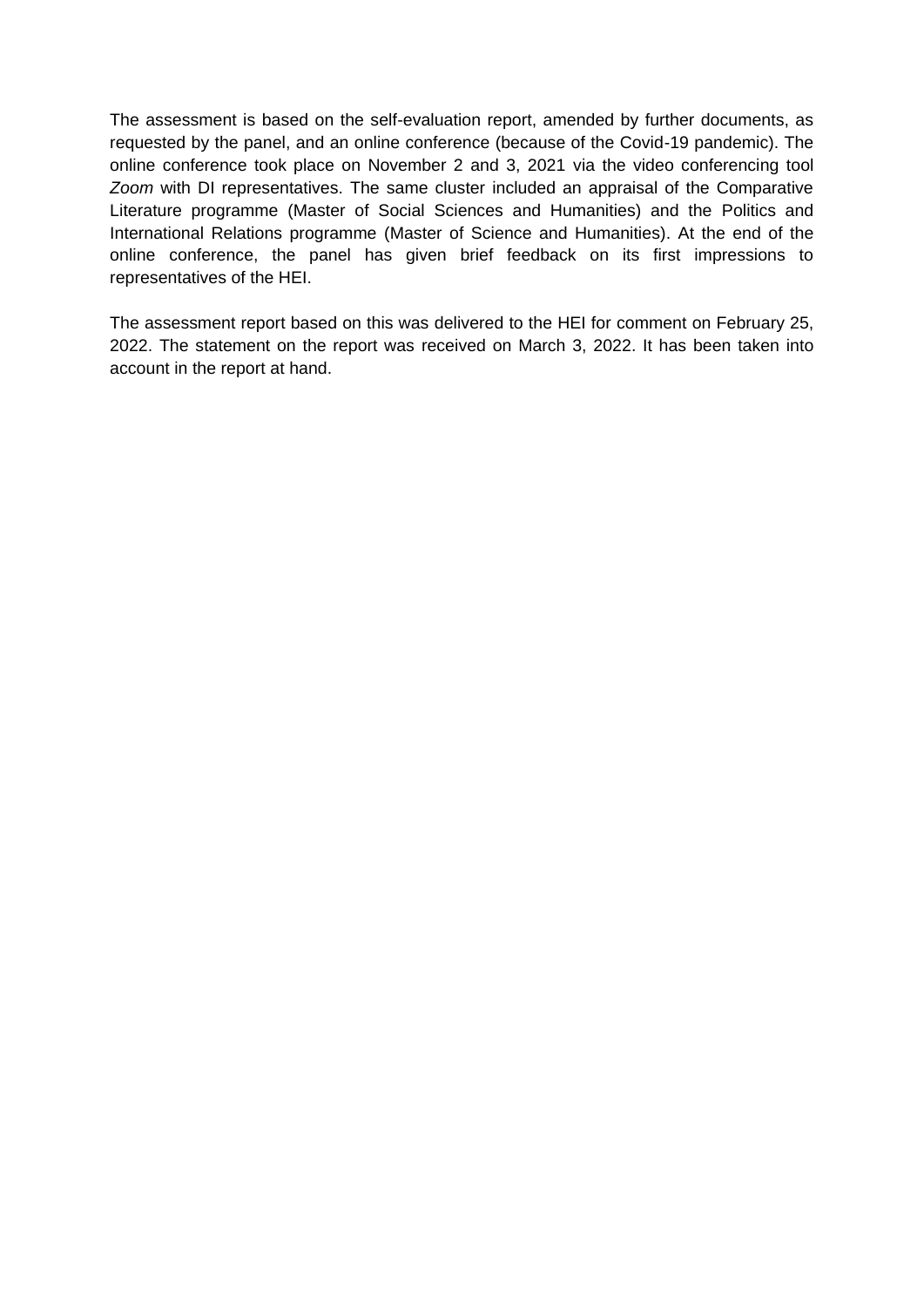# Summary

The Conflict Management and Humanitarian Action programme, offered by the Doha Institute for Graduate Studies, fulfils the FIBAA quality requirements for master programmes and can be accredited by the Foundation for International Business Administration Accreditation (FIBAA) for five years starting on March 23, 2022, and finishing on March 22, 2027. The programme is in accordance with the national and the European Qualification Frameworks and the European Standards and Guidelines in their applicable version valid as of the time of the opening of the procedure, and with the Bologna Declaration.

There are many criteria in which the programme exceeds the quality requirements:

- International orientation of the study programme design (see chapter 1.2),
- Positioning of the study programme in the educational market (see chapter 1.3),
- Admission requirements (see chapter 2.1),
- Selection procedure (see chapter 2.3),
- $\bullet$  Integration of theory and practice (see chapter 3.1),
- $\bullet$  Interdisciplinary thinking (see chapter 3.1),
- Ethical aspects (see chapter 3.1),
- International contents and intercultural aspects (see chapter 3.4),
- Internationality of student body (see chapter 3.4),
- Internationality of faculty (see chapter 3.4),
- Foreign language contents (see chapter 3.4),
- Academic qualification of faculty (see chapter 4.1),
- Student support by the faculty (see chapter 4.1),
- Process organisation and administrative support for students and faculty (see chapter 4.2),
- Quantity, quality, media and IT equipment of teaching and group rooms (see chapter 4.4),
- Access to literature (see chapter 4.4),
- Career counselling and placement service (see chapter 4.5).

For the overall assessment of the programme, please refer to the quality profile at the end of this report.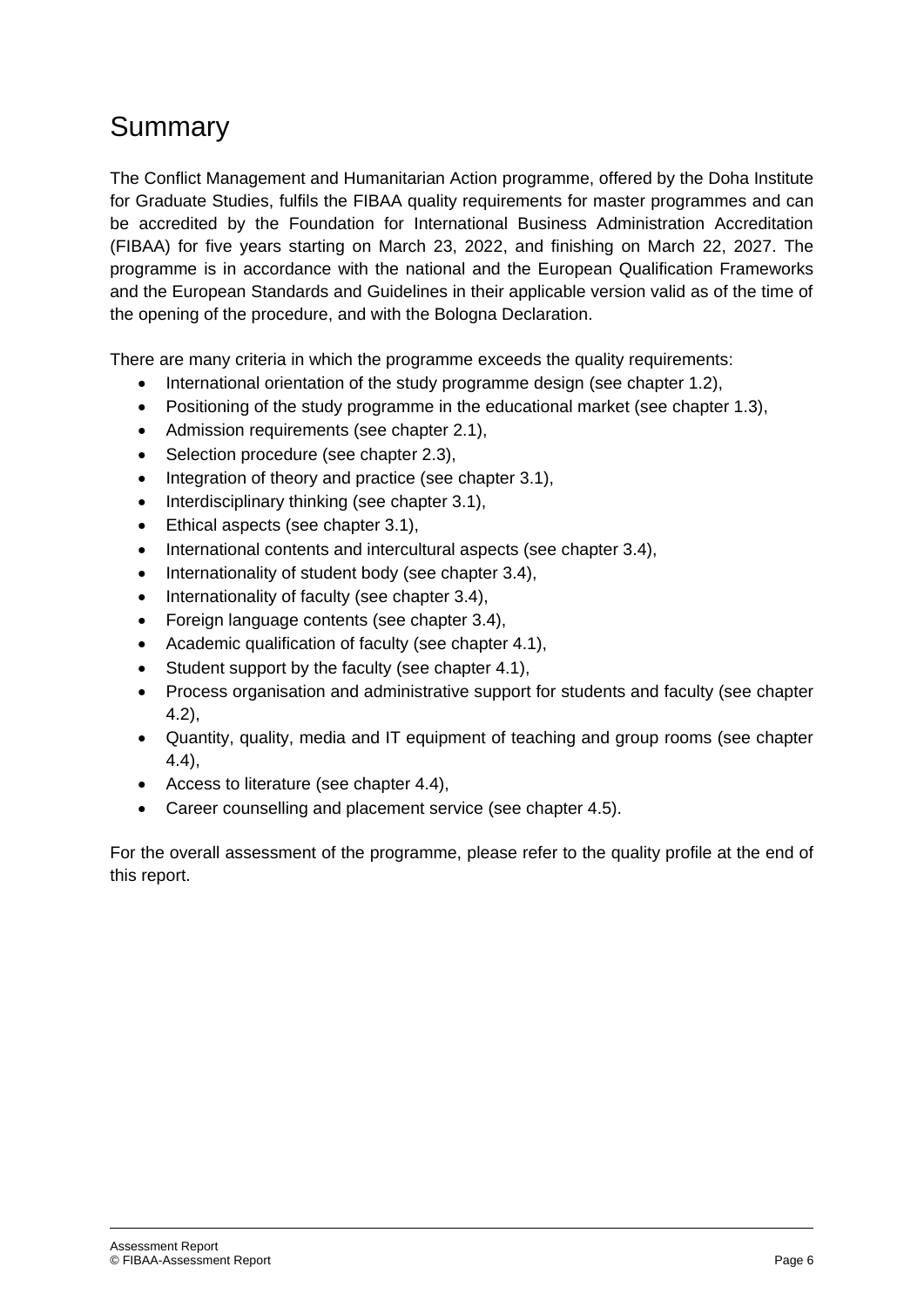# Information

### **Information on the Institution**

The Doha Institute for Graduate Studies (DI) is an independent non-profit academic institution for postgraduate studies. DI was founded in 2015 and aims to combine teaching and learning with scientific research in a manner that prepares its graduates to become accomplished academic researchers and capable professionals in their fields of study. Also, graduates shall be able to advance knowledge and respond to the needs of the Arab region. DI aims to help produce a new generation of academics, researchers, and independent thinkers at international scientific standards. Arabic Language is the main language for DI's teaching and research, supported by other languages, especially English. This also forms part of both admission and graduation requirements.

Based on its institutional bylaws DI has a President who is the chief executive and academic officer of the Institute and its representative. The President is appointed by the Board of Trustees and chairs the councils which govern the academic and administrative affairs of the DI. These include the Doha Institute Council, the highest executive body, and the Faculty General Assembly. At the level of the School, mechanisms are in place to encourage autonomous governance.

DI comprises two Schools: the School of Social Sciences and Humanities and the School of Public Administration and Development Economics. It offers 19 study programmes. The Conflict Management and Humanitarian Action programme (CMHA) belongs to the School of Social Sciences and Humanities (SOSH).<sup>2</sup> Head of each School is a Dean who is appointed by the President. Each school at the Doha Institute has the independence to regulate its internal academic and administrative policy, but subject to the provisions of the bylaws, rules, institutional regulations, and general policies developed for the institute. In the event of any action that may affect the financial obligations of the institute or its academic policies, the Dean refers the policy or procedure to the Vice President for Academic Affairs, who in turn submits it to the President of the Institute.

DI and its programmes are licensed by Qatar's Ministry of Education and Higher Education<sup>3</sup> and they are listed on the Ministry of Education and Higher Education's website [\(edu.gov.qa\).](https://www.edu.gov.qa/ar/Pages/higheredudefault.aspx?ItemID=134)

 $\overline{\phantom{a}}$ 

 $2$  The Institute also has an Executive Education Excellence Center and a Language Center. See [https://www.dohainstitute.edu.qa/EN/Academics/Pages/Academic-Policies.aspx.](https://www.dohainstitute.edu.qa/EN/Academics/Pages/Academic-Policies.aspx) Decision of the Minister of Education and Higher Education No. (45) of 2016 Licensing the Doha Institute for Graduate Studies.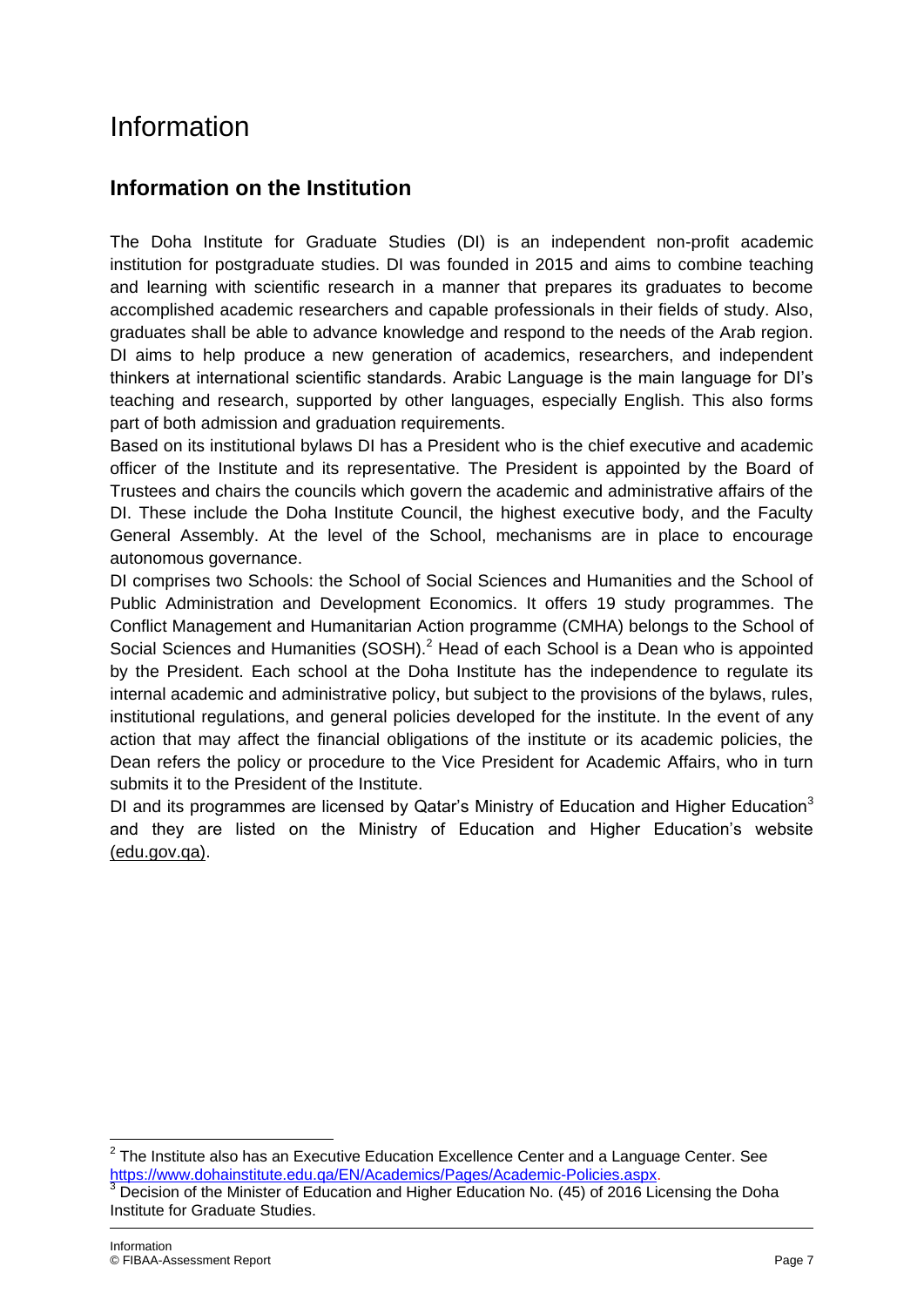## **Further development of the programme and statistical data**

The CMHA programme originally started as an independent programme under the Center for Conflict and Humanitarian Studies. Meanwhile it belongs to the SOSH and shows the following development since its beginning. The previous study plan for the period 2018-2019 was reviewed and developed based on feedback from faculty and students. Feedback is received institutionally through the annual review of various reports and contains input from students, faculty, and school about different courses and the overall curriculum.

| Master Study Programme: Conflict Management and Humanitarian Action (CMHA) |                |                  |                  |                  |                  |
|----------------------------------------------------------------------------|----------------|------------------|------------------|------------------|------------------|
|                                                                            |                |                  |                  |                  |                  |
|                                                                            |                | <b>CMHA 2018</b> | <b>CMHA 2019</b> | <b>CMHA 2020</b> | <b>CMHA 2021</b> |
| # Study Places                                                             |                | 20               | 20               | 20               | 20               |
| # Applicants                                                               | Σ              | 175              | 196              | 175              | $\sqrt{234}$     |
|                                                                            | $\overline{f}$ | 69               | 68               | 62               | 80               |
|                                                                            | m              | 106              | $\overline{128}$ | $\overline{113}$ | 154              |
| <b>Application rate</b>                                                    |                | 875.00%          | 980.00%          | 875.00%          | 1170.00%         |
| # First-Year Student                                                       | Σ              | 24               | 18               | 18               | 17               |
|                                                                            | $\overline{f}$ | 13               | 11               | 10               | 13               |
|                                                                            | m              | 11               | $\overline{7}$   | 8                | $\overline{4}$   |
| Rate of female students                                                    |                | 54.17%           | 61.11%           | 55.56%           | 76.47%           |
| # Foreign Students                                                         | Σ              | 21               | 11               | 14               | 14               |
|                                                                            | $\overline{f}$ | 10               | 6                | 8                | 10               |
|                                                                            | m              | $\overline{11}$  | $\overline{5}$   | 6                | $\overline{4}$   |
| Rate of foreign students                                                   |                | 87.50%           | 61.11%           | 77.78%           | 82.35%           |
| Percentage of occupied                                                     |                | 120.00%          | 90.00%           | 90.00%           | 85.00%           |
| study places                                                               |                |                  |                  |                  |                  |
|                                                                            |                |                  |                  |                  |                  |
| # Graduates                                                                | Σ              | 19               | 15               | 14               | 14               |
|                                                                            | $\overline{f}$ | 10               | 9                | 8                | 12 <sup>2</sup>  |
|                                                                            | m              | 9                | 6                | 6                | 2                |
| <b>Success rate</b>                                                        |                | 79.17%           | 83.33%           | 77.78%           | 82.35%           |
| <b>Dropout rate</b>                                                        |                | 20.83%           | 16.67%           | 22.22%           | 17.65%           |
| Average duration of                                                        |                | $\overline{2}$   | 2.2              | 2.14             | $\overline{2}$   |
| study                                                                      |                |                  |                  |                  |                  |
| Average grade of final                                                     |                | 3.67             | 3.57             | 3.59             | 3.65             |
| degree                                                                     |                |                  |                  |                  |                  |
| Note: CMHA 2018 refers to the cohort admitted in 2016 and so               |                |                  |                  |                  |                  |
| on.                                                                        |                |                  |                  |                  |                  |

The statistics have been elaborated by DI and show that the numbers of applications by far exceed the numbers of available study places. On average, the percentage of female admitted students exceeds the one of male students. The rates of foreign students are with an average of 77, 2 % high as are the success rates.

The recruitment strategy targets a combination of mature students with professional experience in the field as well as young graduates with good degrees in political science, international relation, development studies and related fields. The programme aims to achieve a numerical balance between male and female students and to avoid having more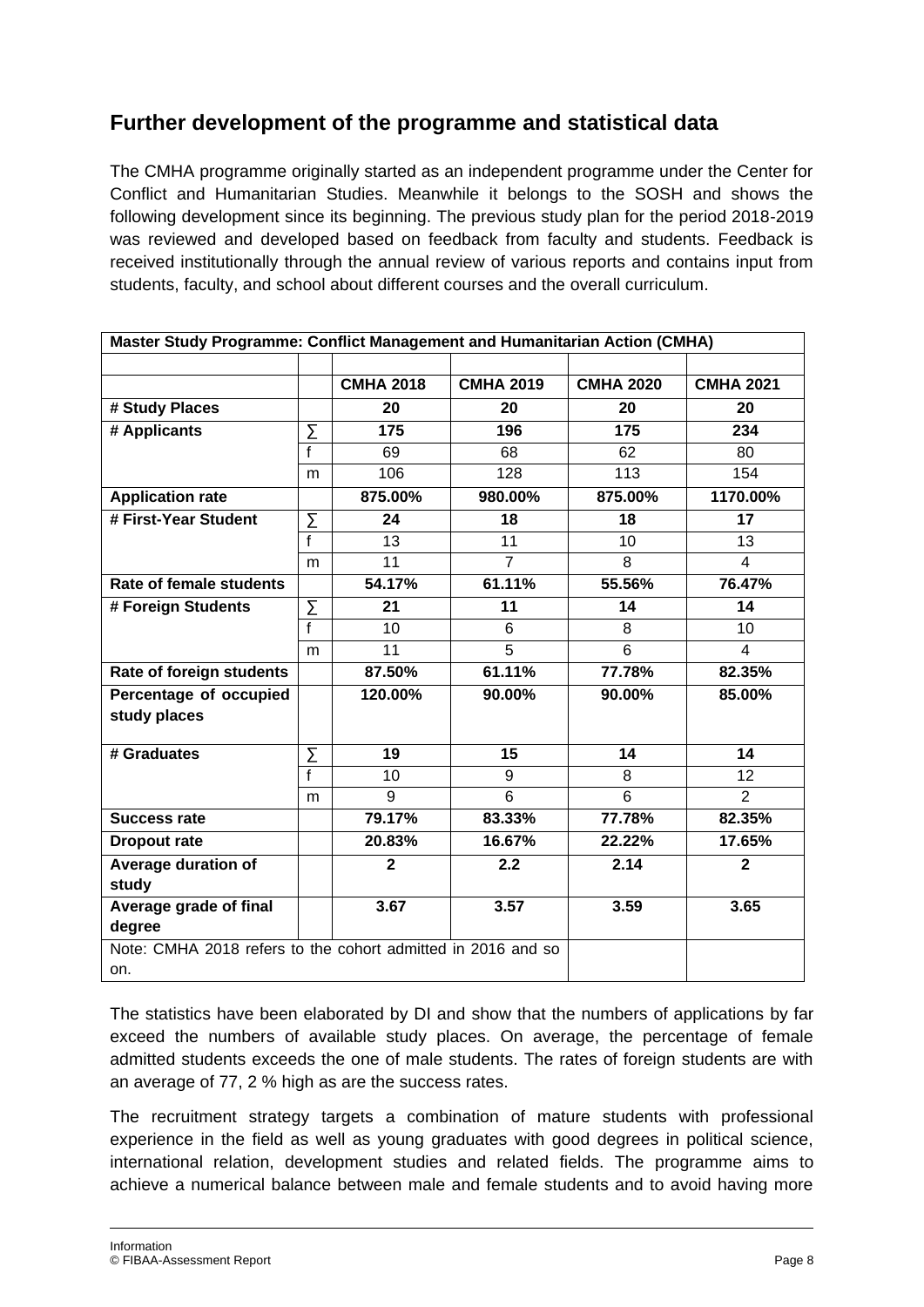than two students from the same country if possible. On average 20 % of the students are from Qatar.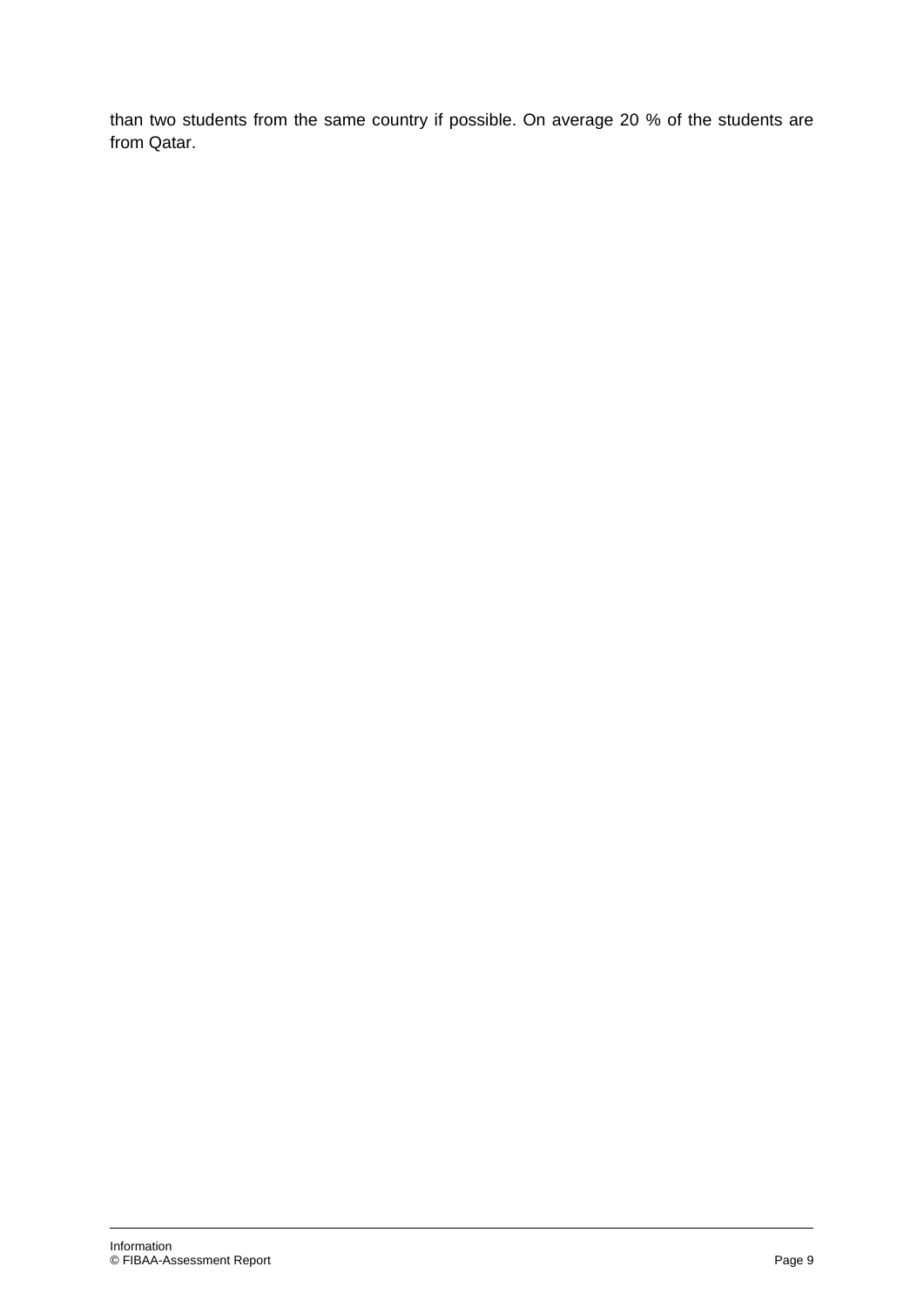# Programme Description and Appraisal in Detail

## **1. Objectives**

### 1.1 Objectives of the study programme (Asterisk Criterion)

The aim of the CMHA programme is to students develop a firm understanding of the sources and dynamics of conflicts. In addition, they learn about regional and international intervention mechanisms available to address the complex political, humanitarian, and developmental challenges arising in the aftermath of war and natural disasters in the Arab region.

The programme strives for attracting students from all over the world. At present it is focused on students from Arab countries affected by conflict (e.g. Syria, Palestine, Yemen, Sudan, Somalia etc. and from those neighbouring regions with spill over effects of conflict (e.g. Turkey, Afghanistan, Chad, Russia etc). All students must be able to speak Arabic and English fluently<sup>4</sup>.

The CMHA programme aims to deliver seven interconnected programme-learning outcomes to its students. These are centered on knowledge and understanding, intellectual skills, practical skills, and transferable skills.

The programme learning outcomes were developed from the initial Programme Specification document in 2016. Feedback received from faculty and students between 2016-2019 contributed to the fine-tuning of the programme specifications, resulting in a set of updated Programme Learning Outcomes (PLO). Those were introduced in 2020 following a series of consultative workshops jointly organized by the Teaching and Learning Assessment Committee (TLA), the Learning Advisor, and the DI's Institutional Effectiveness and Quality Assurance Committee. The following are the Programme Learning Outcomes:

Knowledge and Understanding:

PLO 1: Demonstrate a critical understanding of the causes, manifestations, and impact of conflict, as well as practical approaches to address strife and humanitarian crisis across global settings.

PLO 2: Analyse diverse paradigms underpinning conflict management and humanitarian action, including identifying the historical, philosophical, religious, and sociocultural perspectives that distinguish conflict response and humanitarianism in the Arab Region.

PLO 3: Interpret and critically conduct interdisciplinary research on conflict, humanitarian crisis, state fragility, and post-conflict reconstruction to formulate practical and innovative solutions to conflict and humanitarian challenges within the Arab Region.

#### Intellectual Skills:

PLO 4: Develop analytical and professional competency of major conflict resolution and transformation processes and tools, including negotiation, mediation, problem-solving, national dialogue, transitional justice, and reconciliation.

**<sup>.</sup>** <sup>4</sup> For details see below chapter 2.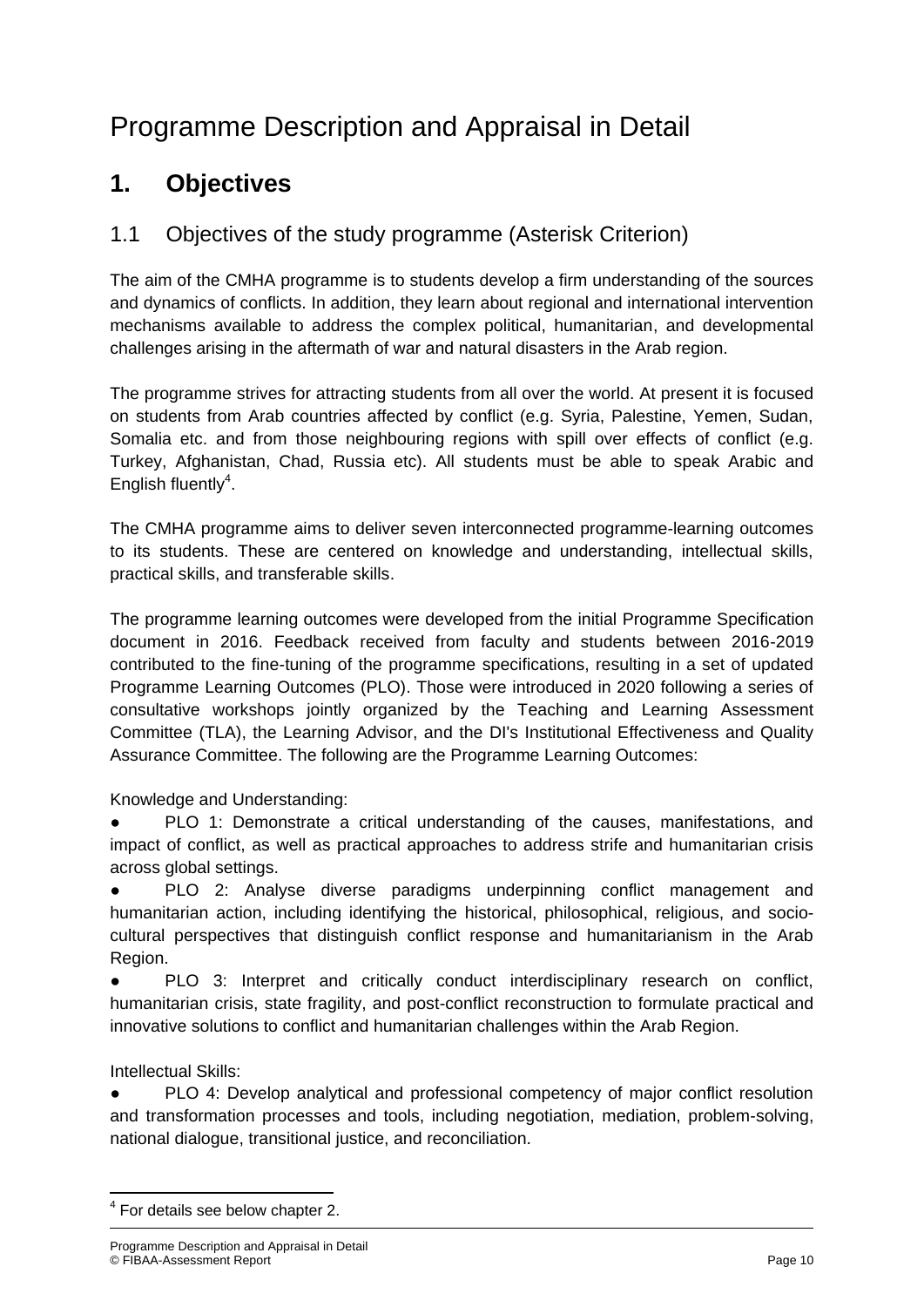Practical Skills:

PLO 5: Design, manage, and evaluate post-conflict recovery programmes, incorporate interdisciplinary research, and use appropriate qualitative and quantitative methods.

Transferrable/ Key Skills

PLO 6: Demonstrate empathy and effective engagement with victims of conflict while acting within national and international ethical and legislative frameworks.

PLO 7: Demonstrate a commitment to professional practice and scholarship that strives to resolve legal, ethical, and policy challenges related to conflict management and humanitarian action within the Arab region.

These learning outcomes shall enable the graduates to become leading researchers, academics, and professionals who can address humanitarian response and conflict-related needs of the MENA region<sup>5</sup> and other areas around the world. These graduates can form a new generation of qualified leaders and researchers who work to the highest international standards, ethical frameworks, and available knowledge. In addition, graduates will apply their skills, providing innovative and analytical solutions to local and international institutions.

All master programmes at the DI have been designed and developed to meet and be aligned with the UK Qualification Frameworks and its learning outcome descriptors for a higher education qualification at level 7 on the Framework for Higher Education Qualifications in England, Wales and Northern Ireland (FHEQ) and Scottish Credit and Qualifications Framework (SCQF) level 11 on the Framework for Qualifications of Higher Education Institutions in Scotland (FQHEIS).

Conforming to the UK framework has been discussed and agreed on with the Ministry of Education and Higher Education in Qatar and was a prerequisite to achieving successful licensures for all the DI's programmes. Moreover, each programme in the DI has a programme specification – a document that serves to record and maintain the design specification, structure, and content of a programme. The specification document provides a clear description of a programme, including its learning outcomes, and is a source of useful information for stakeholders such as students, employers, and external reviewers.

### Appraisal:

The qualification objectives of the programme are explained and convincingly presented in relation to the target group, targeted professional field and societal context of the discipline. They embrace academic proficiency, comprehensive employability, as well as the development of the individual student's personality. The panel noted that DI has designed its study programmes including the learning outcomes aligned with the UK qualification Frameworks.

The subject-specific and extra-curricular qualification objectives and skills to be acquired correspond with the aspired level at graduation. They take into account the requirements of the national qualification framework.

**<sup>.</sup>** <sup>5</sup> Acronym for Middle East & North Africa.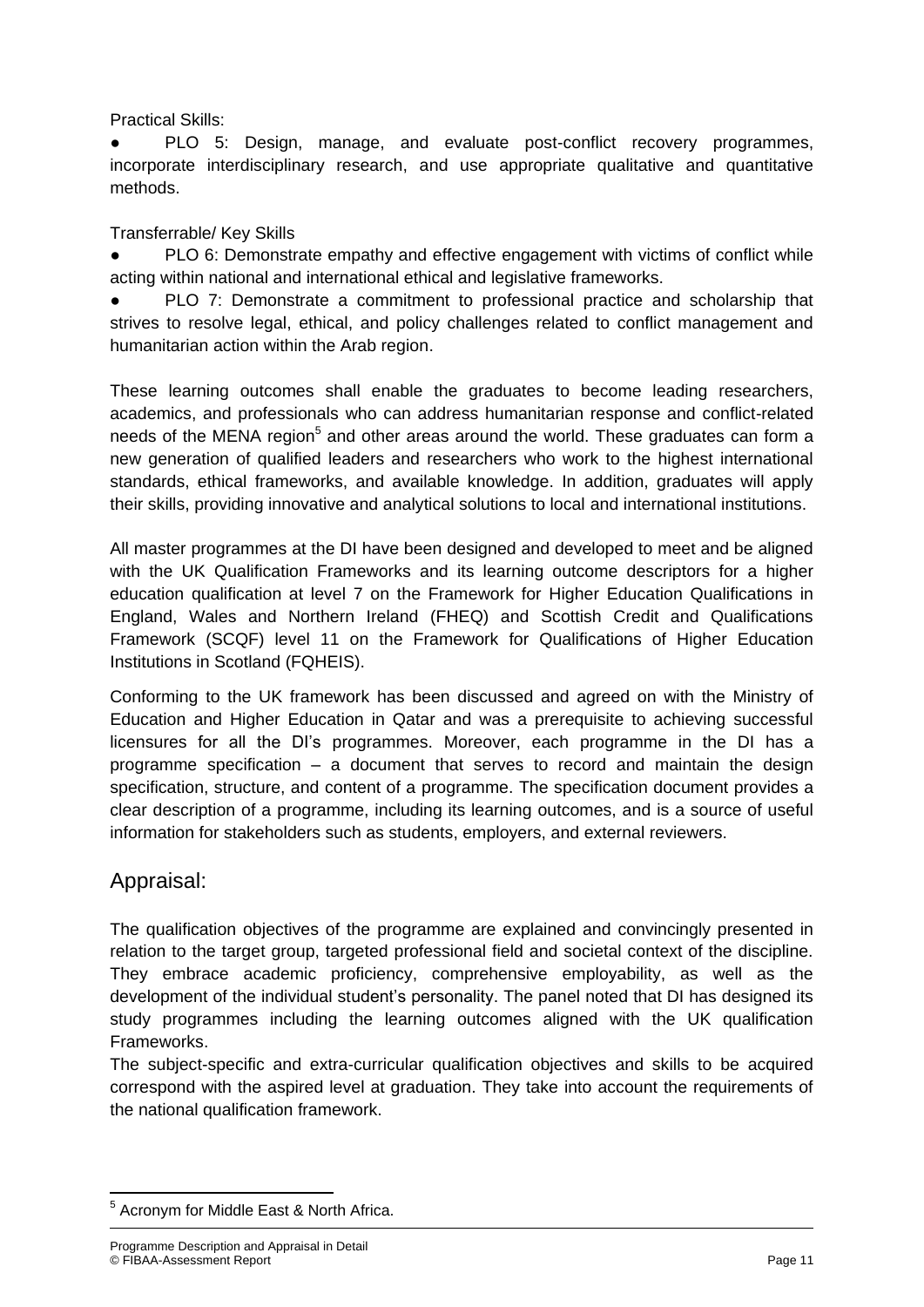|        |                                                           | <b>Exceptional</b> | <b>Exceeds</b><br>quality<br>requirements | <b>Meets quality</b><br>requirements | Does not<br>meet quality<br>requirements | n.r. |
|--------|-----------------------------------------------------------|--------------------|-------------------------------------------|--------------------------------------|------------------------------------------|------|
| $1.1*$ | Objectives of the study programme<br>(Asterisk Criterion) |                    |                                           |                                      |                                          |      |
|        |                                                           |                    |                                           |                                      |                                          |      |

## 1.2 International orientation of the study programme design (Asterisk Criterion**)**

CMHA is international through its design. Its scope of the study includes a detailed examination of international responses in terms of historical and contemporary practices. At the heart of the programme is a critical examination of conflict causes and dynamics: Identifying the roots and the different dynamics underpinning the conflict by taking into account the complexity of political, economic, cultural, and historical factors. Emphasis is placed on an in-depth understanding of the local contexts where the conflict occurs and the role of regional and international powers in influencing the conflict trajectories and transformations.

The faculty involved in the CMHA programme consists of five professors who have received their doctoral degrees from universities in USA, Italy, Germany, and United Kingdom. Most of these faculty members have also gained teaching experience outside of Qatar. Having faculty members drawn from such diverse backgrounds has contributed to the internationally oriented curriculum.

Faculty members in the CMHA programme have set out to meet and exceed international standards with regards to the quality of training provided to students. This attempt to meet international standards begins with the faculty members themselves, who are expected to consistently publish in peer-reviewed journals. While faculty members are encouraged to publish in Arabic they also regularly publish in English-language international and reviewed journals such as Journal on Sustainable Development, Journal of Peacebuilding & Development, and Third World Quaterly.

The programme welcomes worldwide applications from around the world with no discrimination as long as they meet the admission requirements. The student body is composed of students from various countries, including Qatar, Sudan, Palestine, Jordan, Egypt, Syria, Lebanon, Chad, Algeria, Tunisia, Yemen, Iraq, Somalia, Russia, Germany, Turkey, Bahrain, Oman, Kuwai Russia and Ukraine.

#### Appraisal:

The panel welcomes the strong international orientation of the CMHA curriculum in teaching and study as well the international experience of faculty members. The programme design appropriately takes into account the required international aspects, with respect, too, to its graduates' employability.

Owing to the emphasis of the programme design on internationality in teaching and study (e.g. in terms of curricular contents, academic staff, practical experience abroad), the programme, by imparting knowledge with that goal in mind and developing the concomitant skills, enables graduates to competently manage international tasks.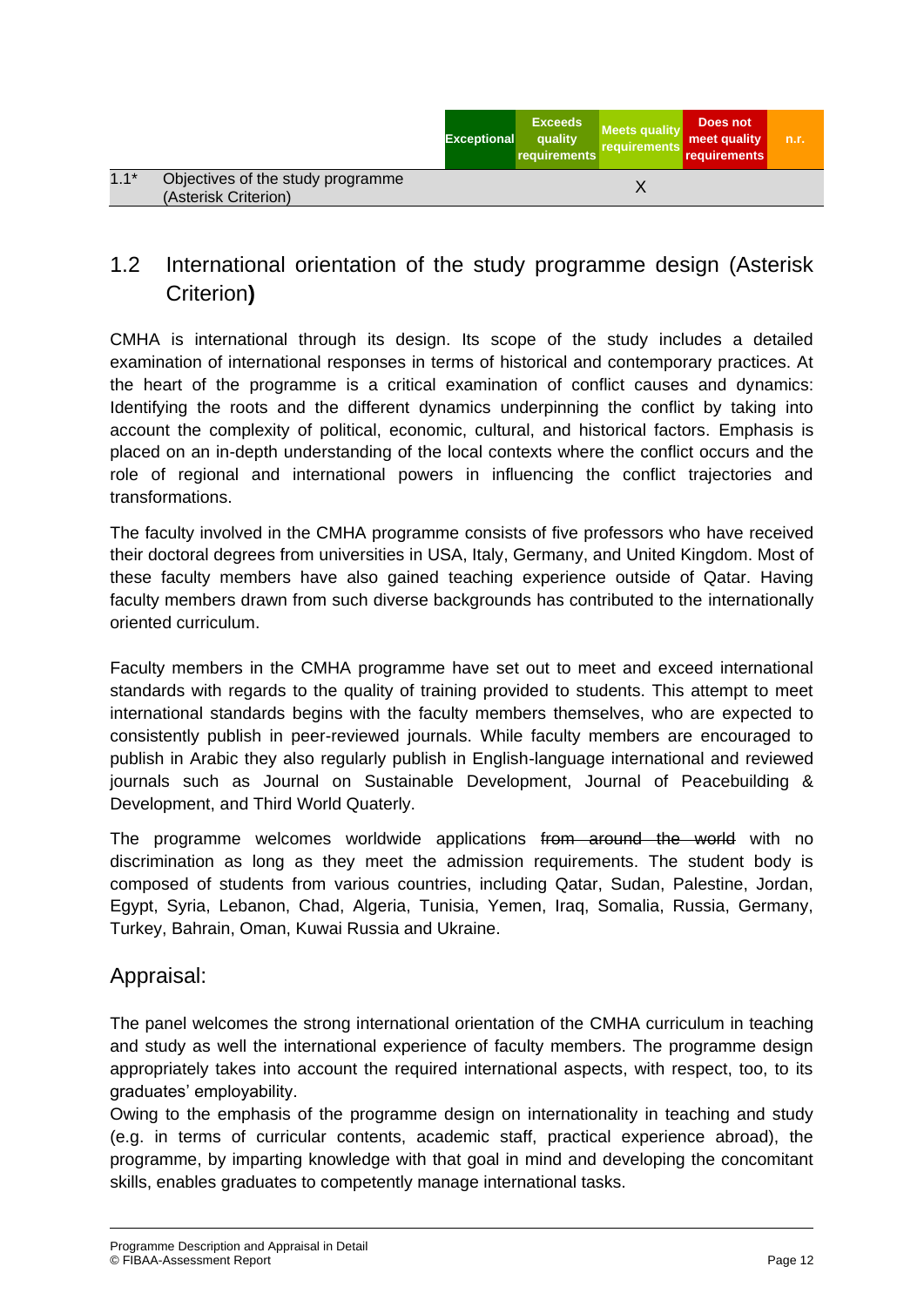|                                                                                           | <b>Exceptional</b> | <b>Exceeds</b><br>quality<br>requirements | <b>Meets quality</b><br>requirements | Does not<br>meet quality<br>requirements | n.r. |
|-------------------------------------------------------------------------------------------|--------------------|-------------------------------------------|--------------------------------------|------------------------------------------|------|
| $1.2*$<br>International orientation of the study<br>programme design (Asterisk Criterion) |                    |                                           |                                      |                                          |      |

### 1.3 Positioning of the study programme

Regionally, despite the existence of a handful of similar MA programmes in conflict resolution in the wider region, CMHA distinguishes itself by combining the study of conflict management with that of a humanitarian action. Given the dynamic nature of the subject, the programme examines the issues from a critical Arab perspective while relating to international practice and standards. The unique characteristics of the CMHA programme in the Arab higher education market have already placed it in a competitive position, with many applicants seeking to enrol annually since its establishment in 2016.

The MSc in CMHA is a unique programme amongst Qatar's thriving higher education sector, and the international universities operating regional branches from Doha. The positioning of the CMHA programme in Qatar is significant, given Qatar's growing role in addressing regional and international conflicts over the past decade.

Graduates of the programme acquire the necessary knowledge and skills to move directly into career paths at the local, regional, or international levels. CMHA programme has a strongly applied focus (delivered through an internship course, case studies, problemsolving, and simulation exercises) and is therefore particularly suited to students wishing to explore their career prospects in the humanitarian and conflict studies sector.

Career paths include doctoral studies, research, project design, monitoring and evaluation, and advocacy. In Qatar, graduates have opportunities to work in organisations such as the Qatar Foundation, Reach Out to Asia, Education Above All, Silatech, Regulatory Authority for Charitable Activities, in the Ministry of Foreign Affairs, Qatar Charity, and Qatar Red Crescent Society. In the Arab region and internationally, graduates have opportunities in UN agencies such as UNHCR, UN-HABITAT, UNICEF, OCHA, UNRWA, and other international organizations such as Oxfam International, Save the Children, Red Cross and Red Crescent Societies, Mercy Corps, GIZ, the Islamic Development Bank and Kuwait Fund for Arab Economic Development.

As part of the curriculum<sup>6</sup>, the internship course offers by the programme plays an important role in helping the students decide on a career path. It offers students practical experience with a relevant organisation and can be considered as a choice of 3 credit hours during the summer or autumn terms.

As an independent academic institution of graduate studies in the social sciences, humanities, and public administration, the DI is an ideal home for an interdisciplinary programme focused on conflict and humanitarian studies. This is emphasized through the DI's mission – to realise its academic purpose by integrating teaching and learning with scientific research in a manner that prepares its graduates to become academic researchers

**.** 

<sup>&</sup>lt;sup>6</sup> See below chapter 3.1.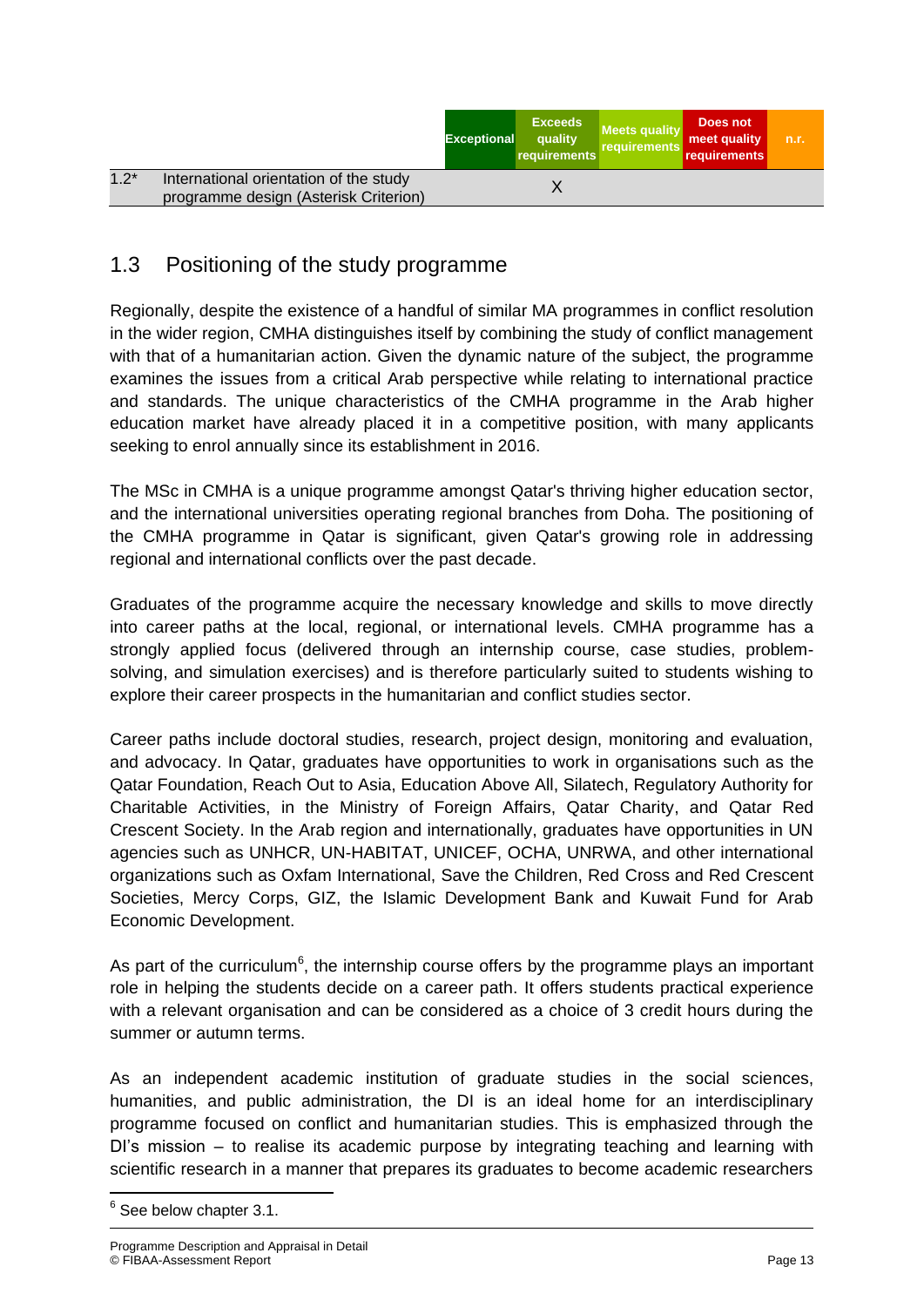and capable professionals who can advance human knowledge and respond to the needs of the Arab region.

The CMHA programme helps students develop a solid understanding of the sources, dynamics, and possible intervention tools available to help address the complex political, humanitarian and developmental challenges arising in the aftermath of conflict and natural disasters.

#### Appraisal:

The panel is convinced that the CMHA programme is excellently positioned in the educational market. The reasons given for this are plausible. The Institute has thoroughly examined the educational market and used the results in establishing its own unique and competitive profile. This is the result of several aspects: The number of applicants exceeds the number of study places by far and with a tendency to rise; the combination of conflict management and humanitarian action seems to be unique in the region; also, a critical Arab view while relating to international practice and standards seems to be highly attractive to applicants and society.

The arguments in support of graduate employability on the basis of the stated qualification objectives are convincingly presented. The future fields of employment for graduates are plausibly set forth.

Also, the panel has the view that the study programme is convincingly integrated into the HEI's overall strategic concept. The study programme's qualification goals are in line with the HEI's mission and strategic planning.

|       |                                                                                                  | <b>Exceptional</b> | <b>Exceeds</b><br>quality<br>requirements | <b>Meets quality</b><br>requirements | Does not<br>meet quality<br><b>requirements</b> | n.r. |
|-------|--------------------------------------------------------------------------------------------------|--------------------|-------------------------------------------|--------------------------------------|-------------------------------------------------|------|
| 1.3   | Positioning of the study programme                                                               |                    |                                           |                                      |                                                 |      |
| 1.3.1 | Positioning of the study programme in<br>the educational market                                  |                    |                                           |                                      |                                                 |      |
|       | 1.3.2 Positioning of the study programme on<br>the job market for graduates<br>("Employability") |                    |                                           | X                                    |                                                 |      |
| 1.3.3 | Positioning of the study programme<br>within the HEI's overall strategic concept                 |                    |                                           | X                                    |                                                 |      |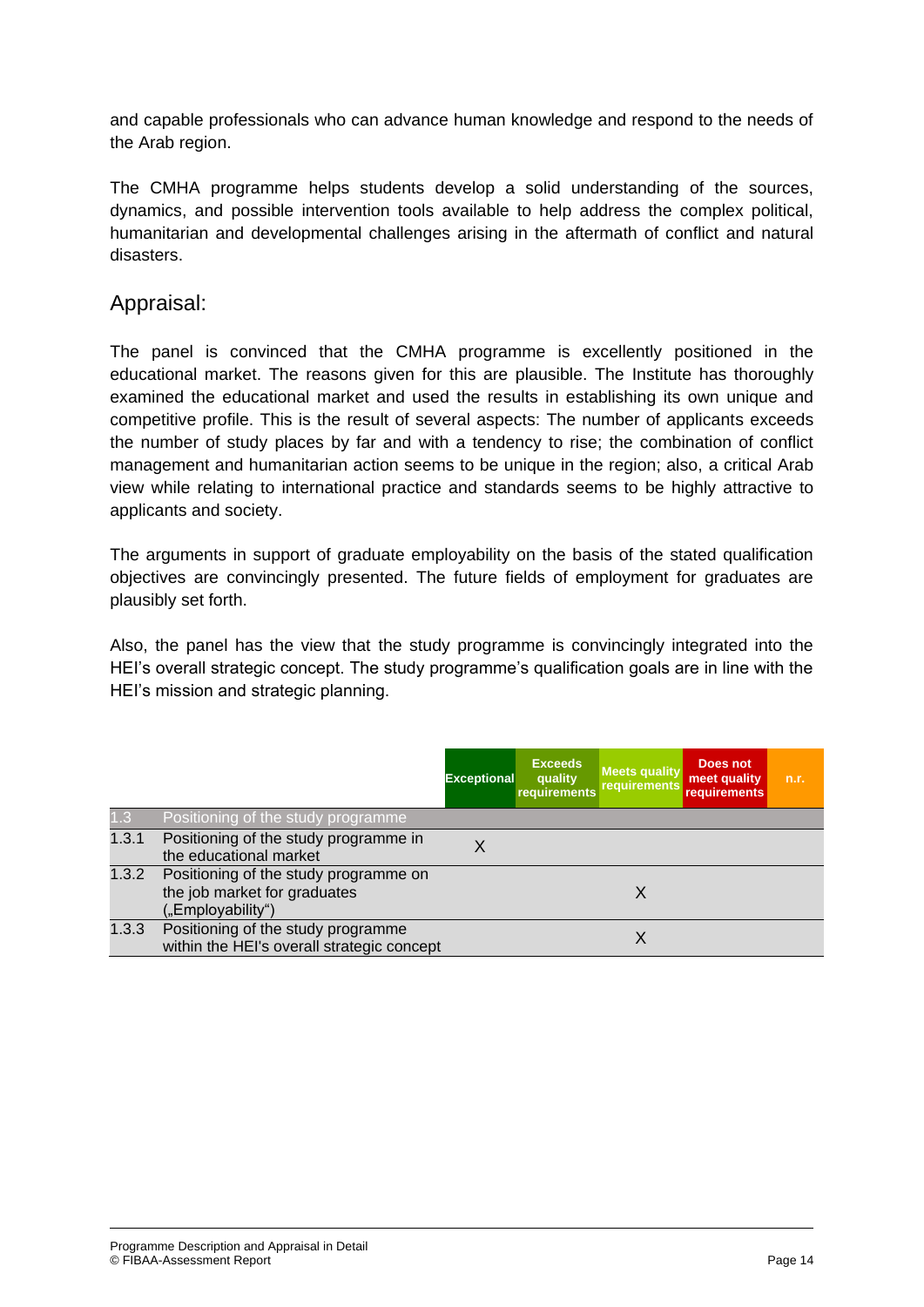## **2. Admission**

The CMHA programme received its first cohort of students in September 2016. Since then, the programme has successfully attracted many Qatari, Arab, and international students.

DI has elaborated an "Admission Policy"<sup>7</sup> which includes general rules such as the objectives and principles of student recruitment and admission process but also admission regulations. Applicants are required to have a solid first degree with a GPA $^8$  that is evaluated to be above average or excellent relative to other students at their university. The department has a preference for applicants who received their bachelor's degree in political science or an academic discipline that is related to political science, such as international studies, economics, sociology, history or philosophy. Applicants from other disciplines are encouraged to apply if they can demonstrate a sufficient understanding of the field of political science in their essay and interview. Successful candidates for admission must be proficient in English and Arabic to be accepted into the programme (see detailed requirements below).

DI evaluates the admission procedure on a regular basis and lists all admission requirements on its website<sup>9</sup>.

The Admission Office makes sure that the admission files are filtered and that the candidates being evaluated meet the requirements and conditions for admission. The files are evaluated according to the following steps: 1) Grades statements evaluation: It is a stage in which the admission department reviews and evaluates students' academic statements. 2) Academic evaluation: The institute's programmes evaluate the files of students who passed the Grades statements evaluation. This stage includes the evaluation of students' writings and curricula vitae. 3) Personal interview: The Institute's programmes at these stage interview students who have passed the Academic evaluation stages.

The Admissions Department plays a leading role in ensuring that students who may be interested in joining the DI are properly informed as to the requirements and standards for admission. Information regarding the admissions process and scholarship application requirements are also posted online. Faculty members primarily play a role in advertising the DI's individual programmes at scheduled events and by making public appearances.

Each year, multiple "Open Days" are held where potential applicants in Qatar are provided with a comprehensive presentation on the admissions process and meet with a faculty member in the CMHA programme. When applicable, prospective international students can meet DI representatives in recruitment activities abroad. Furthermore, faculty members are encouraged to engage in direct outreach by giving guest lectures throughout the Arab world and informing students in other countries of what DI can offer. All prospective applicants can also submit questions to either the head of programme via DI website to or via a special email address set up for this purpose — admissions@dohainstitute.edu.qa. They may also email the head of programme directly at a personal email address listed on the website or call with inquiries at a posted phone number (+974-4035-6900).

**.** 

 $<sup>7</sup>$  As of February 22, 2017.</sup>

 $\frac{8}{9}$  Grade Point Average.

<sup>9</sup> See [https://www.dohainstitute.edu.qa/EN/Prospective\\_Students/Admissions/Pages/School-of-Social-](https://www.dohainstitute.edu.qa/EN/Prospective_Students/Admissions/Pages/School-of-Social-Sciences-and-Humanities.aspx)[Sciences-and-Humanities.aspx.](https://www.dohainstitute.edu.qa/EN/Prospective_Students/Admissions/Pages/School-of-Social-Sciences-and-Humanities.aspx)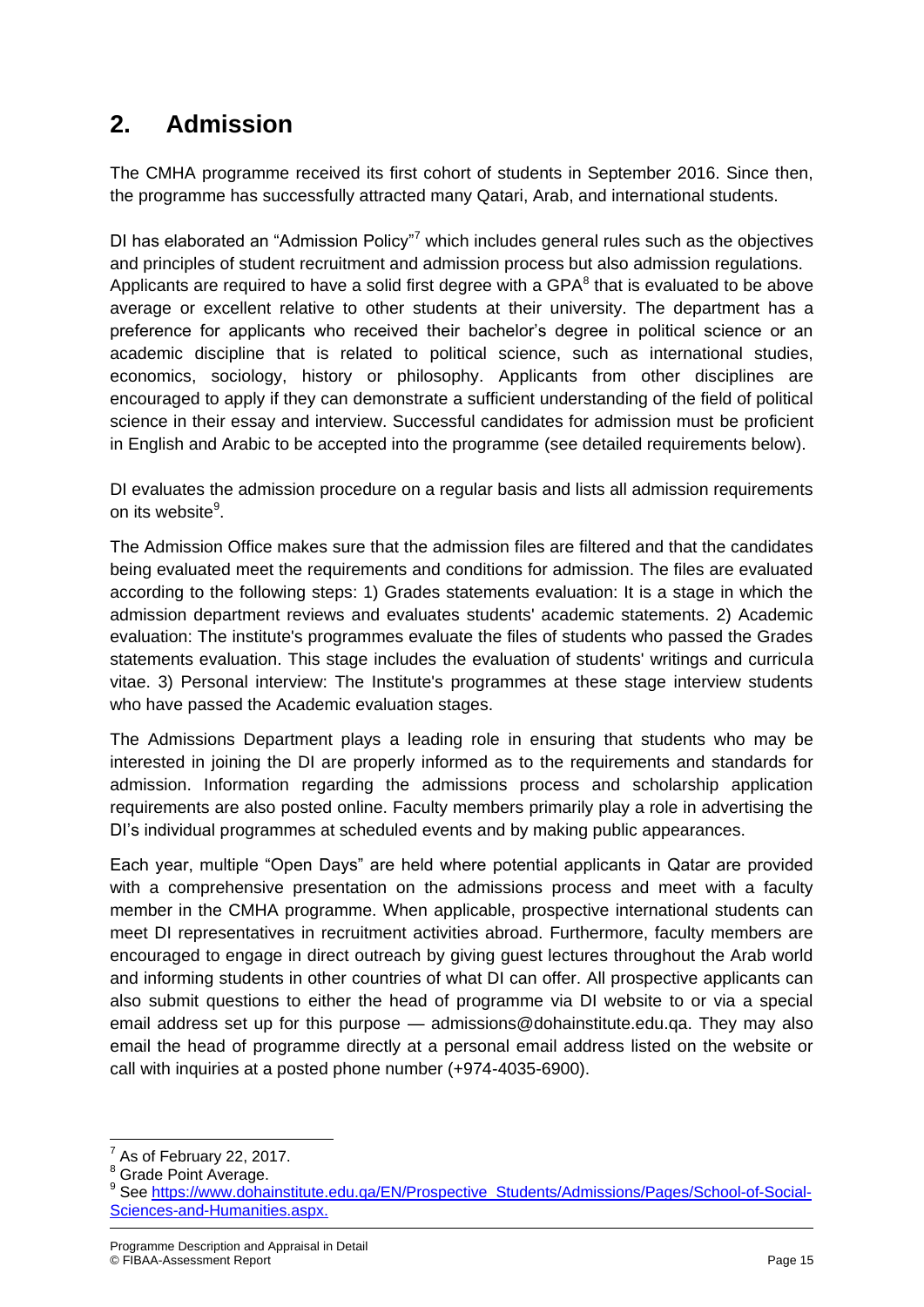The selection process is conducted in three phases: the Admissions Department filtering phase, the application review phase, and the interview phase. The Admissions Department filters applications before final, completed, and qualified applications are received by the CMHA programme. The Admissions Department does not pass on to the programme any applications that are incomplete or which do not meet the minimum admissions requirements (such as a GPA $<sup>10</sup>$  of 3.0). In addition to ensuring that basic requirements have been met, the</sup> filtering process also accounts for the strength of an individual's undergraduate record by conducting an in-depth examination of each applicant's transcript.

Upon the completion of the filtering process by the Admissions Department, the remaining applications are forwarded on to the CMHA head for programme review. The CMHA head of programme forms an annual, three-person applications committee — chaired by the head of programme and including two other programme faculty members — to evaluate all applications received by the programme. The second stage of the admissions process is conducted through an evaluation of the applicant's submitted materials. Using the electronic Student Information System (SIS), committee members conduct individual close readings of transcripts, academic essays and personal statements. Each admissions committee member uses SIS to anonymously score each prospective student on a scale of 1-10 for each of the three aforementioned items. Applicants with average weighted scores of 6.0 or higher (on the ten-point scale) move on to the final stage of the application process, which consists of a video conference interview with the programme admissions committee. In addition to numerical scores, the committee also includes short comments on applicant quality in an open-ended item on the SIS evaluation page.

Video interviews are conducted via WebEx or Skype and last 30-minutes. Interviewers pose questions in both Arabic and English and seek to assess each applicant's academic aptitude, fit for the CMHA programme, commitment to graduate study, and ability to comprehend and communicate in both Arabic and English. Students with the highest composite scores are admitted.

Students who graduated from universities where English was the primary language of instruction are waived from any testing requirements associated with demonstrating competence in the English language. Those who graduated from institutions where the primary language of instruction was not English are required to obtain a score of at least 5.5 on the IELTS (or 59 on the TOEFL) to be admitted to the programme. Due to the continuous success in attracting a large number of applicants, it has been decided to raise the English requirement to 6 in 2020/21). As for Non-Arabic speakers, the CAO administers an Arabic language test that particularly targets listening, speaking, and reading skills in Arabic.

While there is no formal Arabic-language examination requirement prior to submitting an application, students who moved on to the interview stage of the admissions process and did not graduate from institutions where Arabic was the primary language of instruction, were required to preliminarily demonstrate their fluency during the interview. They were provided a brief excerpt from the political science literature, asked to read it aloud, and then were asked questions about the excerpt that allowed them to demonstrate their understanding of what they read. In 2020, those students who performed satisfactorily during this exercise and received sufficiently high scores to be granted admissions were subsequently evaluated by

**<sup>.</sup>** <sup>10</sup> Grade Point Average.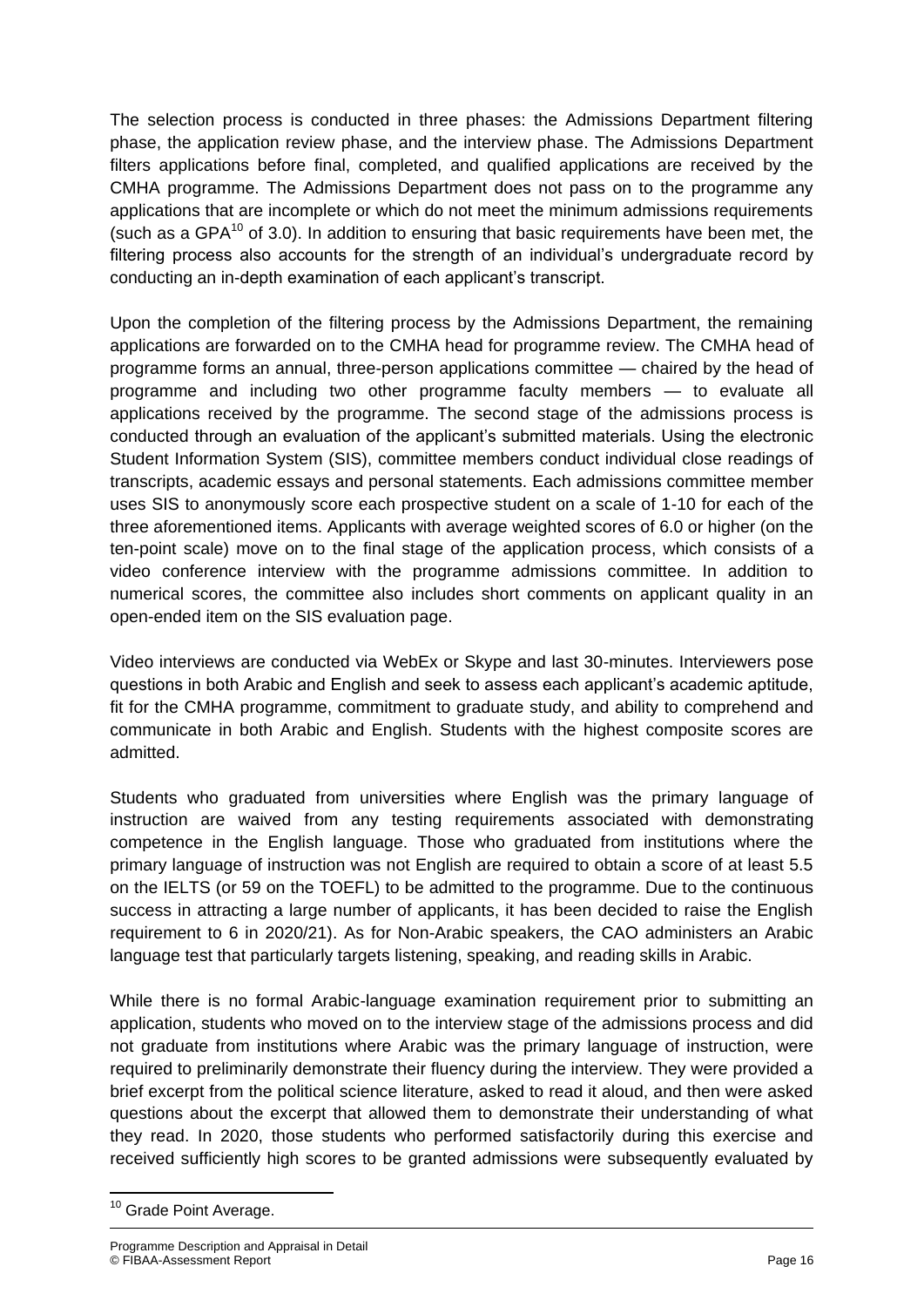the Admissions Department to ensure that they held a sufficient command of the Arabic language.

All programme evaluation results are communicated electronically and in real-time via SIS to the Admissions Department and the Dean of SOSH. As noted, this documentation includes both numerical scores and qualitative comments about all applicants regarding the underlying logic of the scores they received.

All applicants are formally informed of their admissions status via emails sent by the Admissions Department at the conclusion of the evaluation process. Accepted applicants are subsequently asked to fill out a confirmation of enrolment form and scholarship application form. Unsuccessful applicants are sent a rejection letter.

The applicants can petition for changing the admission decision based on additional information. The Head of the programme will decide upon the petition.

#### Appraisal:

The panel notes that DI has a clear regulation on the admission procedure. The admission requirements are defined and comprehensible. The national requirements are presented and taken into account. As the programme filters and selects applicants based on their scores and results of the interview this is in line with and oriented at the strategic goals of the study programme to gain excellent students.

Applicants can directly turn to a student counselling service of the Admissions Department and / or the head of programme, for clarification of specific questions, of personal aptitude, of career perspectives and others. Personal dialogue between applicants and the HEI is provided by defined office hours, by telephone and via e-mail.

The selection procedure is transparent and ensures that highly qualified students are admitted.

The selection procedure was developed on the basis of the study programme's objectives. The procedure is periodically reviewed for its effectiveness and adapted in accordance with the obtained results.

The panel notes that for both Arabic and English the admission requirements (in terms of required language proficiency level or required result in a concrete language test) ensure that students are able to successfully complete the study programme (courses, additional literature, utilisation of counselling services and extracurricular activities).

The admission procedure is described, documented, and accessible for interested parties. The admission decision is based on transparent criteria and is communicated in writing.

A monitoring committee constantly scrutinizes and evaluates the admissions process, and the decisions taken. Committee members are representatives from the programme department and administrative departments. Their role is to ensure that all admissions and decisions are consistent with DI's policies and practices.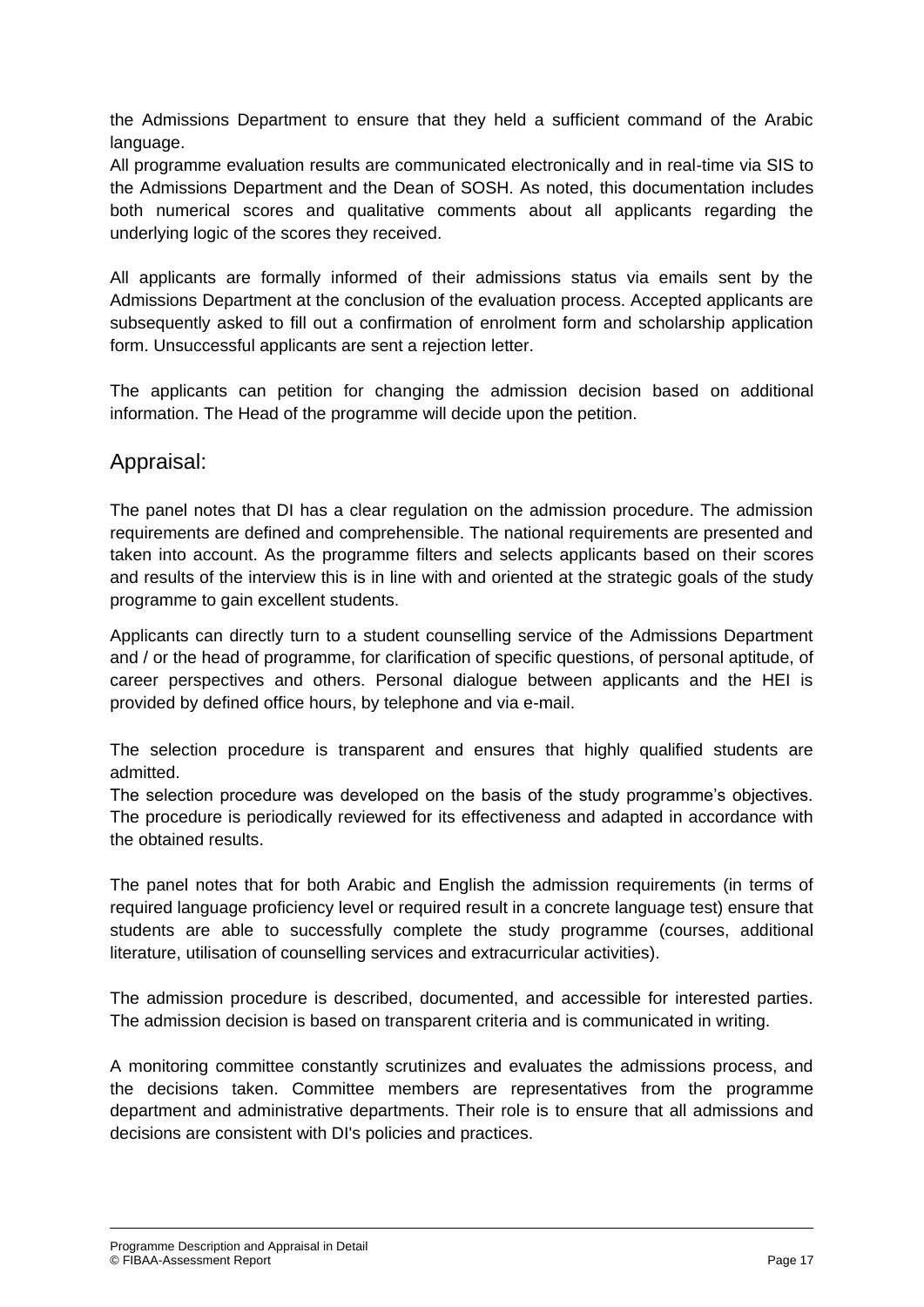An annual report is prepared by the committee and submitted to the DI Provost. The Provost examines the report and recommends any necessary changes required to the admissions process, on behalf of the Institute.

|          |                                                                                                                               | <b>Exceeds</b><br><b>Exceptional</b><br>quality<br>requirements | <b>Meets quality</b><br><b>requirements</b> | Does not<br>meet quality<br><b>requirements</b> | n.r. |
|----------|-------------------------------------------------------------------------------------------------------------------------------|-----------------------------------------------------------------|---------------------------------------------|-------------------------------------------------|------|
| $2.1*$   | Admission requirements (Asterisk<br>Criterion)                                                                                | Χ                                                               |                                             |                                                 |      |
| 2.2      | Counselling for prospective students                                                                                          |                                                                 | X                                           |                                                 |      |
| $2.3*$   | Selection procedure (if relevant)                                                                                             | X                                                               |                                             |                                                 |      |
| $2.4(*)$ | Professional experience (if relevant;<br>Asterisk Criterion for master<br>programmes that require professional<br>experience) |                                                                 |                                             |                                                 |      |
| $2.5*$   | Ensuring foreign language proficiency<br>(Asterisk Criterion)                                                                 |                                                                 | X                                           |                                                 |      |
| $2.6*$   | Transparency and documentation of<br>admission procedure and decision<br>(Asterisk Criterion)                                 |                                                                 | X                                           |                                                 |      |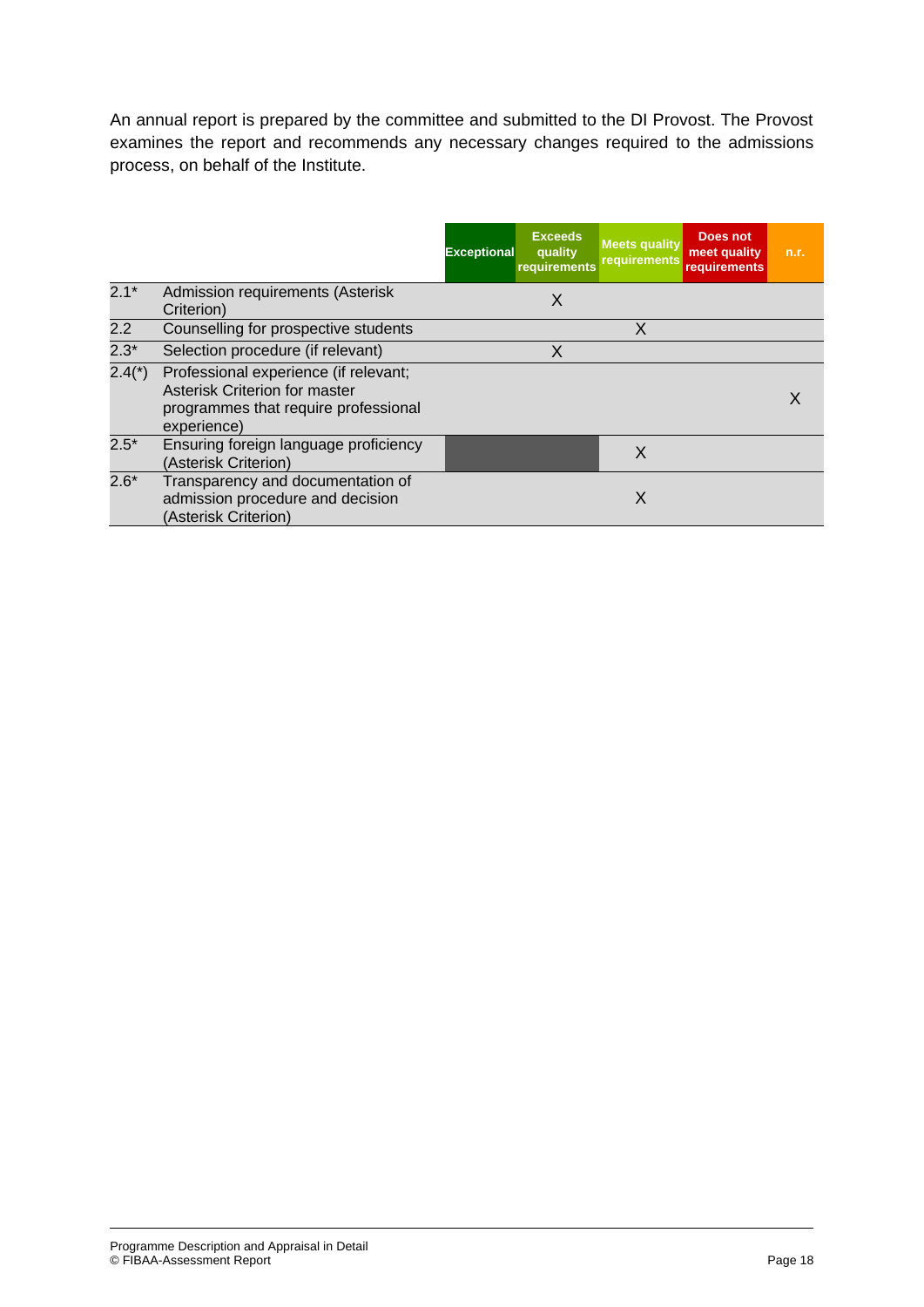## **3. Contents, structure and didactical concept of the programme**

#### 3.1 Contents

The CMHA is a two-year master programme that offers students the opportunity to engage with a wide range of subjects including conflict management, conflict resolution, conflict transformation, humanitarianism, peacebuilding, state-building, post-war reconstruction theories and practices from both regional and international perspectives. The study plan consists of four clusters, three of which are offered at the programme level:

- core courses.
- elective courses.
- thesis
- interdisciplinary courses (offered at the school level SOSH).

| <b>Conflict Management and Humanitarian Action</b> |                               |                                                                                |                                  |  |  |
|----------------------------------------------------|-------------------------------|--------------------------------------------------------------------------------|----------------------------------|--|--|
| Semester 1                                         |                               |                                                                                |                                  |  |  |
| Students study 4 core courses                      |                               |                                                                                |                                  |  |  |
| <b>Core Courses (9 credit hours)</b>               |                               |                                                                                |                                  |  |  |
| <b>Course</b><br>Code                              | <b>Credit</b><br><b>Hours</b> | <b>Course Title</b>                                                            | <b>Course</b><br><b>Category</b> |  |  |
| CMHA001                                            | $\Omega$                      | Conflict<br>Foundation<br>Reading<br>in.<br>and<br><b>Humanitarian Studies</b> | Programme Core<br>Course         |  |  |
| CMHA610                                            | $\overline{3}$                | <b>Understanding Conflict</b>                                                  | Programme Core<br>Course         |  |  |
| <b>CMHA611</b>                                     | 3                             | Ethical and Legal Aspects of Humanitarianism<br>Programme Core<br>Course       |                                  |  |  |
| <b>CMHA615</b>                                     | 3                             | Research Methods and Fieldwork Training<br>Programme Core<br>Course            |                                  |  |  |
|                                                    |                               | Total credit hours $= 9$ credit hours                                          |                                  |  |  |
|                                                    |                               |                                                                                |                                  |  |  |
| <b>Semester 2</b>                                  |                               |                                                                                |                                  |  |  |
| Students study 4 core courses                      |                               |                                                                                |                                  |  |  |
| <b>Core Courses (12 credit hours)</b>              |                               |                                                                                |                                  |  |  |
| Course<br>Code                                     | Credit<br>Hours               | <b>Course Title</b>                                                            | <b>Course Category</b>           |  |  |
| <b>CMHA612</b>                                     | 3                             | <b>Examining Humanitarian Policy and Practice</b><br>Programme Core<br>Course  |                                  |  |  |
| <b>CMHA613</b>                                     | $\overline{3}$                | <b>Conflict Transformation and Peace Processes</b>                             | Programme Core<br>Course         |  |  |
| CMHA614                                            | 3                             | Post-war Reconstruction and Development                                        | Programme Core<br>Course         |  |  |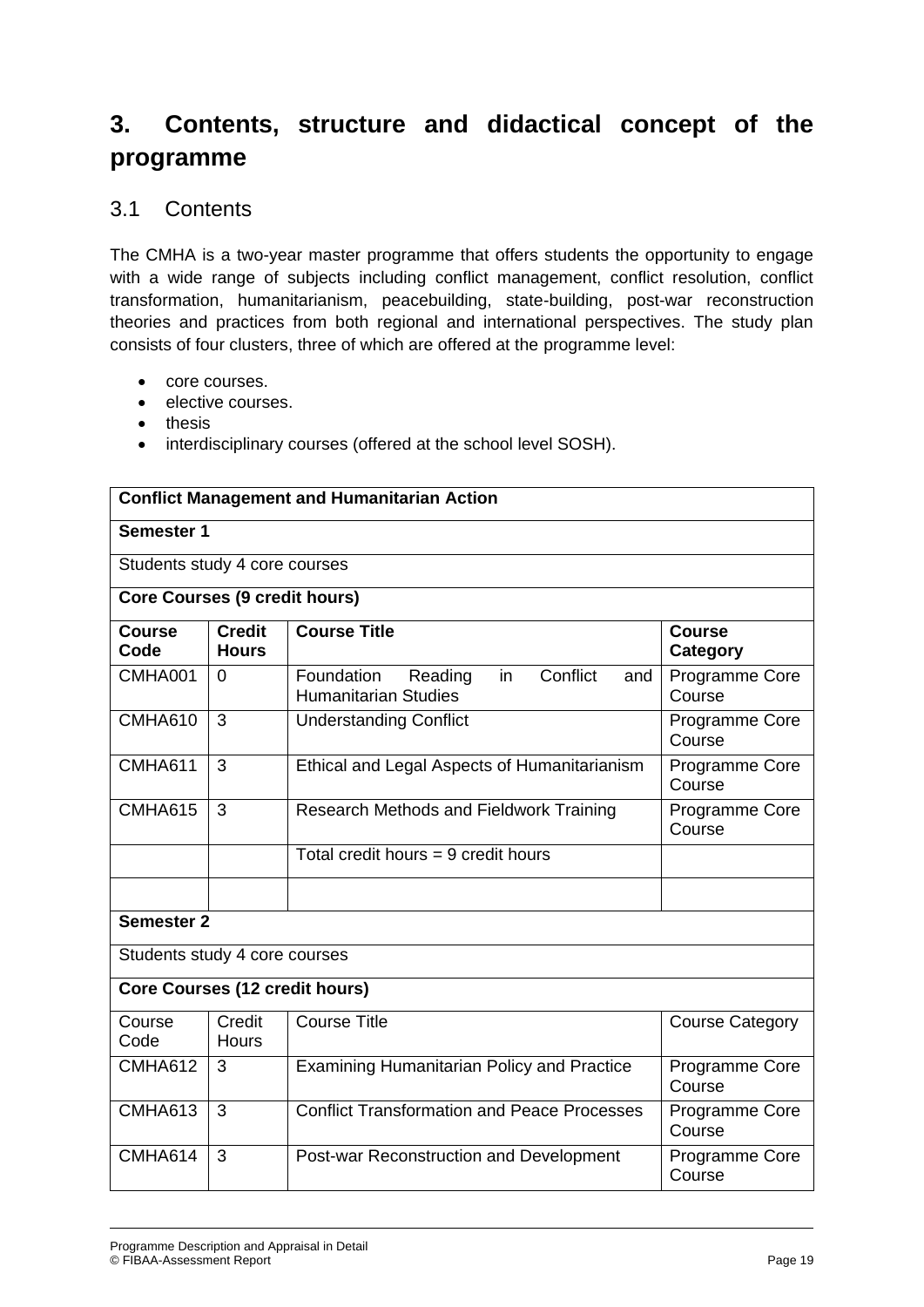| CMHA675                                 | 3               | <b>Polictical Economy of Conflict</b>                                                                                               | Programme Core<br>Course            |
|-----------------------------------------|-----------------|-------------------------------------------------------------------------------------------------------------------------------------|-------------------------------------|
|                                         |                 | Total credit hours for the Semester $= 12$ credit<br>hours                                                                          |                                     |
|                                         |                 | Total credit hours $= 21$ credit hours                                                                                              |                                     |
|                                         |                 |                                                                                                                                     |                                     |
|                                         |                 | Students can study one programme elective course                                                                                    |                                     |
| Course<br>Code                          | Credit<br>Hours | <b>Course Title</b>                                                                                                                 | <b>Course Category</b>              |
| <b>CMHA672</b>                          | 3               | Internship                                                                                                                          | Programme<br>Elective Course        |
|                                         |                 | Total credit hours for the Semester $=$ 3 credit<br>hours                                                                           |                                     |
|                                         |                 | Total credit hours = 24 credit hours                                                                                                |                                     |
|                                         |                 |                                                                                                                                     |                                     |
| <b>Semester 3</b>                       |                 |                                                                                                                                     |                                     |
|                                         |                 | Students who completed 24 credit hours study three courses: One programme elective<br>course and two SOSH's interdisplenary courses |                                     |
|                                         |                 | Students who completed 21 credit hours study four courses: two programme elective<br>courses and two SOSH's interdisplenary courses |                                     |
| Course<br>Code                          | Credit<br>Hours | <b>Course Title</b>                                                                                                                 | <b>Course Category</b>              |
| CMHA616                                 | 3               | <b>Field Study Visit</b>                                                                                                            | Programme<br><b>Elective Course</b> |
| CMHA674                                 | 3               | State Fragility and State-building                                                                                                  | Programme<br><b>Elective Course</b> |
| CMHA677                                 | 3               | <b>Forced Migration</b>                                                                                                             | Programme<br><b>Elective Course</b> |
| <b>School Interdisciplinary Courses</b> |                 |                                                                                                                                     |                                     |
| SOSH673                                 | 3               | Gender, Identity and Modernity in the Middle<br>East                                                                                | Interdisciplinary<br>Course         |
| SOSH674                                 | 3               | Critical Readings in Modern and Contemporary<br>Aesthetics: Sound, Image, Text                                                      | Interdisciplinary<br>Course         |
| SOSH675                                 | 3               | Sociolinguistics                                                                                                                    | Interdisciplinary<br>Course         |
| SOSH676                                 | 3               | Political Economy of the Arab World                                                                                                 | Interdisciplinary<br>Course         |
| SOSH677                                 | 3               | Comparative Cultural Studies: Theory<br>and<br>Application                                                                          | Interdisciplinary<br>Course         |
| SOSH678                                 | 3               | History of Liberation Ideas                                                                                                         | Interdisciplinary<br>Course         |
| SOSH679                                 | 3               | <b>War Ethics</b>                                                                                                                   | Interdisciplinary<br>Course         |
| SOSH680                                 | 3               | Critical Thinking and Academic<br>Advanced<br>Writing                                                                               | Interdisciplinary<br>Course         |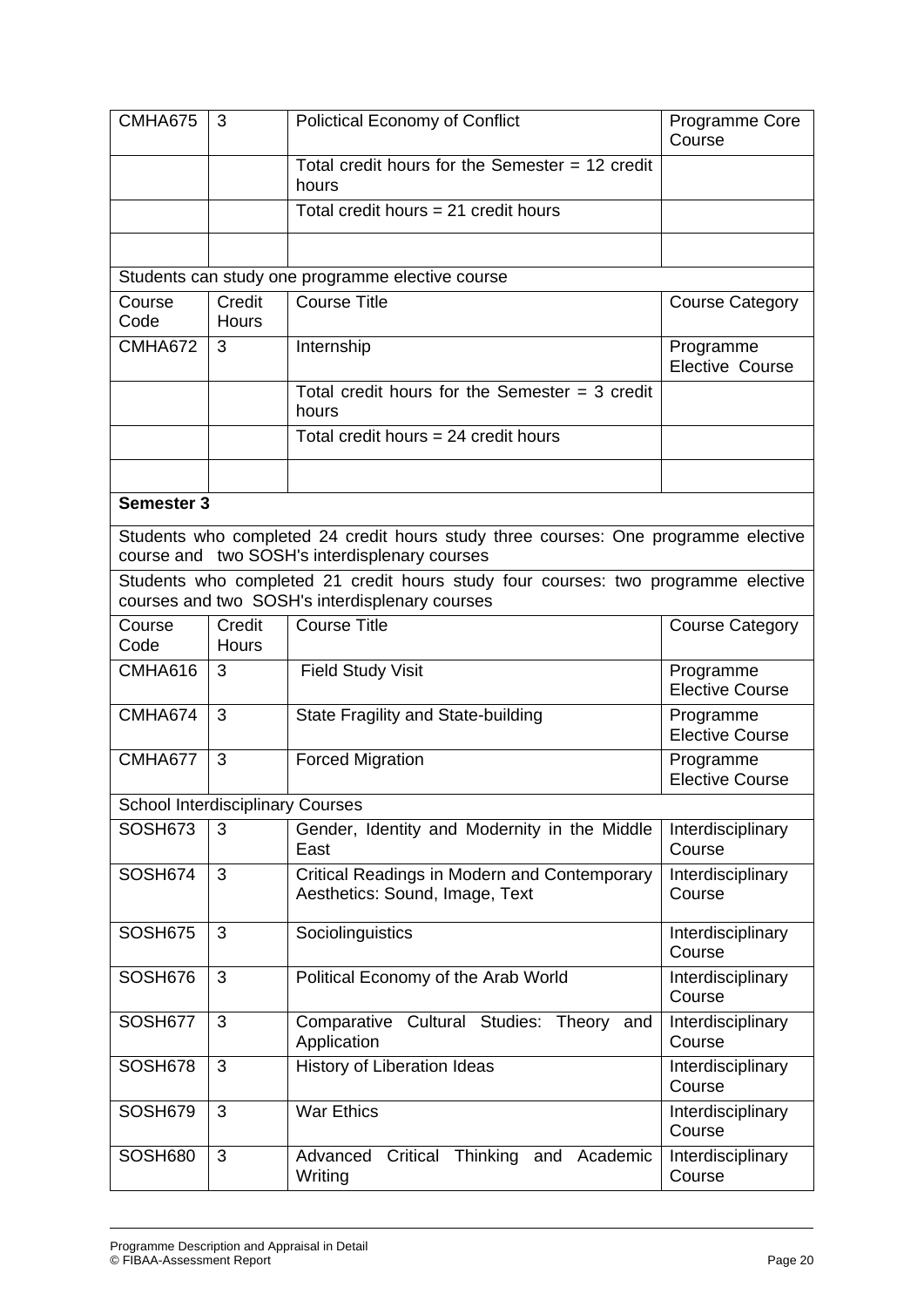| SOSH681                   | 3                      | Power and Language                                                                             | Interdisciplinary<br>Course         |
|---------------------------|------------------------|------------------------------------------------------------------------------------------------|-------------------------------------|
| SOSH684                   | 3                      | <b>Religion State and Society</b>                                                              | Interdisciplinary<br>Course         |
| <b>SOSH</b><br><b>XXX</b> | 3                      | Framing other cultures: Arab-US encounters                                                     | Interdisciplinary<br>Course         |
| <b>SOSH</b><br><b>XXX</b> | 3                      | History, Philosophy and Social Sciences:<br>Epistemological and Methodological Relations       | Interdisciplinary<br>Course         |
| <b>SOSH</b><br><b>XXX</b> | 3                      | French Theory: Theoretical Approaches and<br><b>Models</b>                                     | Interdisciplinary<br>Course         |
| <b>SOSH</b><br><b>XXX</b> | 3                      | <b>Understanding Arab conflicts</b>                                                            | Interdisciplinary<br>Course         |
| <b>SOSH</b><br><b>XXX</b> | 3                      | The sublime, the beautiful, the subversive: On<br>politics, art and literature                 | Interdisciplinary<br>Course         |
| <b>SOSH</b><br><b>XXX</b> | 3                      | The Palestinian cause                                                                          | Interdisciplinary<br>Course         |
| <b>SOSH</b><br><b>XXX</b> | 3                      | Renaissance<br>Critical<br>Readings<br>Arab<br>on<br>Questions                                 | Interdisciplinary<br>Course         |
| <b>SOSH</b><br><b>XXX</b> | 3                      | Human Development                                                                              | Interdisciplinary<br>Course         |
| <b>SOSH</b><br><b>XXX</b> | 3                      | Intergroup Relations: Groups, Conflict and its<br>Reduction                                    | Interdisciplinary<br>Course         |
| <b>SOSH</b><br><b>XXX</b> | 3                      | Freud and the social and human sciences                                                        | Interdisciplinary<br>Course         |
|                           |                        |                                                                                                |                                     |
|                           |                        | $\overline{\text{Total}}$ credit hours for the semester = 9 credit<br>hours or 12 credit hours |                                     |
|                           |                        | Total credit hours for the<br>programme $= 33$<br>credit hours                                 |                                     |
| <b>Semester 4</b>         |                        |                                                                                                |                                     |
|                           |                        | Students register for the thesis (6 credits) and one programme elective course (3 credits)     |                                     |
| Course<br>Code            | Credit<br><b>Hours</b> | <b>Course Title</b>                                                                            | <b>Course Category</b>              |
| <b>CMHA</b><br>678        | 3                      | Conflict<br>Humanitarian<br>Leadership<br>and<br>in<br>Management                              | Programme<br><b>Elective Course</b> |
| <b>CMHA</b><br>699        | 6                      | <b>Dissertation</b><br>Conflict<br>Management<br>$\blacksquare$<br>and<br>Humanitarian work    | <b>Core Course</b>                  |
|                           |                        |                                                                                                |                                     |
|                           |                        | Total credit hours for the Semester $= 9$ credit<br>hours                                      |                                     |
|                           |                        | Total credit hours = 42 credit hours                                                           |                                     |

All four above mentioned course clusters are derived from and aimed at achieving the programme's PLOs<sup>11</sup>. It is worth mentioning that faculties are given the flexibility to develop

**<sup>.</sup>**  $11$  Programme learning outcomes (see above chapter 1.1).

Programme Description and Appraisal in Detail © FIBAA-Assessment Report Page 21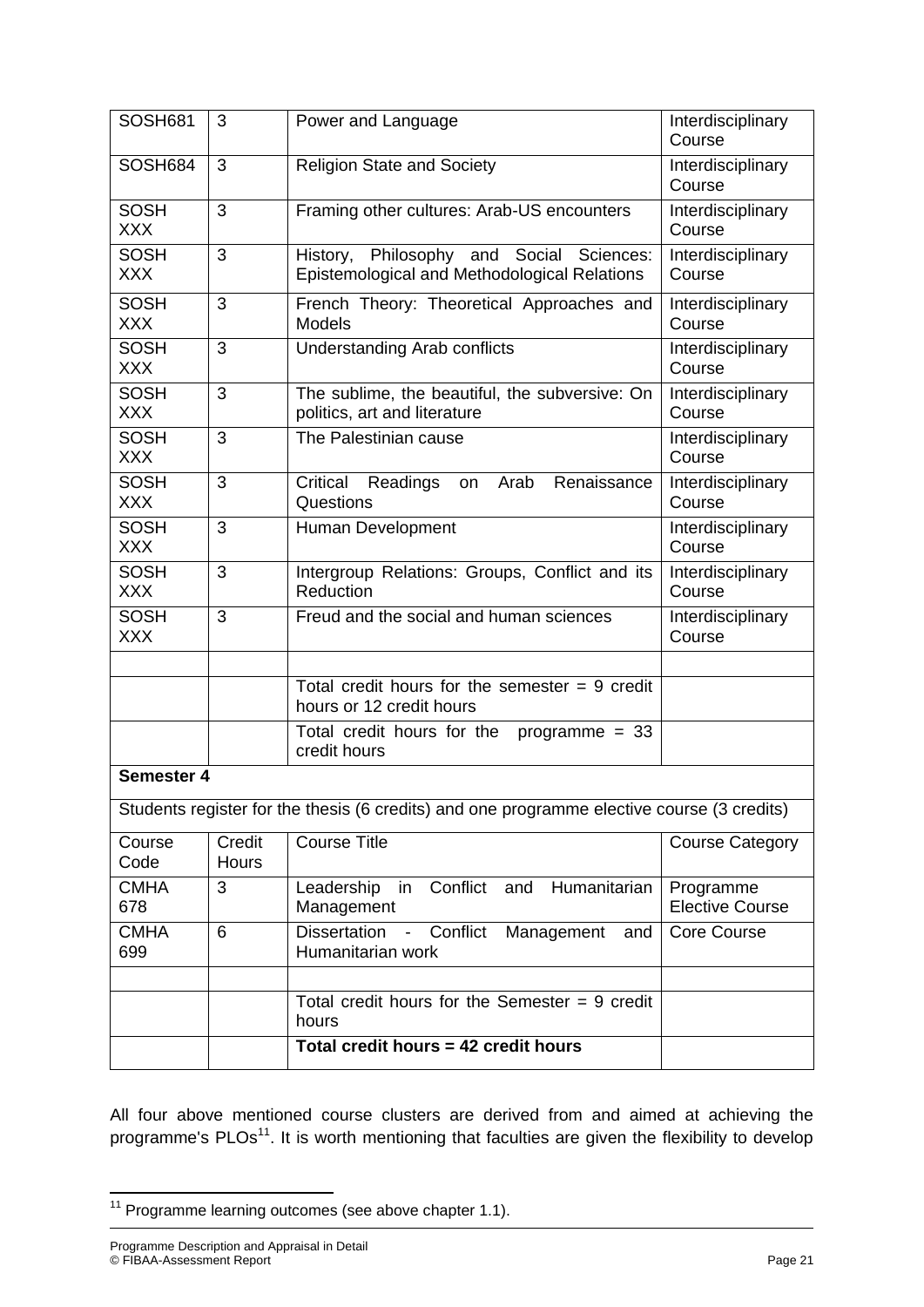their courses within the programme's framework and, if necessary, add new elective courses. The curriculum offers students to attain both academic and career market-oriented goals.

Two core courses Foundation Reading in Conflict and Humanitarian Studies (CMHA601) and Research Methods and Fieldwork Training (CMHA615) are currently offered in the first semester. The Research Methods and Fieldwork Training course introduces students to vital theoretical and practical skills to conduct social research with a focus on the field of conflict and humanitarian studies. The course advances a multidisciplinary approach to understanding and utilising major methodological tools to investigate complex phenomena in situations of conflict, post-conflict, and complex humanitarian emergencies. The course also considers important ethical issues such as political biases, ideological biases, and powerrelations involved throughout the different phases, processes, and trajectories of research. Critical and creative thinking is emphasized in addition to the principles of inclusiveness, participation, and contextual analysis. The course's ultimate objective is to equip graduate students with a solid theoretical understanding and action-oriented methods to conduct social research.

In-depth knowledge is conveyed in a cluster of seven compulsory courses:

- CMHA610 Understanding Conflict
- CMHA611 Ethical and Legal Aspects of Humanitarianism
- CMHA612 Examining Humanitarian Policies and Practices
- CMHA613 Conflict Transformation and Peace Processes
- CMHA614 Post-war Reconstruction and Development
- CMHA615 Research Methods and Fieldwork Training

This area of the CMHA programme allows students to gain in-depth knowledge of conflict management and humanitarian action. Students are trained to utilise analytical skills to understand conflict and design, manage and evaluate recovery, and understand reconstruction policy (PLO3). Students are taught to examine policy and spot gaps in humanitarian provision using qualitative and quantitative problem-solving methodologies while developing new progressive ideas and spearheading reform when required. Additionally, the development of skills enables students to think systematically and analytically about social and cultural realities, allowing students to see how various empirical elements and phenomena interact with a completely complex image, and vice versa (PLO 5).

The awarded degree is named "Master in Conflict Management and Humanitarian Action." The curriculum includes content, knowledge, and skills in the fields of conflict management, humanitarianism, and post-conflict recovery.

Most CMHA courses combine theory and practice. The combination of theory and practice is intended to prepare students to work in the field of conflict and humanitarian action through acquiring specialized knowledge and practical know-how skills. Students are introduced to the most recent theoretical debates about conflict, peace, and humanitarianism, and are required to acquire an in-depth and up-to-date understanding of contemporary global and regional conflicts and humanitarian operations.

Two of the elective courses are dedicated to introducing practical aspects of conflict management and humanitarian action.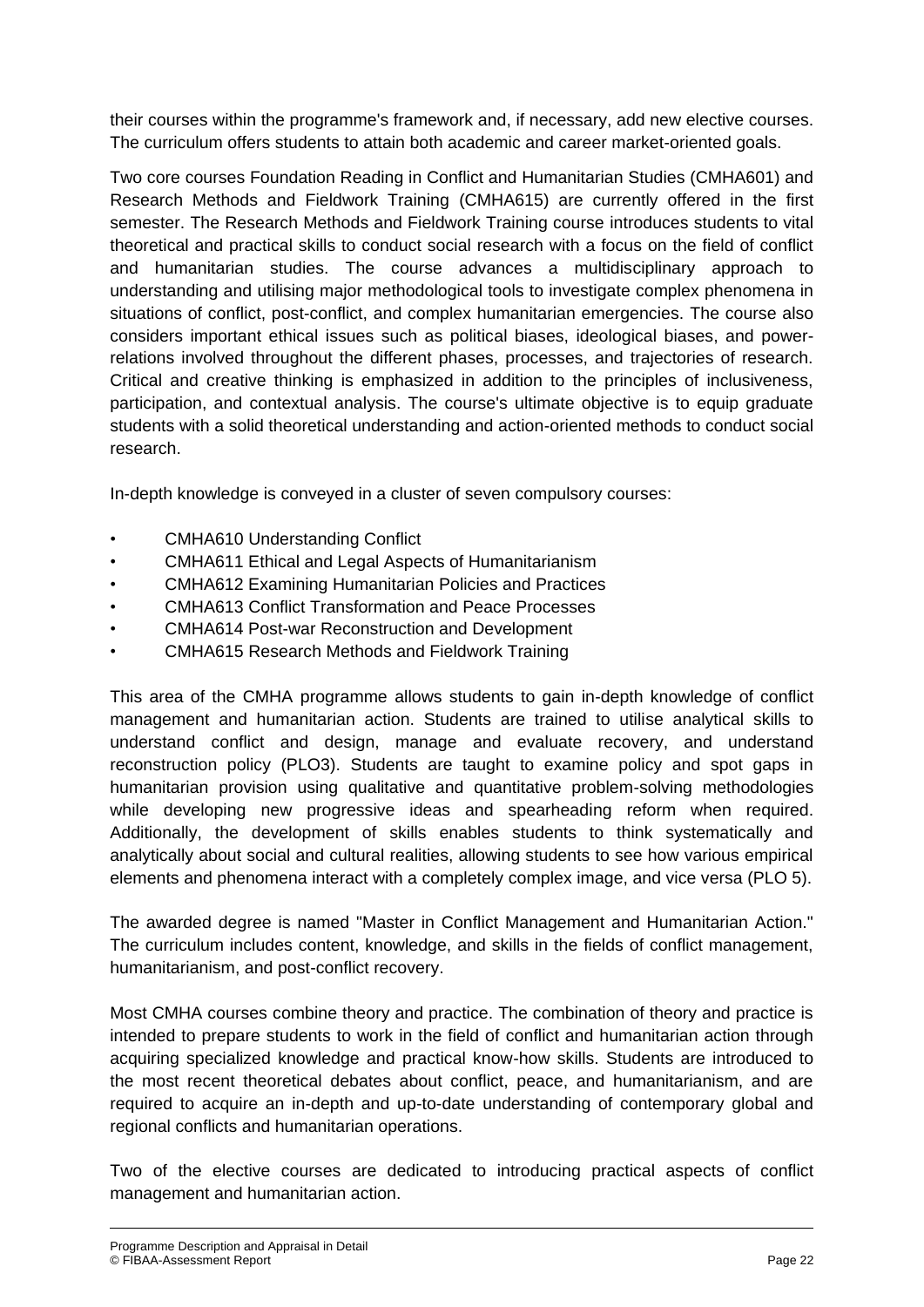- The field study visit to a crisis-affected country is a salient course in the CMHA programme. Led by field experienced faculty and staff, students gain ground-level understandings of recovery and reconstruction in the aftermath of war and natural disaster. They develop the methodological, logistical, and ethical skills and sensibilities required for work in conflict-affected settings. Students can engage with communities on the ground and gain insights into culture and context that are not possible in a purely theory-based course. They witness humanitarian and reconstruction activities and see how these must be adapted in the field once challenges arise.
- A six to eight-week internship allows students to place the theoretical foundation that has been established in the classroom into practice. It equips them with impressions of practical challenges in professional settings. This course is particularly important to students with less professional experience, giving them the fundamental skills to work in the fields of conflict resolution, humanitarianism, and reconstruction. The internship can be realised in Doha or abroad with nationally and internationally recognised organisations, preferably with established internship schemes. The programme guides the choice of work placement opportunities based on its academic and research staff's experience and networks.

Practice in the programme is not limited to these courses. For example, in courses 610, 611, 612, 613, 614, and 615, almost every theory and key concept are applied to real-world case studies in the Arab world and other conflict areas around the world.

Students are exposed to case studies through a variety of class-based activities such as group work, documentaries, and simulation activities. As many students have backgrounds in conflict-affected countries, they bring new narratives and experiences to enrich the programme's learning process.

CMHA recognises the insightful contribution of practitioners with long working experience in the conflict and humanitarian field. The programme regularly invites practitioners to provide lectures or workshops, give insights into real-life conflict and humanitarian situations, and familiarise students with the realities on the ground.

CMHA's students shall develop interdisciplinary thinking about conflict and humanitarian issues. The programme addresses post-conflict, conflict-affected, and fragile contexts from different perspectives. Students are expected to study reconstruction of infrastructure and the built environment, critical "implementation" issues such as aid financing, the development of post-conflict intervention strategies, the design of individual recovery programmes, the development of linkages between citizens and the state, monitoring, and evaluation methods, and aid effectiveness.

Also, the School of Social Sciences and Humanities (SOSH) offers a selection of interdisciplinary courses from which students choose two courses. The two compulsory SOSH courses provide students the opportunity to discover and explore new thematic and theoretical terrains in the social sciences and humanities from a different perspective. It should be noted that these courses in and of themselves, possess different analytical approaches and perspectives. As such, these courses allow students to train comparative thinking between disciplines and epistemologies. As a result, students in SOSH will not only be taught by faculty from different disciplines but will also be involved with their colleagues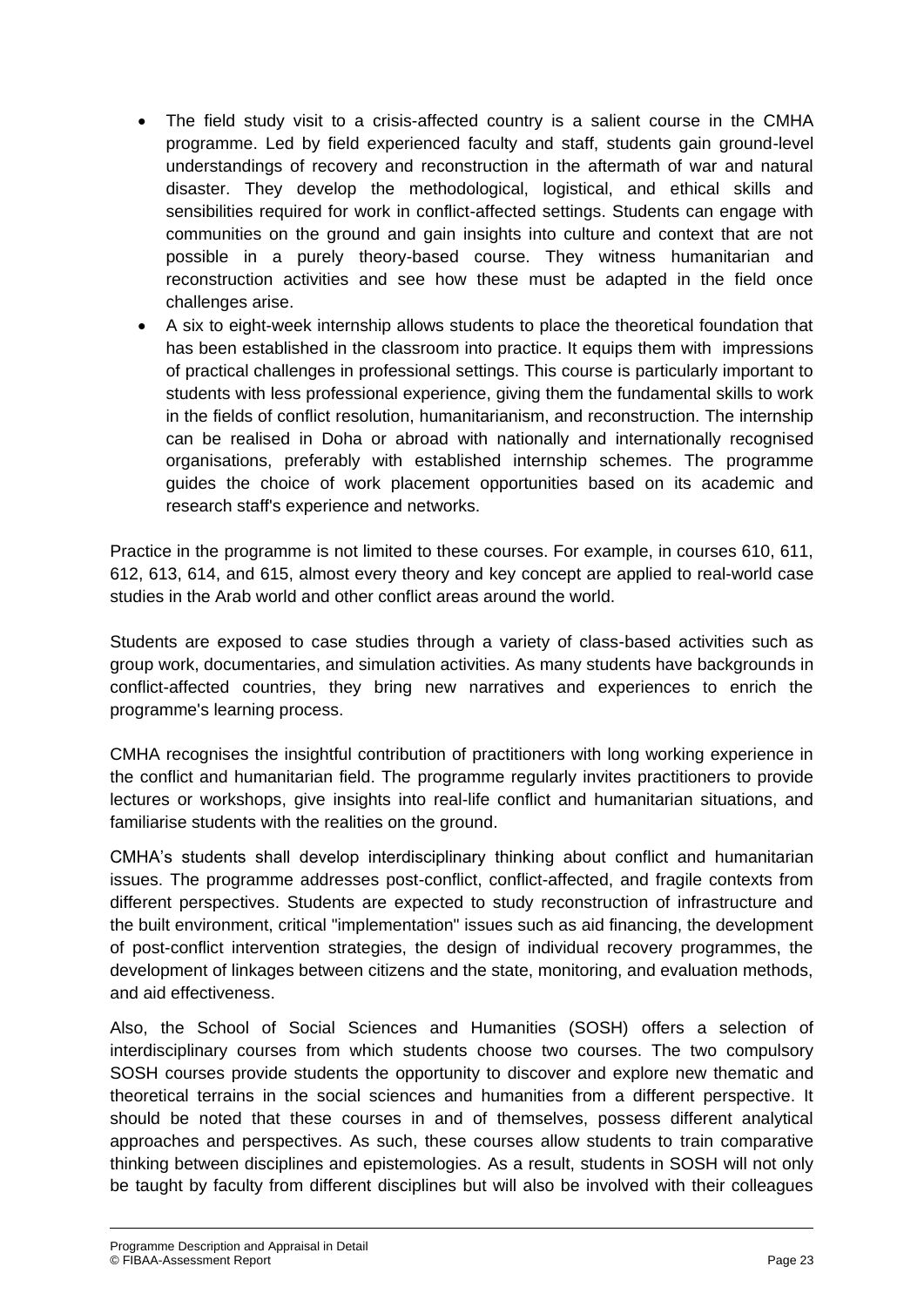from different programmes, fostering the interdisciplinary environment sought after in the School.

At the programme level, the ethical issues are first addressed and explained during the week of student orientation at the start of the first semester. One full course (CMHA 611: Legal and Ethical Aspects of Humanitarianism) addresses the theory and application of humanitarian ethics (principles, values, and law). The course covers the ethical philosophy of humanitarian action and how it has developed from being an act of altruism to become specific guiding principles. In this course, students are assessed on their understanding of how values are applied in armed conflict and humanitarian eco-system.

Students are taught qualitative, quantitative, and mixed research methods in social sciences, with specific attention to conflict, peace and humanitarian studies. Through the course Research Methods and Fieldwork Training (CMHA 615), students develop specific research skills and grasp scientific research methods, fieldwork practices, and academic writing. The focus of the course is to help students carry out a research proposal that can be developed into a comprehensive research project. This process entails basic research concepts such as identifying a research problem, formulating research questions and hypotheses, designing samples, adopting suitable methods, collecting and interpreting data, reviewing literature, using proper citations, and incorporating critical analysis. The course provides students with in-depth insights into the key qualitative research methods such as interviews, focus groups, case studies, discourse analysis, and other critical approaches. In addition, quantitative methods are considered in relation to methods such as questionnaires and surveys. During the course, students are encouraged to develop the initial research proposal in collaboration with the instructor. Although learning research methods is only limited to CMHA 615, almost all required courses are designed to develop students' research skills through different written academic assignments such as essays and research papers where students receive feedback to improve their academic writing abilities.

The Institute has issued regulations on the assessments with the titles "Grading policy" and "Assessment Policy". Moreover a regulation on the thesis (Academic Policies Master's Thesis")<sup>12</sup> governs the completion of MA theses and outlines all thesis requirements for both students and examiners.

Each course has three or four assignments that are distributed in roughly equal intervals throughout the semester. Each assignment tackles issues addressed in the course sessions, and the final assignment addresses the overall learning and understanding process in the course. All assessments are outlined in detail in the attached individual course syllabi. Instructors design assessments to align with course learning outcomes and programme learning outcomes.

Students develop their own critical analytical position vis-à-vis arguments presented in the reading materials and lectures, providing them with skills that allow them to learn and think independently. This way of examination meets the learning results of each course and the programme in general. In addition to the assignments, in some courses, students may take one final exam to ensure they have acquired the knowledge and skills needed.

**.** 

 $12$  See below chapter 3.2.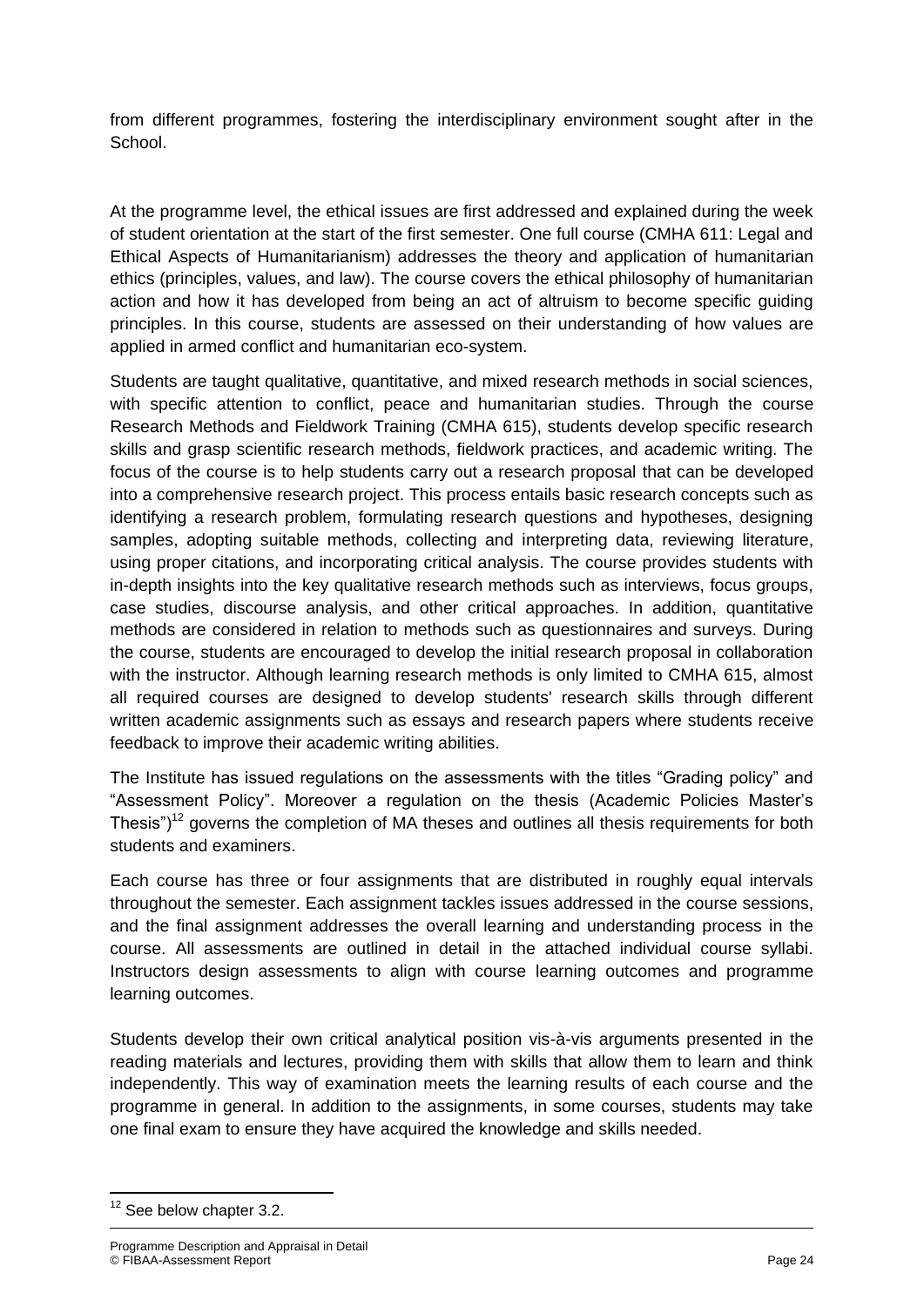Completion of the CMHA programme entails researching and writing a thesis on a relevant topic. The thesis is the opportunity for students to demonstrate the knowledge, skills, and research capabilities acquired during the taught parts of the programme. Students receive academic supervision by a faculty member throughout the duration of researching and writing the thesis to ensure they produce high-quality work. Students can also gather feedback by presenting their studies to professors and academic staff in the programme during various stages. In consultation with an academic supervisor, the student chooses a thesis topic and programme of research by the end of the second semester. The thesis is to be submitted by the end of the second year of study. The thesis examination consists of two parts; a marked assessment of the thesis (12,000-18,000 words) by two internal examiners, one of them is the academic supervisor, and an oral defence, also evaluated by the same two examiners.

The thesis should research an original topic, conduct an extensive literature review, and engage in relevant theoretical and conceptual frameworks. Students may choose topics related to their home countries and apply the relevant theoretical and methodological knowledge and skills that they learned in the programme. For example, a Syrian student has recently discussed the post-conflict reconstruction of cultural heritage in Aleppo in Syria in their thesis.

In support of their thesis, students join the summer field study, which lasts 14 weeks and allows them to conduct fieldwork inside or outside Qatar. They may apply for the competitive fieldwork research grants provided by the Doha Institute to support their summer field study.

There is a number of outcomes emerging from the thesis. Firstly, it independently contributes to students' professional experience, enhancing their willingness to join a highly competitive job market. Secondly, it improves students' analytical abilities and methodological competencies. Thirdly, some students of the programme publish their thesis or academic articles in journals.

#### Appraisal:

The panel takes the view that the CMHA curriculum adequately reflects the qualification objectives of the study programme. The contents of the courses are well-balanced, logically connected and oriented towards the intended learning outcomes. The areas of compulsory electives enable students to acquire additional competences and skills.

The panel is convinced that the degree and programme name correspond to the contents of the curriculum and the programme objectives.

The panel welcomes that theory and practice are systematically interrelated throughout the curriculum, particularly in the field study and the internship but also in the courses 610, 611, 612, 613, 614, and 615. Theoretical discourse and practical application complement each other in developing the students' qualification profile.

The panel also welcomes that the CMHA programme is as such and inherently interdisciplinary and that SOSH offers students a selection of interdisciplinary courses. Students become acquainted with diverse areas and subjects that qualifies and prepares them for an occupation requiring trans- or interdisciplinary knowledge such as in politics, NGOs or in the science sector.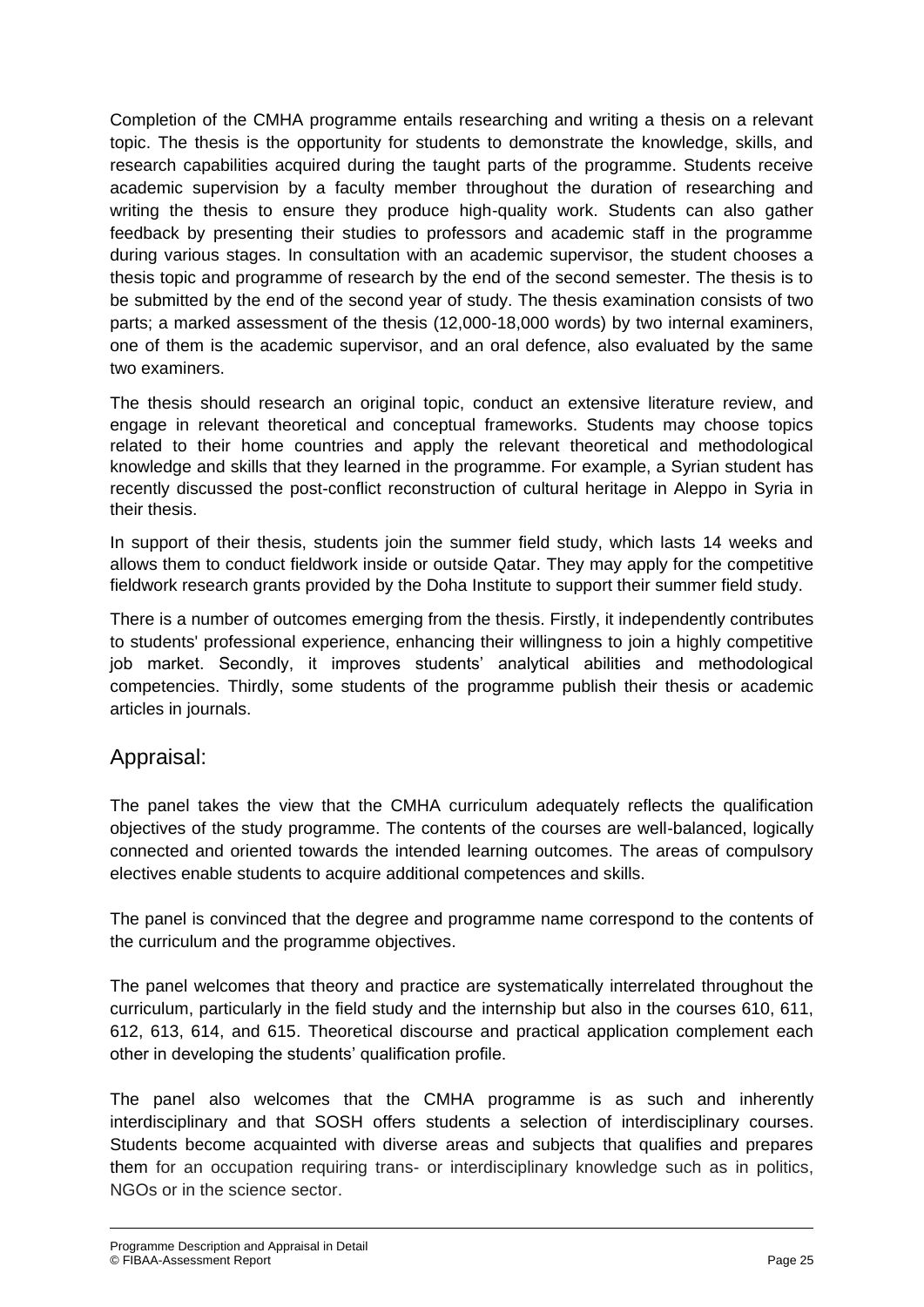Right from the beginning of their study, students are trained to deal with ethical implications (for example those of research, plagiarism or issues related to justice, fairness and the public good). Moreover, the identification and reflection of ethical aspects are strongly promoted and considered key competences and an integral part of the study programme's qualification objectives.

In some courses of the programme students can directly acquire methodological competences and are enabled to do scientific work on the required level.

All exams, as they are intended for the courses, are suited in format and content to ascertain the intended learning outcomes. The requirements are in accordance with the desired qualification level. The exams are characterised by a wide variety of test formats. The final theses are evaluated based on previously published and coherently applied criteria, rules, and procedures. The students prove, especially in their thesis, their ability to do scientific work and the achievement of the study programme's qualification objectives.

|          |                                                                 | <b>Exceptional</b> | <b>Exceeds</b><br>quality<br>requirements | <b>Meets quality</b><br><b>requirements</b> | Does not<br>meet quality<br>requirements | n.r. |
|----------|-----------------------------------------------------------------|--------------------|-------------------------------------------|---------------------------------------------|------------------------------------------|------|
| 31       | Contents                                                        |                    |                                           |                                             |                                          |      |
| $3.1.1*$ | Logic and conceptual coherence<br>(Asterisk Criterion)          |                    |                                           | X                                           |                                          |      |
| $3.1.2*$ | Rationale for degree and programme<br>name (Asterisk Criterion) |                    |                                           | X                                           |                                          |      |
| $3.1.3*$ | Integration of theory and practice<br>(Asterisk Criterion)      |                    | X                                         |                                             |                                          |      |
| 3.1.4    | Interdisciplinary thinking                                      |                    | X                                         |                                             |                                          |      |
| 3.1.5    | <b>Ethical aspects</b>                                          |                    | X                                         |                                             |                                          |      |
| $3.1.6*$ | Methods and scientific practice (Asterisk<br>Criterion)         |                    |                                           | X                                           |                                          |      |
| $3.1.7*$ | Examination and final thesis (Asterisk<br>Criterion)            |                    |                                           | X                                           |                                          |      |

#### 3.2 Structure

| Projected study time                   | Two years for full-time students, and either |
|----------------------------------------|----------------------------------------------|
|                                        | three or four years for part-time students   |
| Number of Credit Points (CP)           | 42 credit hours = about 84 ECTS credits      |
| Number of modules/courses              | 13 courses                                   |
| Time required for processing the final | Students have one semester to complete       |
| thesis and awarded CP                  | their thesis, which totals 6 credit hours    |
| Number of contact hours                | 1,638 h for three semesters (without thesis) |

The CMHA programme was designed in line with international standards for higher education institutions specializing in Conflict Management and Humanitarian Action at the postgraduate level. Four constituent clusters underpinning the programme are the core courses (21 credit hours), elective courses (9 credit hours), interdisciplinary courses (6 credit hours), and the thesis (6 credit hours). The duration of the MSc spans four semesters (14 weeks each) over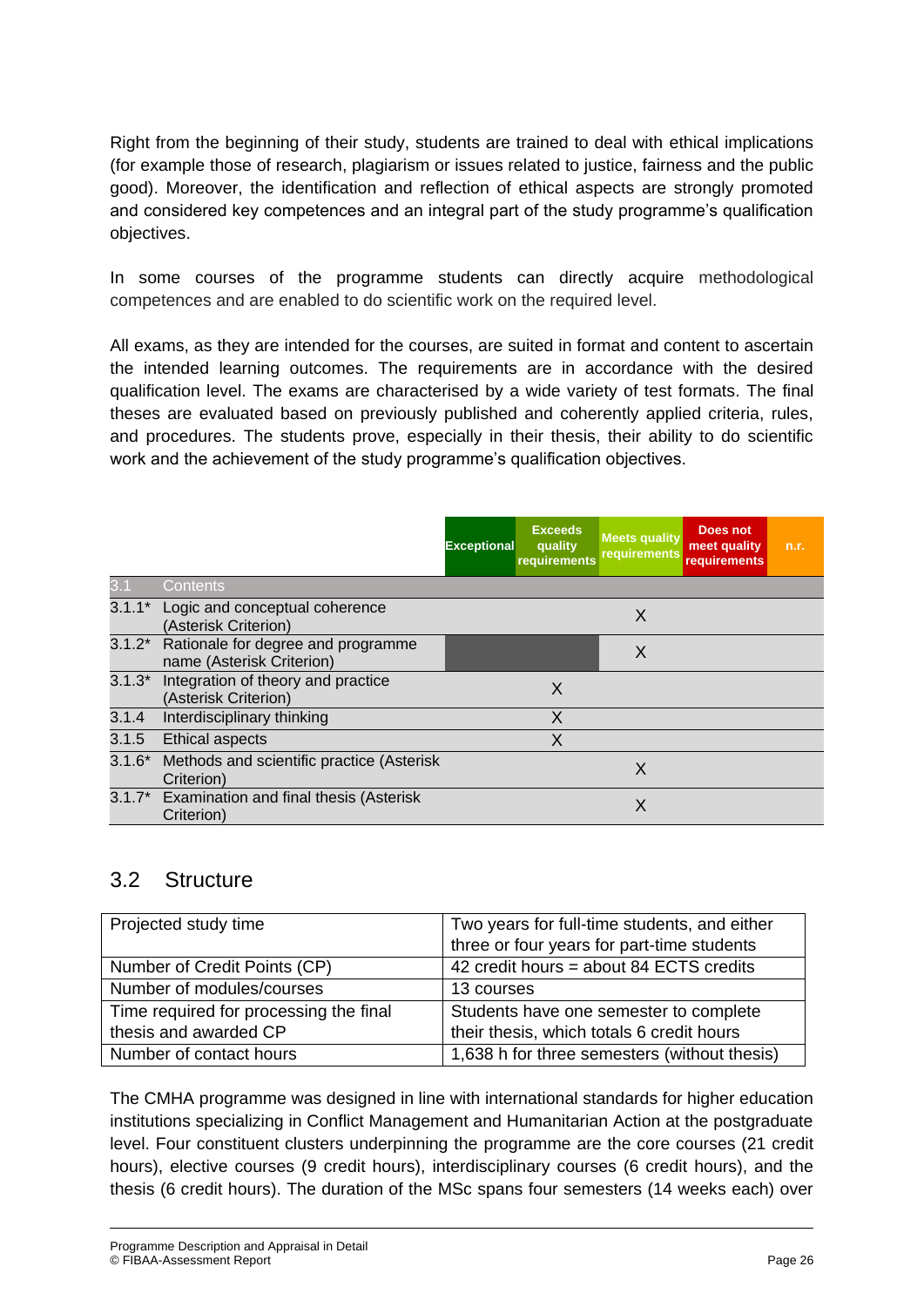a two-year period (full-time). To graduate from the programme the student must successfully complete 42 credit hours which is equivalent to about 84 ECTS credits. Students are required to participate in an English course, which is not credited. Part-time students follow the regular curriculum but can take courses of the programme at a later stage within a frame of three or four years.

The DI operates on a semester-based system and uses the US-American system of credit hours. They are in a ratio to ECTS credits of about 1:2. Full-time students, who constitute the majority of students in the CMHA programme, typically dedicate 3 semesters primarily to coursework and spend their final semester focused on completing their thesis under the supervision of a thesis supervisor. On average, students complete 546 contact hours for the first three semesters when the non-credit English language course is included in the calculations.

Most DI courses are scheduled from 3 pm to accommodate students who are both working and studying simultaneously.

The CMHA programme has a syllabus for every course which serves as information for students as well as for faculty. It provides all necessary information and detailed descriptions such as the course title, credit hours, course description, information about the instructor, assessment description, semester schedule/plan, the prerequisites for the course, intended learning outcomes, methods of assessments, recommended course readings, teaching and learning methods. The syllabus template is used by all DI instructors. It seeks to ensure that all instructors appropriately develop their syllabi and include all necessary information.

There are legally binding regulations for assessments and examinations, grading, re-sits, academic standing, credit transfer and the MA theses. As already mentioned above<sup>13</sup> DI issued regulations on the assessments with the titles "Assessment Policy" and "Grading policy" and a separate regulation referring to the thesis (Academic Policies Master's Thesis")<sup>14</sup>. All of these policies are published in full on the DI website<sup>15</sup> and are referred to and summarized in course syllabi and in a Student Handbook.

The "Assessment Policy" outlines the assessment criteria, assessment rules and regulations for both courses and individual assignments. Instructors are required to provide detailed feedback on student assignments. No single course assessment can constitute more than 40% of an overall course grade.

The "Grading Policy" outlines each of DI's grading categories — from A to F — and includes a description of what characterizes each grade level.

| <b>Numerical</b> | <b>Letter Grade</b> | Point I<br>Grade<br>Average (GPA) | <b>Course Letter Grade Classification</b>                                                                                       |
|------------------|---------------------|-----------------------------------|---------------------------------------------------------------------------------------------------------------------------------|
| $95 - 100$       | A                   | 4.00                              | Outstanding<br>performance<br>Distinction.<br>showing comprehensive proficiency and<br>exceptional understanding of the subject |

 $\overline{a}$ <sup>13</sup> See chapter 3.1.

<sup>&</sup>lt;sup>14</sup> See below chapter 3.2.

<sup>15</sup> [\(https://www.dohainstitute.edu.qa/EN/Academics/Pages/Academic-Policies.aspx\)](https://www.dohainstitute.edu.qa/EN/Academics/Pages/Academic-Policies.aspx).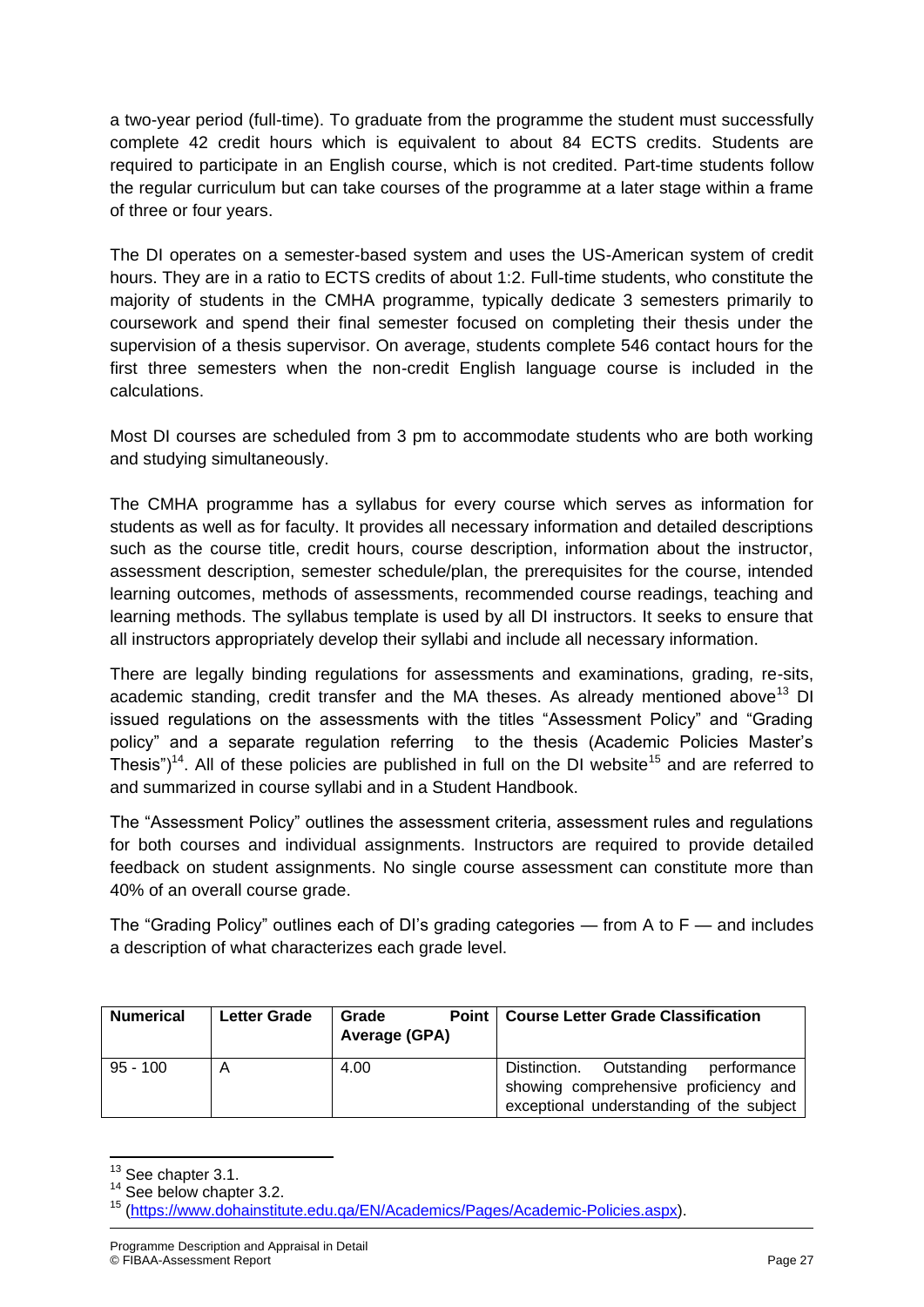|           |       |                | matter.                                                                                                                                                         |
|-----------|-------|----------------|-----------------------------------------------------------------------------------------------------------------------------------------------------------------|
| $90 - 94$ | A-    | 3.75           | Excellent.<br>Distinguished performance<br>showing comprehensive and in-depth<br>understanding of the subject matter.                                           |
| $87 - 89$ | $B+$  | 3.25           | Very Good. Clearly above average<br>performance with very good knowledge<br>and understanding of the subject matter<br>and with no deficiencies.                |
| $83 - 86$ | B     | 3.00           | Good. Above average performance with<br>good knowledge of principles and facts at<br>adequate<br>least<br>communicate<br>to<br>intelligently in the discipline. |
| $80 - 82$ | $B -$ | 2.75           | Average. Average performance<br>with<br>acceptable knowledge of principles and<br>facts at least adequate to communicate<br>intelligently in the discipline.    |
| $75 - 79$ | $C+$  | 2.25           | Satisfactory. Basic understanding<br>of<br>knowledge of principles and facts with<br>deficiencies.                                                              |
| $70 - 74$ | C     | 2.00           | Pass. Marginal performance with definite<br>deficiencies.                                                                                                       |
| $00 - 69$ | F     | $\overline{0}$ | Unsatisfactory. Fail.                                                                                                                                           |

As far as the recognition of study degrees and / or periods of study is concerned DI refers to the official Qatari and its own regulation. Thereby, all admitted foreign students are required to authenticate their official diplomas and grade reports in Qatari embassies overseas. The Qatari embassies are able to provide certification to students when foreign credentials are recognized by the State of Qatar. Qatari nationals with academic degrees issued internationally are required to present an equivalence certificate from the ministry.

DI issued a regulation on "Transfer Policy" and confirms that students can study abroad for a period. For a transfer of credits (which means recognition) the DI programme department has to compare the programme conditions of the foreign university with those of DI. For recognising the credits the completed course absolved at the foreign university must be comparable to the DI programme. Accepted transfer credits will count towards required elective courses for the DI programme. As Qatar is not a signatory to the Lisbon Recognition Convention it is not obliged to apply its regulations when recognising foreign study degrees or study periods. This means DI will decide upon the recognition based on equivalence of the study period and not on substantial differences between both (as required in the Lisbon Recognition Convention).

While the workload is challenging, its feasibility is demonstrated by the ability of students to complete the programme and its requirements. Students are expected to maintain a GPA of 3.0 or higher to graduate. In 2020, the average final GPA of graduates of the programme was a 3.65 out of 4. Across all programmes at the DI, the course loads and study plans are being evaluated to ensure that they are both in line with the mission of the DI and its programmes.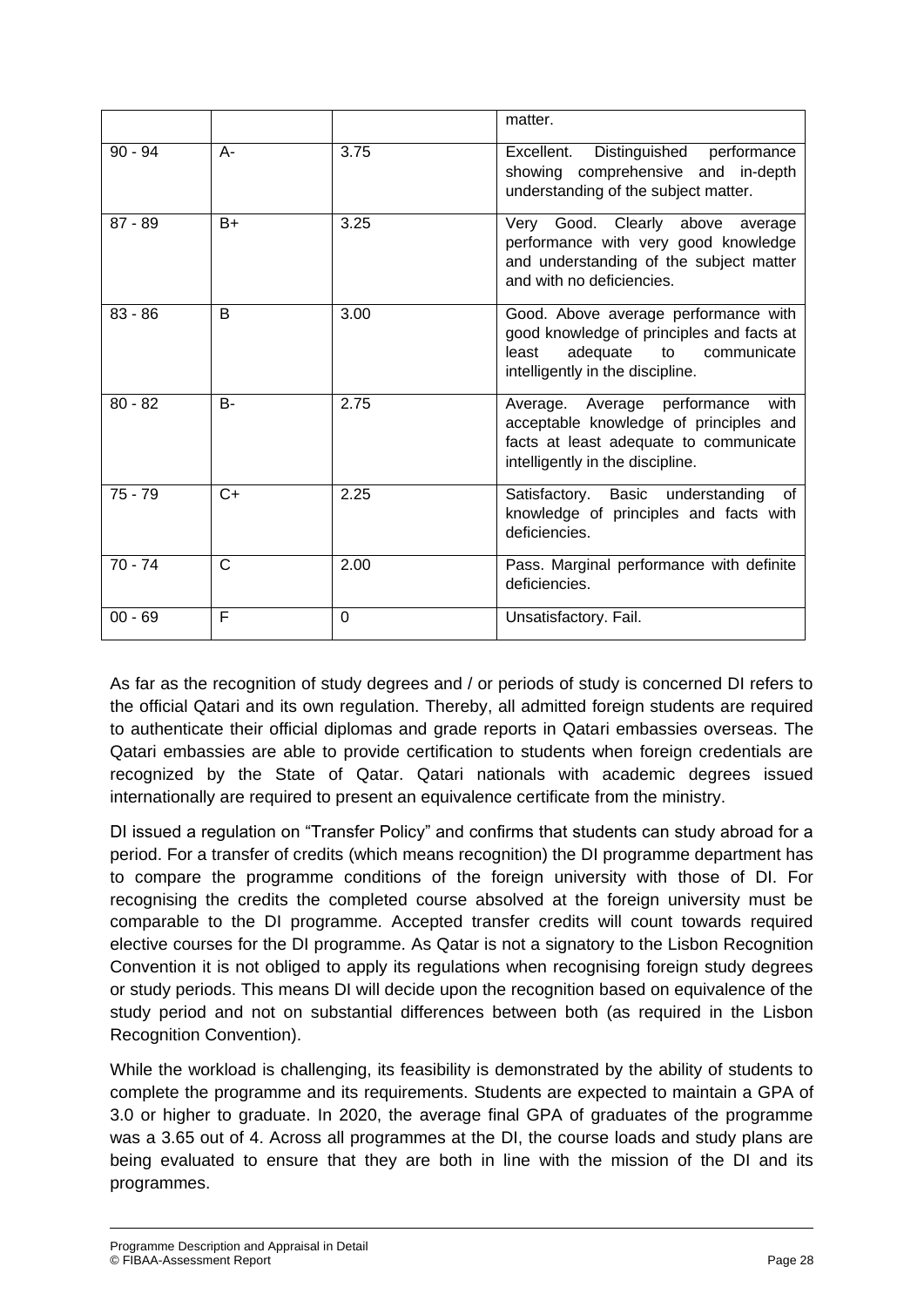Students in the CMHA programme are assigned a faculty advisor at the beginning of their tenure in the programme to help guide the student and monitor their progress.

During the online conference students confirmed the feasibility of their study workload and the supportive activities of faculty members. Students have the opportunity to utter concerns about the workload of the programme in questionnaires, but also to their advisors.

The DI considers student applications without regard to race, gender, nationality, religion and most other demographic characteristics. The Institute is also interested in assisting lowerincome students who are aided by the Institute's free tuition programme. All non-local students benefit from scholarship packages that cover tuition, on-campus housing, a monthly stipend, reimbursement of public health insurance fees, airfare to and from their home countries, and subsidised transportation.

Students with special needs are encouraged to visit the Enrolment and Student Affairs department. All syllabi include a note about students with special needs. The text is as follows: "Special needs or any disability-related concerns and requests must be submitted by students to the Enrolment and Student Affairs Department in good time to allow for facilitating such requests. The course instructor must also be previously informed of any requests and accommodations." Moreover, DI facilities and buildings are designed to accommodate accessibility requirements for people with special needs. DI facilities also provide dedicated parking slots, alarms in the private bathrooms in case of emergency, and readable signage and road signs for visually impaired persons.



### Appraisal:

The programme structure supports the smooth implementation of the curriculum and helps students to reach the defined learning outcomes. The programme consists of courses and assigns credit hours per course based on the necessary student workload. The course descriptions provide detailed descriptions of intended learning outcomes and the information defined in the ECTS Users' Guide.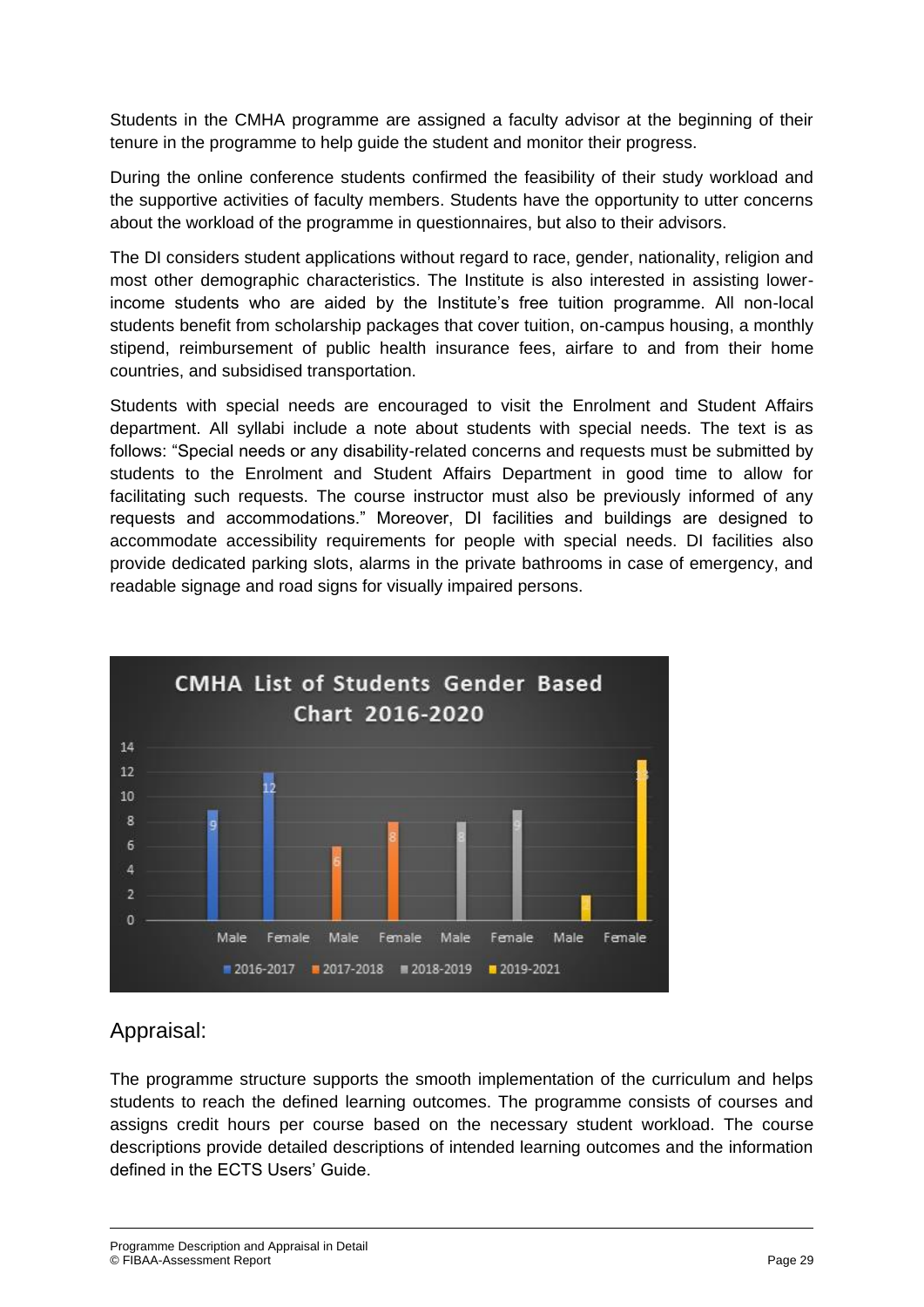There are legally binding study and exam regulations which contain all necessary rules and procedures and take into account, where applicable, national requirements. The study programme is designed so that students can study for a certain time at other HEIs or do internships without any extension of their overall study time.

The recognition of degrees and periods of study at other HEIs is regulated on a basis that is not in full accordance with the European Lisbon Recognition Convention which is not binding for the DI because Qatar is not a signatory.

The final grade is supplied with either a relative grade or an ECTS grading table.

Also because of confirmations from students, the panel is convinced that the study programme's workload is not easy but feasible. This is ensured by a suitable curriculum design, by a plausible calculation of workload, by an adequate number and frequency of examinations, by appropriate support services as well as academic and general student counselling. When reviewing the workload, the HEI also takes into account evaluation findings, including student feedback and the programme's success rate. The panel notes that every student in the CMHA programme is assigned a faculty advisor and DI is extremely supportive to students.

The HEI ensures gender equality and non-discrimination. Students with disabilities are provided with affirmative actions concerning time and formal standards/requirements throughout the programme and examinations. Students in special circumstances, such as single parents, foreign students, students with a migration background and/or from so-called non-academic backgrounds, are particularly assisted.

|       |                                                                         | <b>Exceptional</b> | <b>Exceeds</b><br>quality<br>requirements | <b>Meets quality</b><br><b>requirements</b> | Does not<br>meet quality<br><b>requirements</b> | n.r. |
|-------|-------------------------------------------------------------------------|--------------------|-------------------------------------------|---------------------------------------------|-------------------------------------------------|------|
| 3.2   | <b>Structure</b>                                                        |                    |                                           |                                             |                                                 |      |
|       | 3.2.1* Modular structure of the study<br>programme (Asterisk Criterion) |                    |                                           | X                                           |                                                 |      |
|       | 3.2.2* Study and exam regulations (Asterisk<br>Criterion)               |                    |                                           | X                                           |                                                 |      |
|       | 3.2.3* Feasibility of study workload (Asterisk<br>Criterion)            |                    |                                           | Χ                                           |                                                 |      |
| 3.2.4 | Equality of opportunity                                                 |                    |                                           | Χ                                           |                                                 |      |

## 3.3 Didactical concept

The programme's didactical concept is based on achieving a productive balance between knowledge and skills acquisition, on the one hand, and the student's central role in the learning process on the other hand. The interconnectedness between these two poles is crucial to achieving the learning outcomes of the programme. In practice, this means that various teaching methods are used to communicate knowledge and skills so that students can engage with them reflectively and critically. To fulfil its aims, the course employs a variety of teaching methods to give its students the academic, professional, and personal skills required to complete the CMHA programme and, ultimately, their future careers. These include: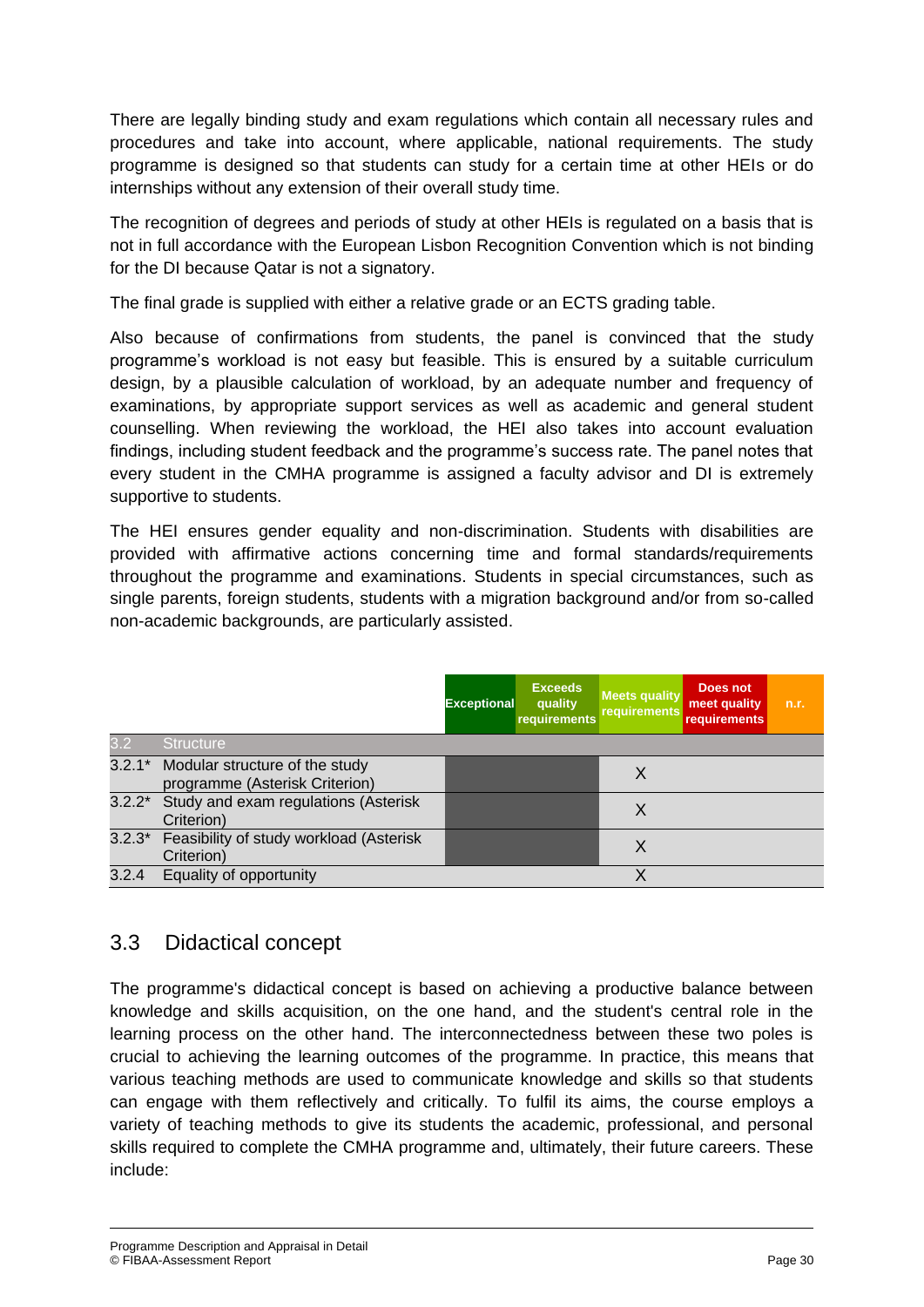- Lectures: These introduce the topic and highlight certain notions, definitions, and approaches. The goal here is to ensure students are familiar with the most important themes essential to understanding the subject.
- Case study discussions: These occur in class, where students will be expected to familiarise themselves with several case studies that will be discussed at length.
- Master Class: Distinguished professionals and experts from academia or professional practice are invited to join the class at various times throughout the semester. The syllabus and schedule may be adapted to fit in these opportunities.
- Seminars: These are designed to enhance participation and intellectual freedom. Seminars will include short problem-based learning scenarios, in which students will be able to apply the knowledge they have gained about protocols and gain a realistic understanding of their use in practice.
- Students should be prepared for each class by completing and reflecting on the required reading in advance. There will be in-class group activities aimed at improving critical reading skills.
- Group discussions: Group work constitutes an important part of the learning methodology. Groups of about six students on various occasions throughout the semester will address the assigned discussion questions.
- Presentations: These allow students a safe space to practice oral and visual presentation skills. It trains them to critically engage certain research subjects and prepare them to speak effectively in a range of public platforms.
- Innovative Labs IL: These challenge the students to come up with solutions through various simulation exercises.

All course materials are provided online on the course's Moodle website. These materials include syllabi, course readings, assignments, lecture PowerPoint slides, videos, discussion boards, and other supplementary material. Grades and other assessment records are also generally uploaded to Moodle.

During the pandemic, courses shifted online in the middle of the Spring 2020 semester and were online throughout the 2020-2021 academic year as well. During the Fall 2020 semester, professors provided recorded synchronous lectures or asynchronous lectures that were available online for students to access at any time, and synchronous discussion sessions.

The Arab Center for Research and Policy Studies and the Center for Conflict and Humanitarian studies hold lectures on various themes relevant to conflict and humanitarian management. It hosts leading world and Arab scholars and thinkers, and beyond. The faculty and students of the programme take an active part in these conferences. It is worth mentioning that the Arab Center and the Doha Institute regularly invites a wider range of guest speakers. Students in the CMHA programme are encouraged to attend and actively participate.

### Appraisal:

The didactical concept of the study programme is clearly described, plausible, and oriented towards the programme objectives. It allows for the application of different teaching and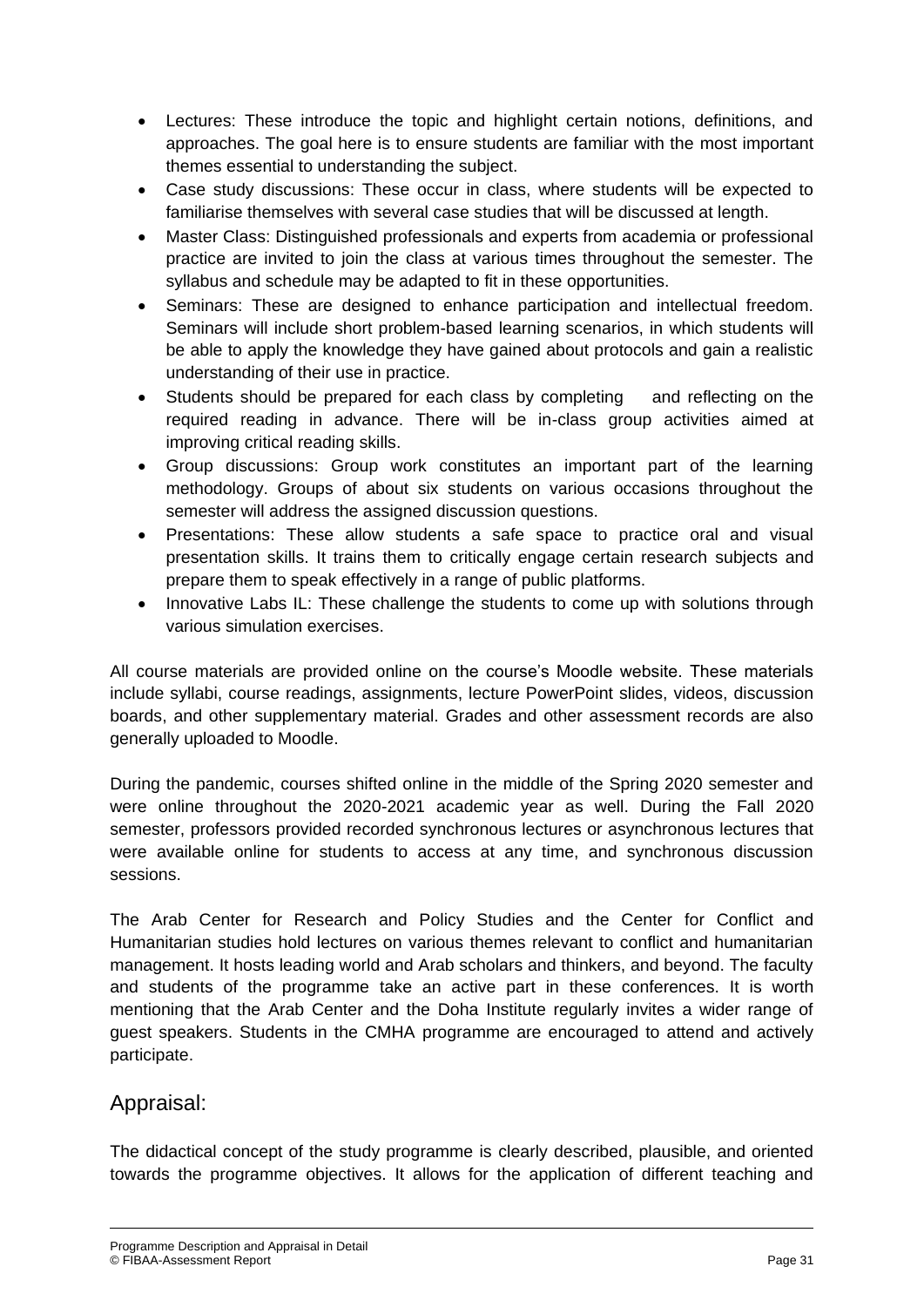learning methods, such as, for instance, course readings, case studies, videos and discussions. Students are encouraged to take an active role in creating the learning process.

The accompanying course materials are oriented towards the intended learning outcomes and correspond to the required qualification level. They are up to date and digitally accessible for the students. They are user-friendly and encourage students to engage in further independent studies.

Guest lecturers are invited and contribute to the students' qualification process with their special experience, either from professional practice or scientific work, but also, for example, from culture and politics.

|       |                                                                                 | <b>Exceptional</b> | <b>Exceeds</b><br>quality<br>requirements | <b>Meets quality</b><br>requirements | Does not<br>meet quality<br><b>requirements</b> | n.r. |
|-------|---------------------------------------------------------------------------------|--------------------|-------------------------------------------|--------------------------------------|-------------------------------------------------|------|
| 3.3   | <b>Didactical concept</b>                                                       |                    |                                           |                                      |                                                 |      |
|       | 3.3.1* Logic and plausibility of the didactical<br>concept (Asterisk Criterion) |                    |                                           | х                                    |                                                 |      |
|       | 3.3.2* Course materials (Asterisk Criterion)                                    |                    |                                           |                                      |                                                 |      |
| 3.3.3 | <b>Guest lecturers</b>                                                          |                    |                                           |                                      |                                                 |      |
| 3.3.4 | Lecturing tutors                                                                |                    |                                           |                                      |                                                 |      |

#### 3.4 Internationality

CMHA is international through its design. Its scope of the study includes a detailed examination of international responses in terms of historical and contemporary practices. The following are some of the main themes explored by CMHA:

- **A critical examination of conflict causes and dynamics**: Identifying the roots and the different dynamics underpinning the conflict by taking into account the complexity of political, economic, cultural, and historical factors.
- **Identifying suitable conflict resolution methods:** Advancing effective and culturally appropriate responses to conflict, managing the transition from conflict to peace, and empowering sustainable peace at the local, national, and regional levels.
- **Defining coping mechanisms and forms of resilience** based on empirical quantitative and qualitative research across the region. The aim is to better understand how communities develop coping mechanisms to survive political violence and conflict compared to international experiences. Finally, it aims to understand what can be done to increase their resilience.
- **Investigating contemporary international humanitarian responses,** including the ethical, political, and power structures that govern the relationship between crisisaffected communities and humanitarian aid providers. Emphasis is placed on understanding the qualitative differences between the responses of international and regional actors.
- **Understanding the role Islam has played in influencing the key concepts of humanitarianism**: the focus of this strand of research is on how humanitarianism has been defined and narrated in Islam and local Arab cultures, both historically and contemporarily.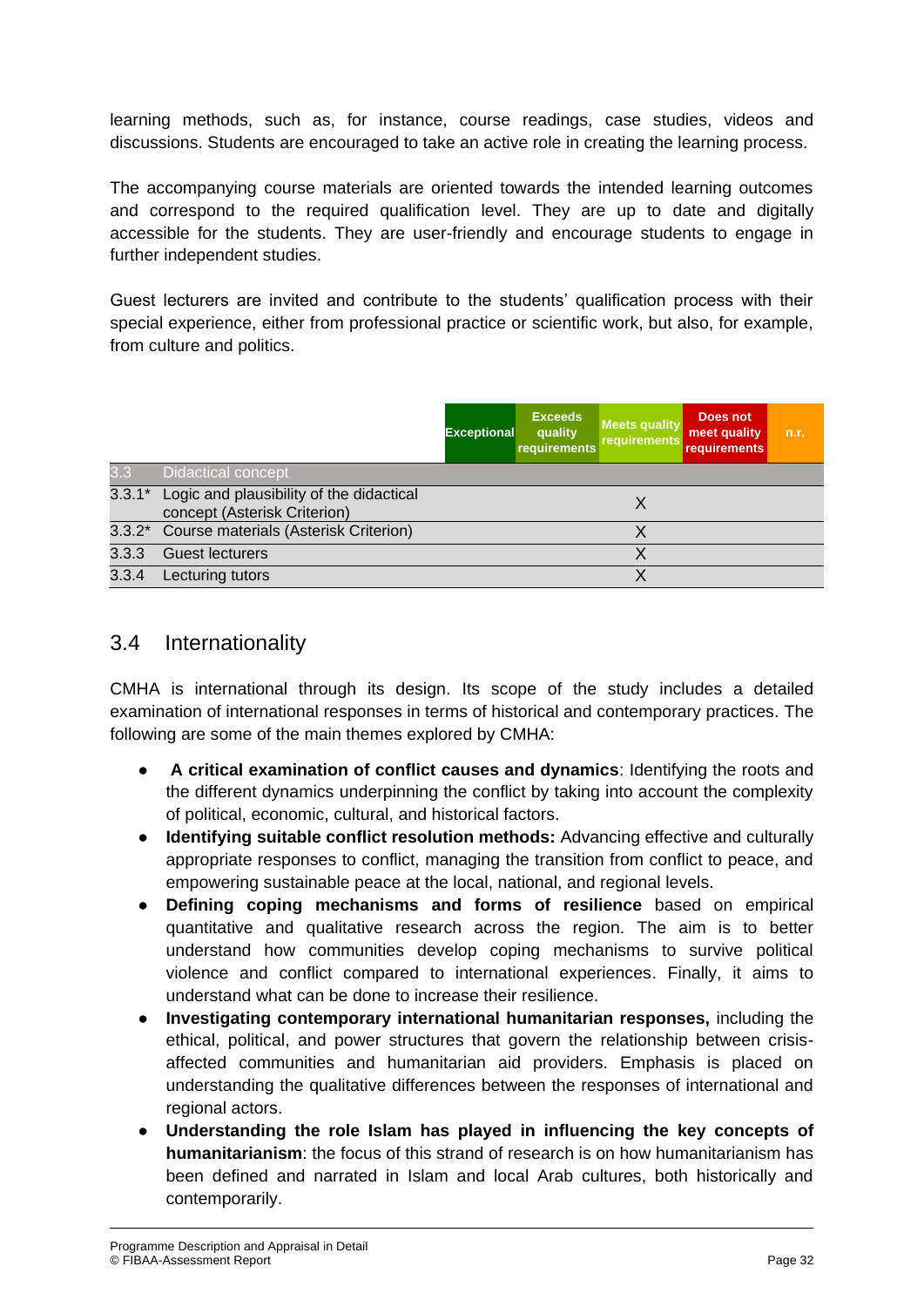- **Developing an Arab regional perspective on conflict management** issues and resolution, considering the peculiarities of the local cultures and political, social, and economic dynamics informing various aspects of regional crises.
- **Examining post-conflict reconstruction and development** focusing on the sociopolitical (such as governance structures, social justice, and human rights, etc.) and economic determinants of successful international experiences of reconstruction in the aftermath of conflict (including issues of taxation, public management, and labour mobility). Particular attention has been paid to ways in which the gap between humanitarian response and development can be bridged. Also important is to develop a better understanding of issues of justice and traditional forms of reconciliation.

Exploring state fragility and political transitions to better understand how state fragility drives conflict and feeds inequality in the region and internationally as well as the political-economic security dimensions required to increase state effective.

The student body is composed of students from various countries, including Qatar, Sudan, Palestine, Jordan, Egypt, Syria, Lebanon, Chad, Algeria, Tunisia, Yemen, Iraq, Somalia, Russia, Germany, Turkey, Bahrain, Oman, Kuwait, Russia, Ukraine, and Chad. The varying academic traditions of these universities lead to most students graduating from public universities in their home countries and increase the cultural diversity of the CMHA programme.

There are five faculty members in the CMHA programme. Among them, two earned their PhD degrees in the United Kingdom, one earned a PhD degree in Germany, one earned a PhD in Italy, and another one was teaching at a US university for 13 years. All of the current faculty members are of Arab origin.

Given the international nature of the subject, English is an essential language used within the CMHA for both teaching and research. CMHA employs Arabic as its medium for teaching and research outputs to increase its impact within the region and play its role in the enrichment of the conflict management and humanitarian vocabulary in Arabic. This is in line with the DI's overall mission. All academic and research staff are bilingual Arabic and English speakers.

Students admitted to the programme have to achieve the minimum entry requirement of IELTS 6.0 and have a working knowledge of Arabic. Students are supported by the DI Language Center to develop their language abilities.

The average ratio of Arabic to English course materials and literature is 7 to 3, although about half of Arabic materials and literature is also written in English or provided in English translations. Mastering the use of English, including reading and writing academic texts, is an essential prerequisite for graduation. This is accomplished and supported by learning English at the Language Centre at the Doha Institute.

In addition, the programme currently offers a mandatory, non-credited course (started in Autumn 2018/2019), called "Foundation Reading in Conflict and Humanitarian Studies" (CMHA001). Here, students are asked to learn reading skills in foundational contemporary literature. These various and systematic English-based learning activities ensure that students acquire the knowledge and skills needed to be fluent in academic English.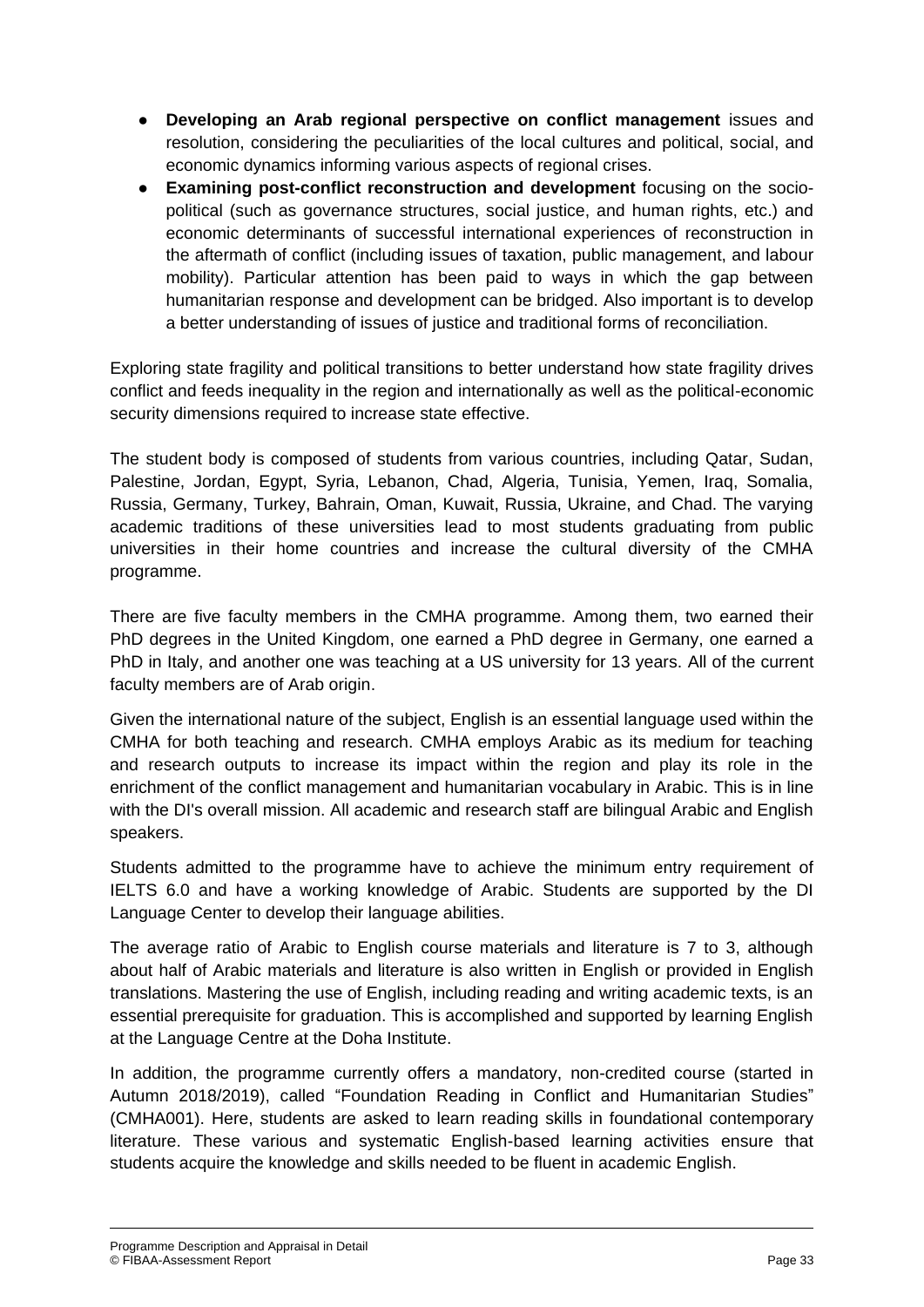## Appraisal:

The panel was impressed by the international orientation of the DI and the CMHA programme as well as of faculty and students. It notes that the acquisition of intercultural competences and skills are at the core of the programme's learning objectives and strongly promoted. The whole CMHA programme is international by its nature and content. Students are thus prepared for the challenges in an international working environment. Through assignments and practical examples as parts of the courses, students are enabled to act in an intercultural environment.

The international composition of the student body corresponds to the programme concept. The measures taken to promote internationality are goal-oriented.

Students come from various language areas and cultural backgrounds. Classroom discussions and group work often reflect international aspects. The measures taken to ensure an international composition of the student body show sustainable effect.

The panel welcomes the international composition of faculty (teachers with international academic and professional experience) which is an essential element shaping the profile of the study programme. It promotes that students acquire international and intercultural competencies and skills. The measures taken are goal oriented.

As Arabic is the primary course language and most students stem from Arabian countries English is the most important foreign language for them, for readings as well as for course materials. But also, Arabic is a foreign language for those students who come from a non-Arabic country. Against this background course materials in foreign languages predominate. Internationality is clearly a key element of the study programme's profile.

The proportion of foreign language courses and required foreign language materials corresponds with the qualification objectives of the study programme.

|          |                                                                          | <b>Exceptional</b> | <b>Exceeds</b><br>quality<br>requirements | <b>Meets quality</b><br>requirements | Does not<br>meet quality<br><b>requirements</b> | n.r. |
|----------|--------------------------------------------------------------------------|--------------------|-------------------------------------------|--------------------------------------|-------------------------------------------------|------|
| 3.4      | Internationality                                                         |                    |                                           |                                      |                                                 |      |
| $3.4.1*$ | International contents and intercultural<br>aspects (Asterisk Criterion) |                    |                                           |                                      |                                                 |      |
| 3.4.2    | Internationality of the student body                                     |                    |                                           |                                      |                                                 |      |
| 3.4.3    | Internationality of faculty                                              |                    |                                           |                                      |                                                 |      |
| 3.4.4    | Foreign language contents                                                |                    |                                           |                                      |                                                 |      |

## 3.5 Multidisciplinary competences and skills (Asterisk Criterion)

In addition to the interdisciplinary elective courses, students are provided with training in communication, and public speaking skills. Students are assigned oral presentations in several courses, in which they describe their research projects and review academic texts from a multidisciplinary perspective.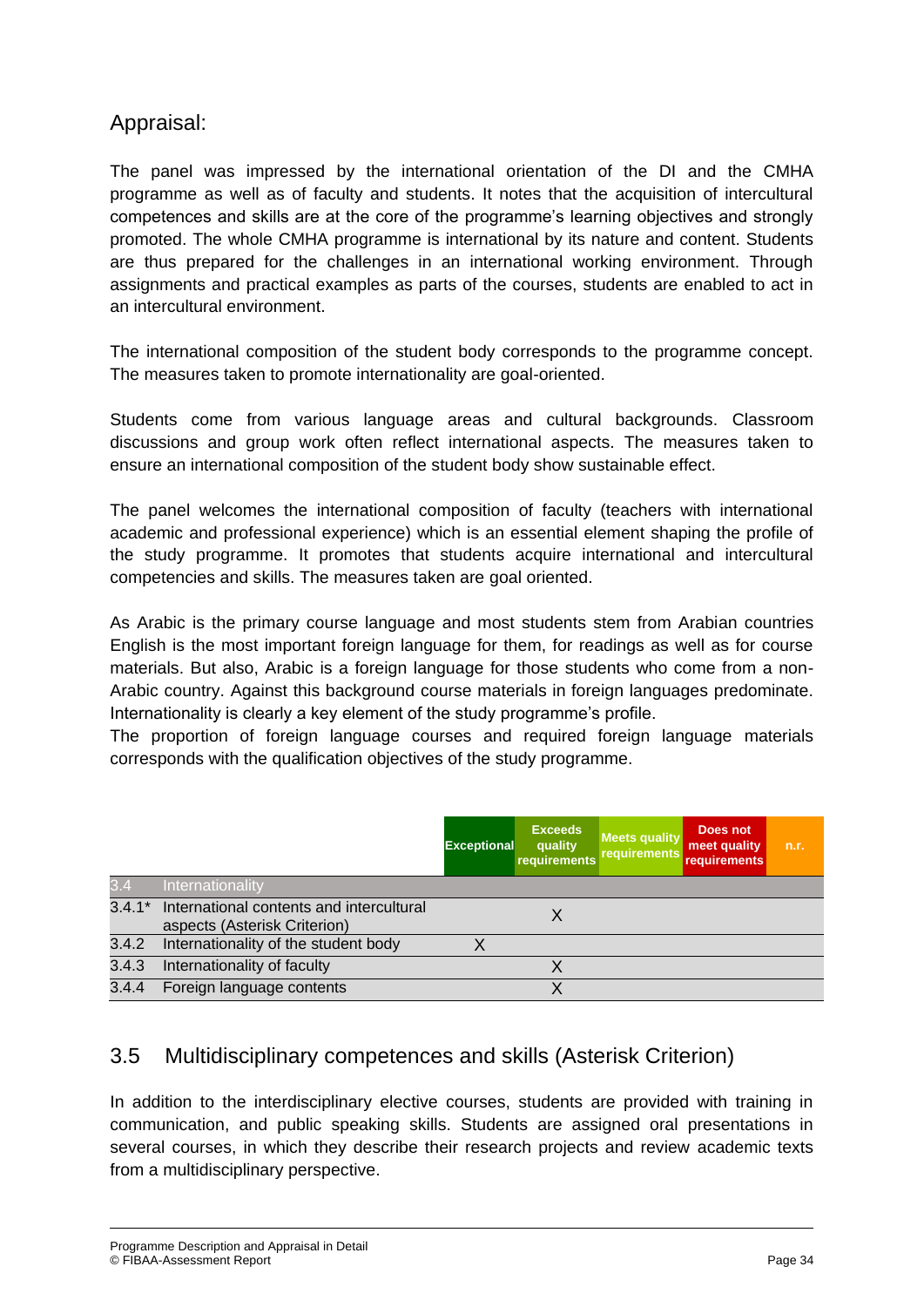During the beginning, middle and final stages of their thesis process, students present and learn to defend their thesis research in front of faculty and fellow students. Students are invited to discuss how to handle questions and criticisms that follow their presentations with their teachers and supervisors. They participate in academic events as assistants, such as conferences and seminars. They acquire interdisciplinary skills and communication experience through exposure to a variety of models and methods of public speaking in a variety of disciplines.

Outside of the classroom, students are also encouraged to participate in student groups, and these groups provide them with opportunities to gain leadership experience, learn how to resolve conflicts, and grow accustomed to working with others cooperatively. In addition, students are provided with opportunities to improve their communication skills by presenting their work in courses and during annual thesis presentations.

### Appraisal:

The panel takes the view that students in the CMHA programme become acquainted with diverse subjects such as social science, politics and geography. Moreover, students acquire communication and public-speaking skills as well as cooperation and conflict handling skills in accordance with the course descriptions as well as in elective courses of SOSH. This is supported by means of suitable didactical and methodological measures. Also, the acquisition of further multidisciplinary competences, such as leadership skills and broad contextual knowledge, is ensured.



## 3.6 Skills for employment / Employability (Asterisk Criterion)

The CMHA programme has a strong applied focus and is targeted towards students' wishing to explore new professional avenues or improve their career prospects in the humanitarian sector. Appropriate skills and knowledge within this sector are developed through practical exposure to the challenges practitioners regularly face using case studies, problem-solving activities, and simulation exercises.

Students are introduced to the most recent theoretical debates upon best policy responses to humanitarian emergencies and will be required to maintain an active and up-to-date understanding of contemporary global politics. Furthermore, through the programme's network of partner organizations, students have access to a broad range of contacts in the field, which could play an important role in facilitating future career options. Graduates of this programme will acquire the necessary skills to move directly into career paths at the local, regional, or international levels.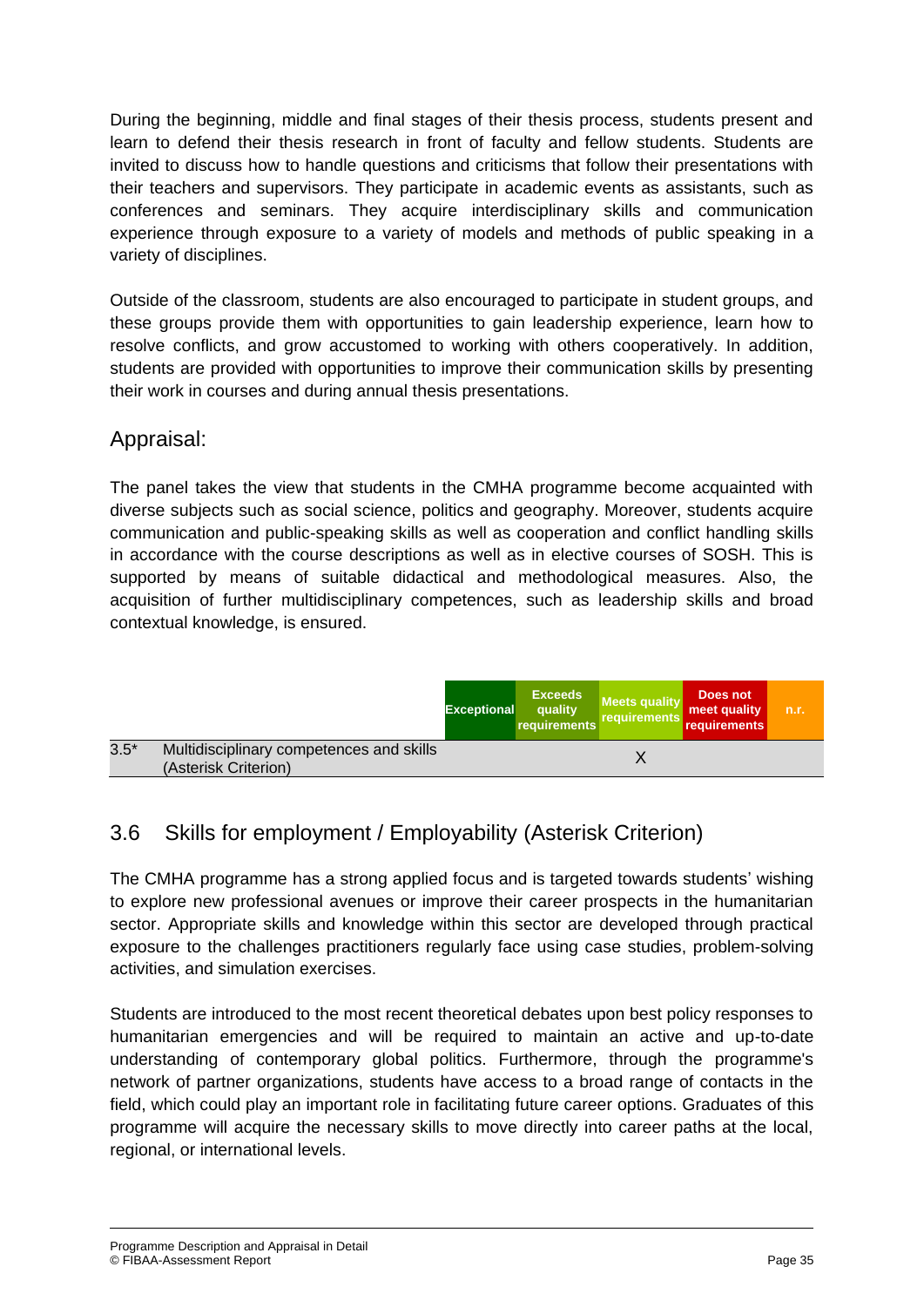## Appraisal:

The promotion of employability – for instance through the integration of theory and practice and through the promotion of multidisciplinary competences and skills – runs as a common thread of the study programme through all its modules/courses.

|        |                                                               | <b>Exceptional</b> | <b>Exceeds</b><br>quality<br>requirements | Meets quality<br>requirements | Does not<br>meet quality<br>requirements | n.r. |
|--------|---------------------------------------------------------------|--------------------|-------------------------------------------|-------------------------------|------------------------------------------|------|
| $3.6*$ | Skills for employment / Employability<br>(Asterisk Criterion) |                    |                                           |                               |                                          |      |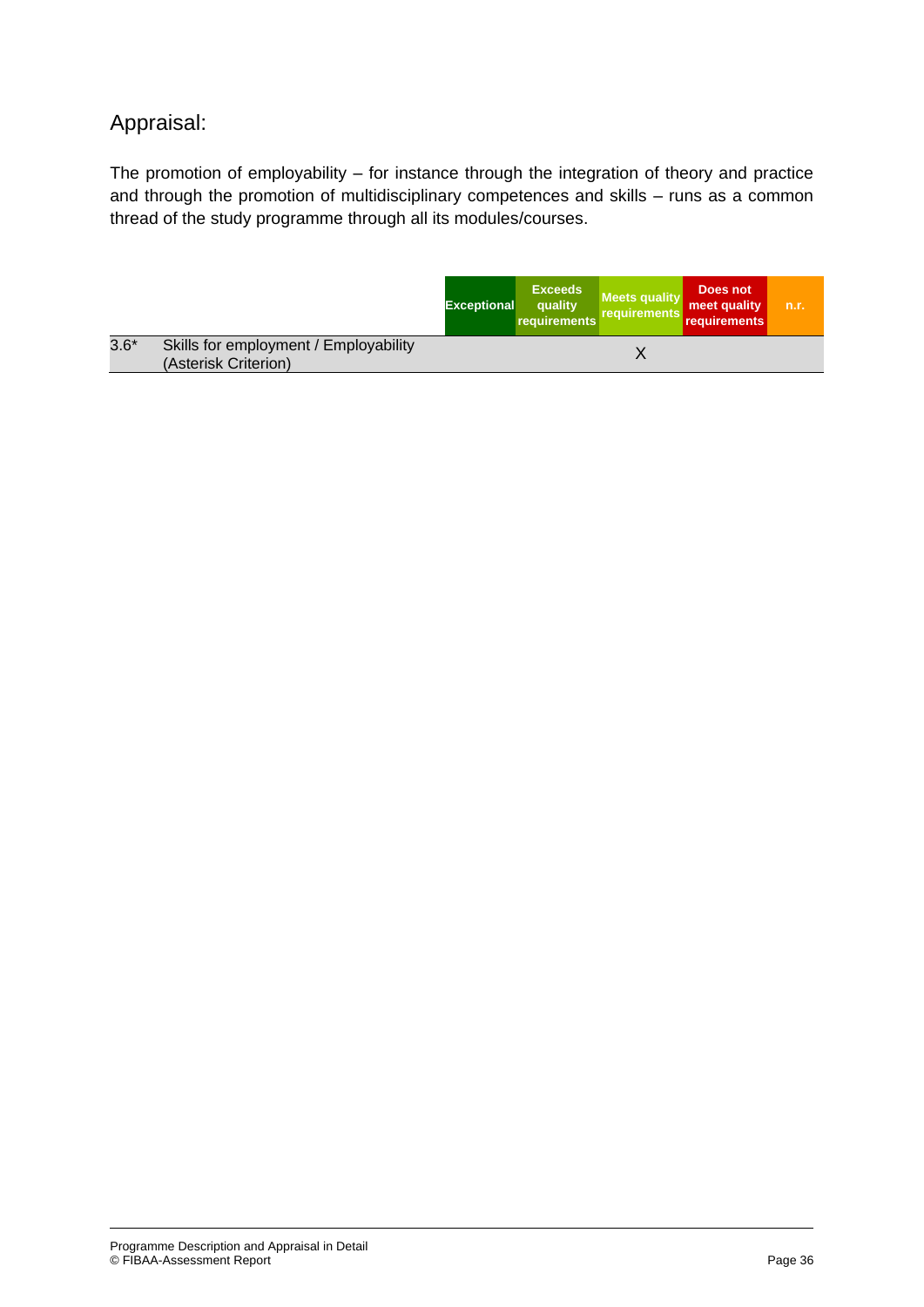## **4. Academic environment and framework conditions**

### 4.1 Faculty

CMHA relies on a group of core faculty to lead its teaching. The programme has progressed from having three full-time faculty members in 2016/2016 to five full-time faculty members in its fifth year in 2020/2021: one faculty member, a full professor, one associate professors, and two assistant professors. Each semester, a full-time faculty member teaches two core courses, enabling them to monitor students' progress closely. The Head of programme and the Director of the Center of Conflict and Humanitarian Action, however, teach one course per semester. Moreover, the programme has recruited three adjunct professors to teach the programme courses. Thus, the programme has a stable structure with a range of faculty ratios to students in the last four years being 1:9.

All professors in the CMHA programme hold PhDs from reputable universities and political science departments. Moreover, they are established scholars and experts in their respective areas who have published extensively on their subjects. Faculty members in the programme are expected to average at least one peer reviewed publication per year.

The typical recruitment process of faculty is competitive. Once the decision on a new faculty member is made a hiring committee is formed to evaluate the hire and an advertisement is sent out by the Human Resources Department. The hiring committee consists of three members from within the programme, chaired by the head of the programme, and an external member who is drawn from another programme. The hiring committee evaluates the applicants' files and creates a list of candidates to interview. Interviews are held virtually and last approximately one-hour. After the interviews have concluded, committee members discuss and debate the suitability of the interviewed candidates and choose a candidate from among the interviewees. A report is drafted by the head of the committee that reflects the final decision of the committee and also reports the expressed preferences and opinions voiced during the committee meeting. The final hiring decision must then be approved by both the Dean of SOSH and the President of the DI.

Each of the faculty members in the CMHA programme, as experts in their respective fields, are expected to carefully give their own courses in accordance with the policies and guidelines of the DI. The goal of ensuring the quality of the pedagogical and didactical methods used by professors is accomplished in two ways.

First, the CMHA programme emphasises teaching experience and quality in the interview process. As a general rule, the CMHA programme does not hire individuals who have not taught a course as instructor of record. Moreover, the interview process is dedicated to probing the pedagogical methods used by candidates, in addition to their competence as researchers. The faculty members in the CMHA programme have extensive teaching experience across various institutions and have proven to be outstanding instructors.

Second, DI provides opportunities for continued education and training on pedagogical methods and approaches. The Office of Teaching and Learning Assessment (TLA) has produced an array of workshops and training sessions that have played a significant role in keeping faculty members informed of the latest advances in pedagogical methods. Professors within the programme are expected to stay up to date on teaching and learning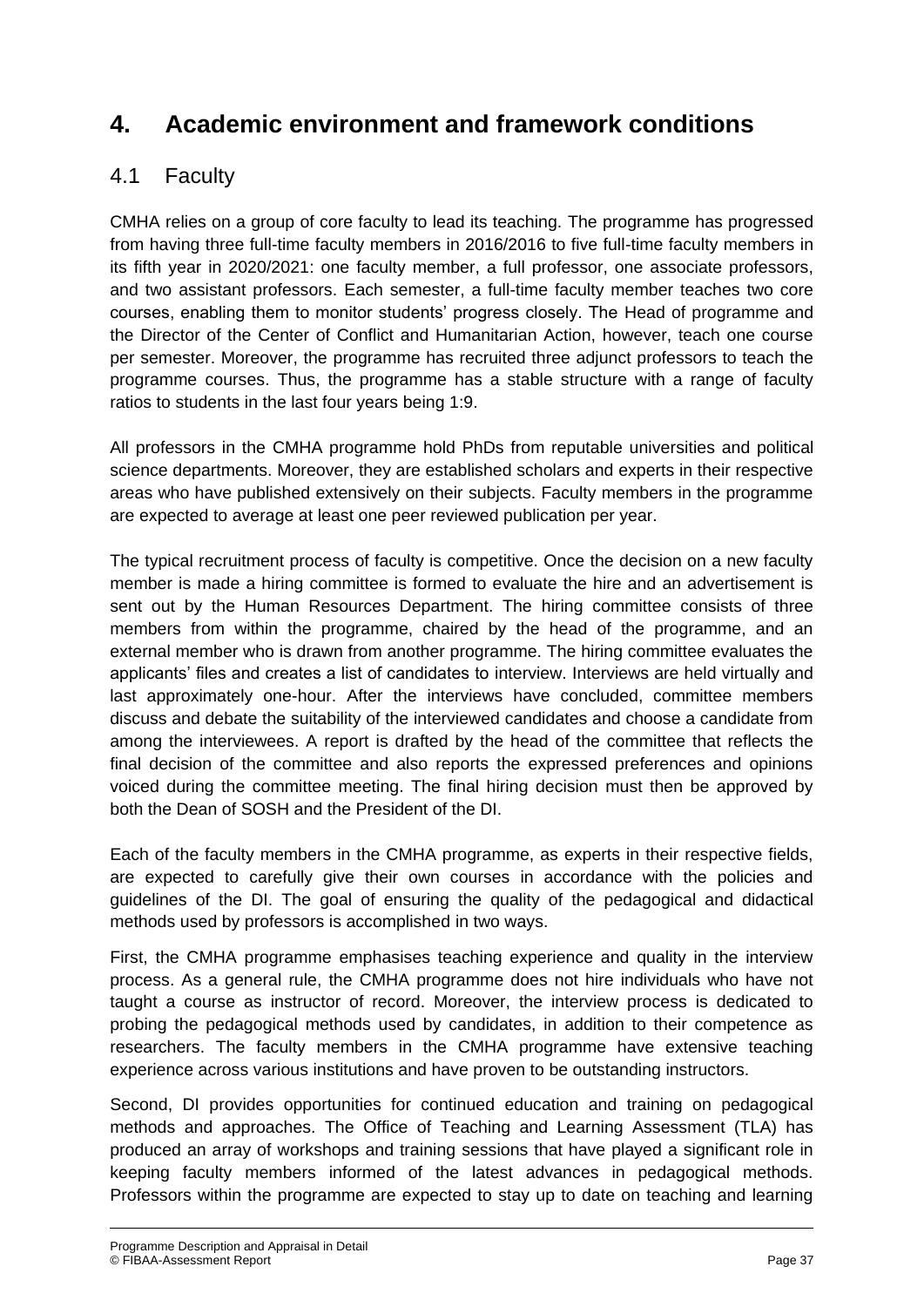by regularly participating in these courses. Additionally, the Office of Institutional Effectiveness offers regular Quality Assurance workshops at both the DI and program levels.

Before joining the DI, the CMHA faculty worked in different countries at universities embassies, NGOs or companies in countries and areas where they could gather extensive experience in fields that are important for the study programme.

Cooperation among faculty members is taking place to review the programme specification, improve the study plan, and refine interrelated courses to achieve the learning outcomes. Faculty members meet monthly to discuss the content and topics taught in each course and build a complementary and accumulative learning process across the courses. Furthermore, all faculty members have taught the foundation course, with each faculty member having taught the sections that fit their area of expertise. This serves as an example of successful teamwork and cooperation that maximises the students' learning experience. In addition to the coordination at the course level, faculty members cooperate in supervising student theses, either as co-supervisors, consultants on specific topics or as examiners.

As far as the student support by the faculty is concerned, the low faculty-to-student ratio of the programme allows students to frequently and meaningfully interact with faculty members in the programme. Moreover, as each student is assigned an academic adviser from admission to graduation, these academic advisers are required to meet with academic advisees each semester to provide guidance on course registration and other academic matters.<sup>16</sup>. Thesis supervisors are also required to meet regularly with their students. Faculty members currently advise approximately six students and supervise three theses per year. Furthermore, each semester, the CMHA programme holds a meeting with students where they have the opportunity to discuss the programme and raise concerns with faculty members who are required to hold regular office hours. Beyond these formal meetings and required interactions, faculty members work closely with students on research projects and help assist them in picking up new skills and competencies.

During the online conference students confirmed that most students would be fully content with the support that they received in particular from lecturers and academic advisors. DI organised activities for students outside the study programme.

### Appraisal:

The panel was impressed by quality and commitment that the faculty members showed during the online conference. It became convinced that even when their teaching assignments in other study programmes are taken into account, the structure and number of the faculty correspond to the programme requirements and ensure that the students reach the intended qualification objectives. The faculty's composition, consisting of full-time lecturers, guarantees that both the academic standards and the requirements of professional practice are fully satisfied.

The academic qualification of the faculty corresponds to the requirements and objectives of the study programme. The HEI carefully verifies the qualifications of the faculty members by

 $\overline{a}$  $16$  In the internal regulation "DI Academic Advising Policy" the responsibilities of the Registrar's Office (on admission of students), Academic Advisors (on advising and communicating with students) and students themselves (on communicating with the advisors and consulting them) are described.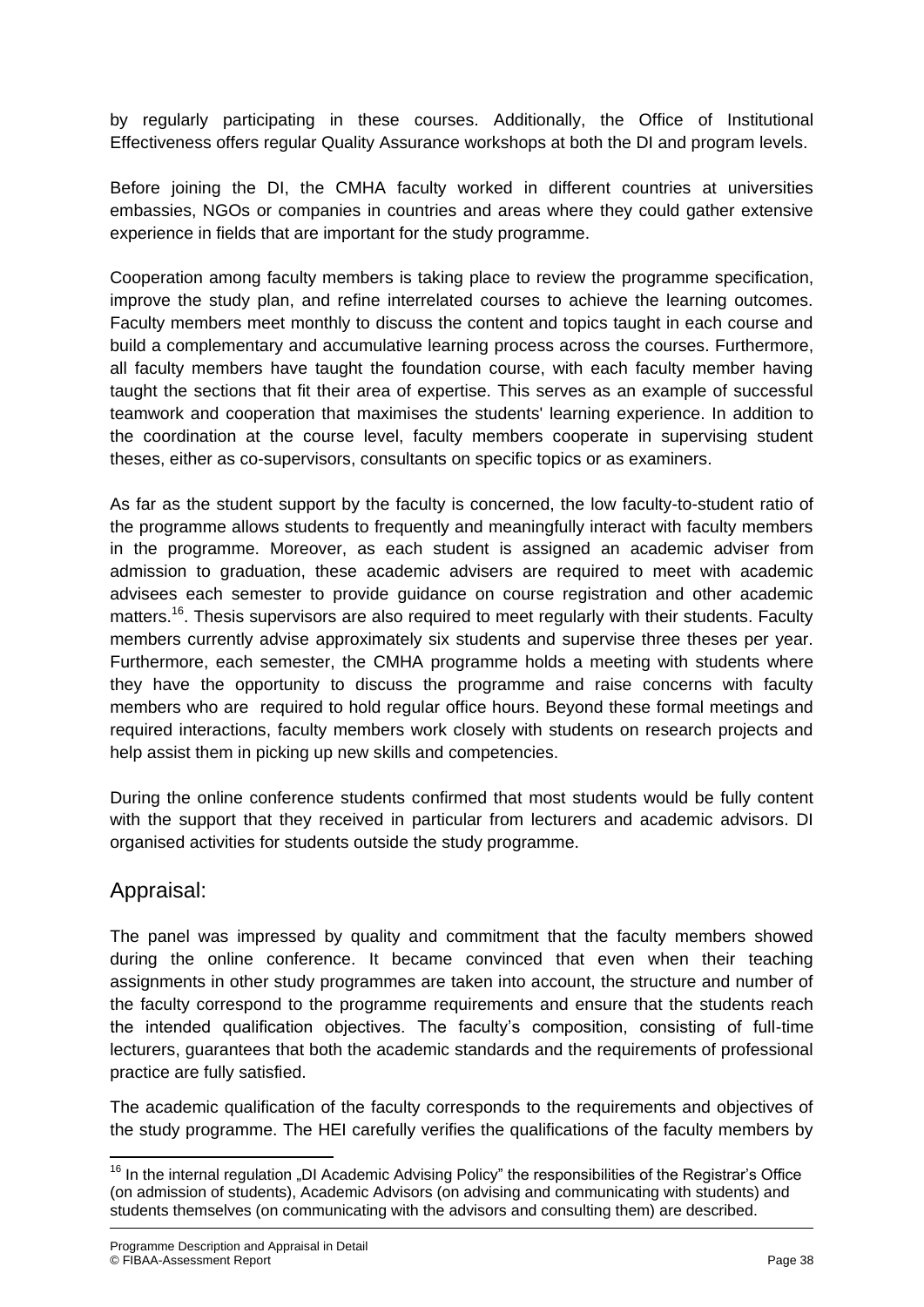means of an established transparent procedure. Specific measures for the further qualification of the faculty members are implemented. The faculty's outstanding academic qualification is underlined by scientific publications in peer-reviewed journals and books which results from the CVs of the faculty members.

The pedagogical and didactical qualification of the faculty correspond to the requirements and objectives of the study programme. The HEI verifies the qualifications of the faculty members by means of an established procedure. The HEI ensures that assessors are familiar with existing testing and examination methods and receive support in developing their own skills in this field. Specific measures for the further qualification of the faculty members are implemented.

The faculty members cooperate with each other for the purpose of tuning the modules/courses towards the overall qualification objectives. Meetings of all those teaching in the programme take place regularly.

Student support is an integral part of the services provided by the faculty. It is offered on a regular basis and serves to help students study successfully. The faculty members are available for the students outside the specified office hours as well. The students are "fully content" with the support they receive.

|          |                                                                                                                                                    | <b>Exceptional</b> | <b>Exceeds</b><br>quality<br>requirements | <b>Meets quality</b><br>requirements | Does not<br>meet quality<br><b>requirements</b> | n.r. |
|----------|----------------------------------------------------------------------------------------------------------------------------------------------------|--------------------|-------------------------------------------|--------------------------------------|-------------------------------------------------|------|
| 4.1      | Faculty                                                                                                                                            |                    |                                           |                                      |                                                 |      |
|          | 4.1.1* Structure and quantity of faculty in<br>relation to curricular requirements<br>(Asterisk Criterion)                                         |                    |                                           | X                                    |                                                 |      |
|          | 4.1.2* Academic qualification of faculty<br>(Asterisk Criterion)                                                                                   |                    | X                                         |                                      |                                                 |      |
| $4.1.3*$ | Pedagogical / didactical qualification of<br>faculty (Asterisk Criterion)                                                                          |                    |                                           | X                                    |                                                 |      |
| 4.1.4    | Practical business experience of faculty                                                                                                           |                    |                                           | X                                    |                                                 |      |
| $4.1.5*$ | Internal cooperation (Asterisk Criterion)                                                                                                          |                    |                                           | X                                    |                                                 |      |
| 4.1.6*   | Student support by the faculty (Asterisk<br>Criterion)                                                                                             |                    | X                                         |                                      |                                                 |      |
|          | 4.1.7(*) Student support in distance learning<br>(only relevant and an Asterisk Criterion<br>for blended learning/distance learning<br>programmes) |                    |                                           |                                      |                                                 |      |

### 4.2 Programme management

The CMHA head of programme leads all areas of programme administration with the assistance and guidance of other faculty members, the programme coordinator and the office of the Dean of SOSH. The purview includes the distribution of course loads and course scheduling, drawing up the study plan, advisor assignments, thesis supervisor assignments, leading programme meetings, budgeting, planning programme events and representing the programme in the School Executive Council. The CMHA head of programme also acts as an intermediary between the Dean's Office and the programme. As such, the head of programme is responsible for achieving the programme's objectives within the framework of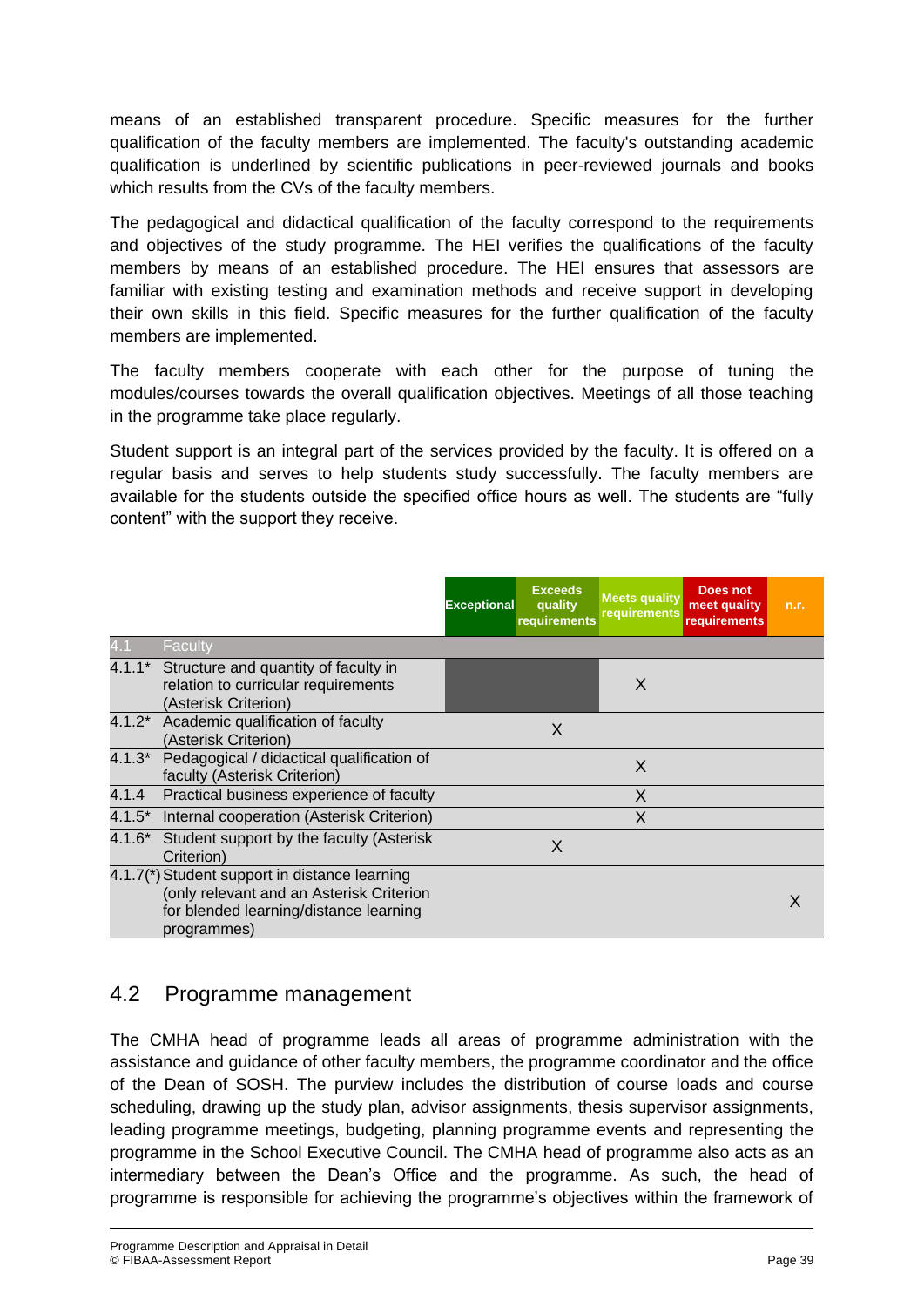regulations, rules and guidance established by the School Executive Council, the Dean's office and DI.

While the head of programme takes on the primary leadership role in the administration of the CMHA programme's objectives, decisions are made collectively by faculty members. During the programme's monthly meetings, faculty members are encouraged to propose ideas regarding various facets of the programme. The head of programme executes the decisions that were reached collectively regarding changes to the programme, hiring, admissions, and any other matters decided within the programme.

Administrative support is provided by the programme coordinator, who plays a significant role in the organisation of the programme, facilitating communication with the Dean's Office and assisting students and faculty members with course registration, the submission of advising forms and thesis submission. The programme coordinator is often the first person consulted with regards to these issues. Other administrative units within DI also help students and faculty with registration, course materials (including the online course management programme), information technology, library resources, and obtaining Institutional Review Board approval, among other things.

#### Appraisal:

The head of programme coordinates the activities of everyone involved in the programme and ensures that the programme runs smoothly, mostly based on collectively reached decisions.

The panel welcomes that faculty members and students are efficiently supported by the administration in the organisation of the study programme. The administrative staff acts as a service provider for both. Sufficient administrative staff is available. Decision-making processes, authority, and responsibilities are clearly defined. Teachers and students participate in the decision-making processes where their areas of work are involved.

The opportunities of electronic service-support are used and supplement personal one-toone counselling. The HEI offers the administrative staff opportunities for continuous professional development.

|          |                                                                             | <b>Exceptional</b> | <b>Exceeds</b><br>quality<br>requirements | <b>Meets quality</b><br>requirements | Does not<br>meet quality<br>requirements | n.r. |
|----------|-----------------------------------------------------------------------------|--------------------|-------------------------------------------|--------------------------------------|------------------------------------------|------|
| 4.2      | Programme management                                                        |                    |                                           |                                      |                                          |      |
| $4.2.1*$ | Programme Director (Asterisk Criterion)                                     |                    |                                           |                                      |                                          |      |
| 4.2.2    | Process organisation and administrative<br>support for students and faculty |                    |                                           |                                      |                                          |      |

### 4.3 Cooperation and partnerships

DI has signed agreements and memoranda of understanding and collaboration with other universities and organisations. These agreements can be categorized into the following groups according to their objectives: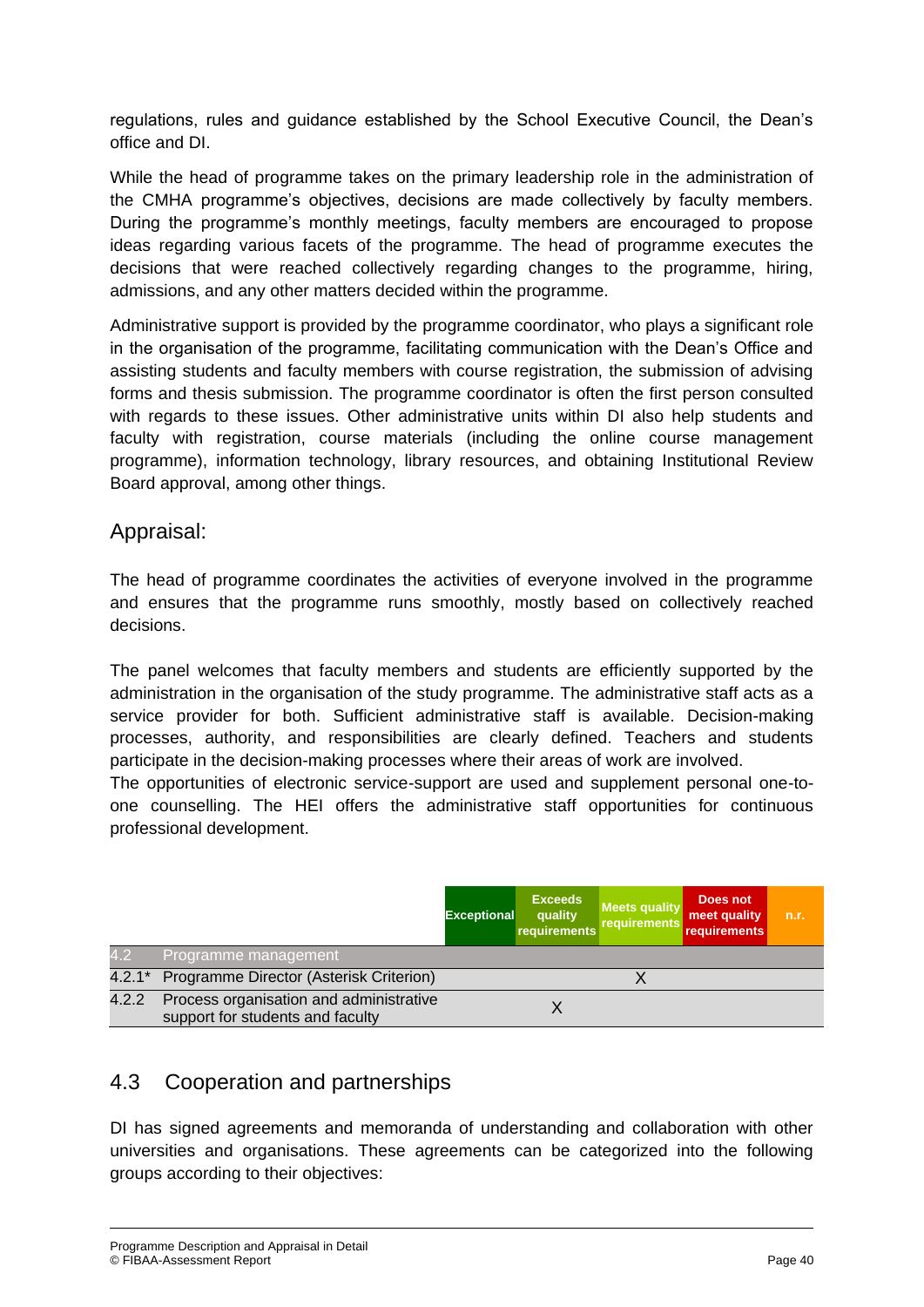(1) Agreements and Memoranda of Understanding aimed to attract graduate students These agreements and memoranda aim to enable students who completed their undergraduate degrees with honors to continue their studies at the graduate level in the different colleges and programmes at the DI.

#### (2) Agreements in the Areas of Training, Exchanging Expertise, and Research

They aim to reinforce collaboration between the Institute and organisations with similar interests in ways that promote human developments and the efficiency of administrative staffs. These objectives are achieved through the DI's workshops, academic development courses, internships, and leadership training in the areas of public administration and policy studies. These agreements also aim to promote exchanging expertise through consulting opportunities for the Institute's faculty members, researchers, and specialists. Moreover, they facilitate collaborative research projects and co-organized conferences and seminars. The Institute has signed agreements of this category with organisations such as the Ministry of Administrative Development – Doha, Qatar; the Ministry of Development Planning and Statistics – Doha, Qatar; The Humanitarian Forum, Qatar; The Hague Institute for Global Justice; the Ibhar Academy center for vocational training; Zhejiang University – China.

(3) Memoranda of Understanding for the Exploration of Academic and Research Collaboration Opportunities

This category of agreements aims to enable concerned parties to explore areas of shared interests and collaboration opportunities, including joined research projects, co-authored research publications, academic and student activities, and possibilities of developing dual enrolment graduate programmes, faculty exchange opportunities, and summer student exchange programmes. The Institute has signed agreements in this category with the following universities: Columbia University N.Y (MOU) (USA); SOAS University – London (UK); Florida International University – Steven Green School of International & Public Affairs (USA).

The most prominent partners of the CMHA programme are the School of Oriental and African Studies in London, the Free University of Berlin, and the Ibn Haldun University in Istanbul.

#### Appraisal:

The scope and nature of cooperation with other academic institutions and networks relevant for the programme are plausibly presented. The agreements forming the basis of the cooperation are documented. The cooperation is actively pursued and has a clear impact on the conception and implementation of the study programme. All such activities contribute to the development of the students' qualification and skills.

The scope and nature of cooperation with other organisations such as NGOs, governments and also business enterprises relevant to the programme are plausibly presented. The agreements forming the basis of the cooperation are documented. The cooperation is actively pursued and has a clear impact on the conception and implementation of the study programme. All such activities contribute to the development of the students' qualification and skills.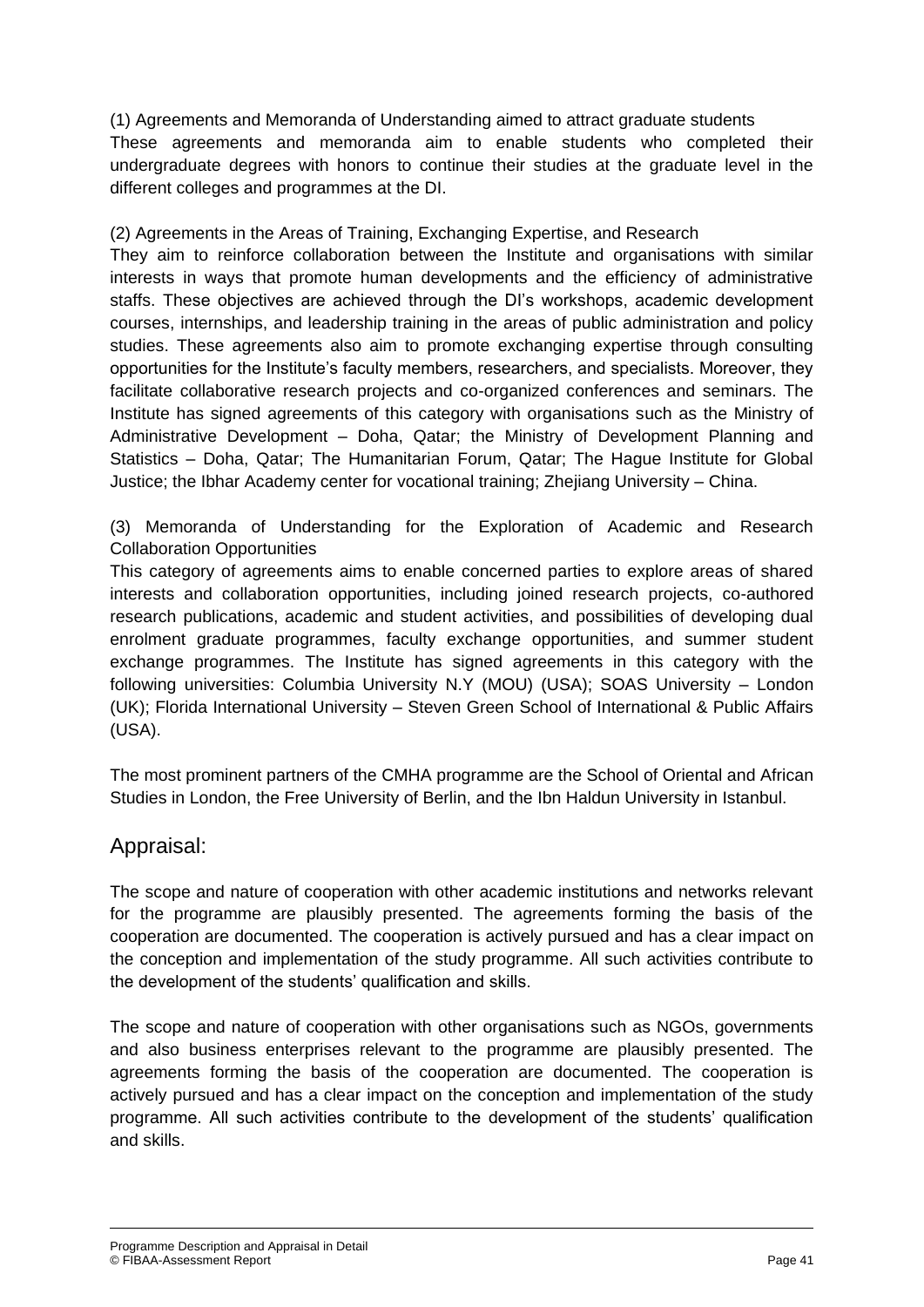|     |                                                                                                                                                                      | <b>Exceptional</b> | <b>Exceeds</b><br>quality<br>requirements | <b>Meets quality</b><br>requirements | Does not<br>meet quality<br>requirements | n.r. |
|-----|----------------------------------------------------------------------------------------------------------------------------------------------------------------------|--------------------|-------------------------------------------|--------------------------------------|------------------------------------------|------|
| 4.3 | Cooperation and partnerships                                                                                                                                         |                    |                                           |                                      |                                          |      |
|     | 4.3.1(*) Cooperation with HEIs and other<br>academic institutions or networks<br>(Asterisk Criterion for cooperation<br>programmes)                                  |                    |                                           | X                                    |                                          |      |
|     | 4.3.2(*) Cooperation with business enterprises<br>and other organisations (Asterisk<br>Criterion for educational and vocational<br>programmes, franchise programmes) |                    |                                           | X                                    |                                          |      |

### 4.4 Facilities and equipment

As the on-site visit had to be replaced by an online conference because of the Covid-19 pandemic DI made available to the panel numerous photos of its building, rooms, and the library as well as descriptions in the self-evaluation report thereof.

The DI has a state-of-the-art facility that was designed to fully support the educational process and provide spaces not only for traditional teaching and learning but for hosting conferences and talks and facilitating day to day interactions. The DI's campus spreads over an area of 112,000 m2, encompassing 23 different buildings. The campus buildings are used for living, educational activities, and leisure activities. Disabled students are given barrier-free access to all of these buildings.

Learning and teaching spaces are spread out around the campus, consisting of classrooms, labs, and auditoriums in addition to a library building, institute life buildings and faculty and student accommodations. Additionally, there are also computer labs, virtual labs, a journalism studio, an e-library, an e-learning system (Moodle) and other specialized learning resources. With regards to classrooms, the total number of classrooms is 10 (+5 in Library Building), 4 smart classrooms and 6 classrooms equipped with audio visual systems and an auditorium that fits 70 people.

The DI has also established an advanced Student Information System (SIS) that allows students to benefit from services through the self-service portal, and enables them to view their academic status, grades, and their registration status at the Institute. The SIS provides the DI with the capability of registering students in courses; documenting grades, transcripts and dropout rates; tracking attendance; developing student schedules and managing other data needed for the Institute effectively. Student Services also maintains an Intranet site that provides direct access to all student related administrative procedures, forms, study plans, and SIS system guides and resources.

All students, faculty, and administrative staff are provided free internet access throughout campus. The IT department provides technical support during normal working hours. Upon their arrival at the DI, students participate in orientation days to become familiar with the IT system and are provided with detailed written instructions on how to use it inside and outside campus.

The DI IT department and the library managed to promptly provide students who have not yet arrived in Doha with maximum access to resources held by the library by deploying a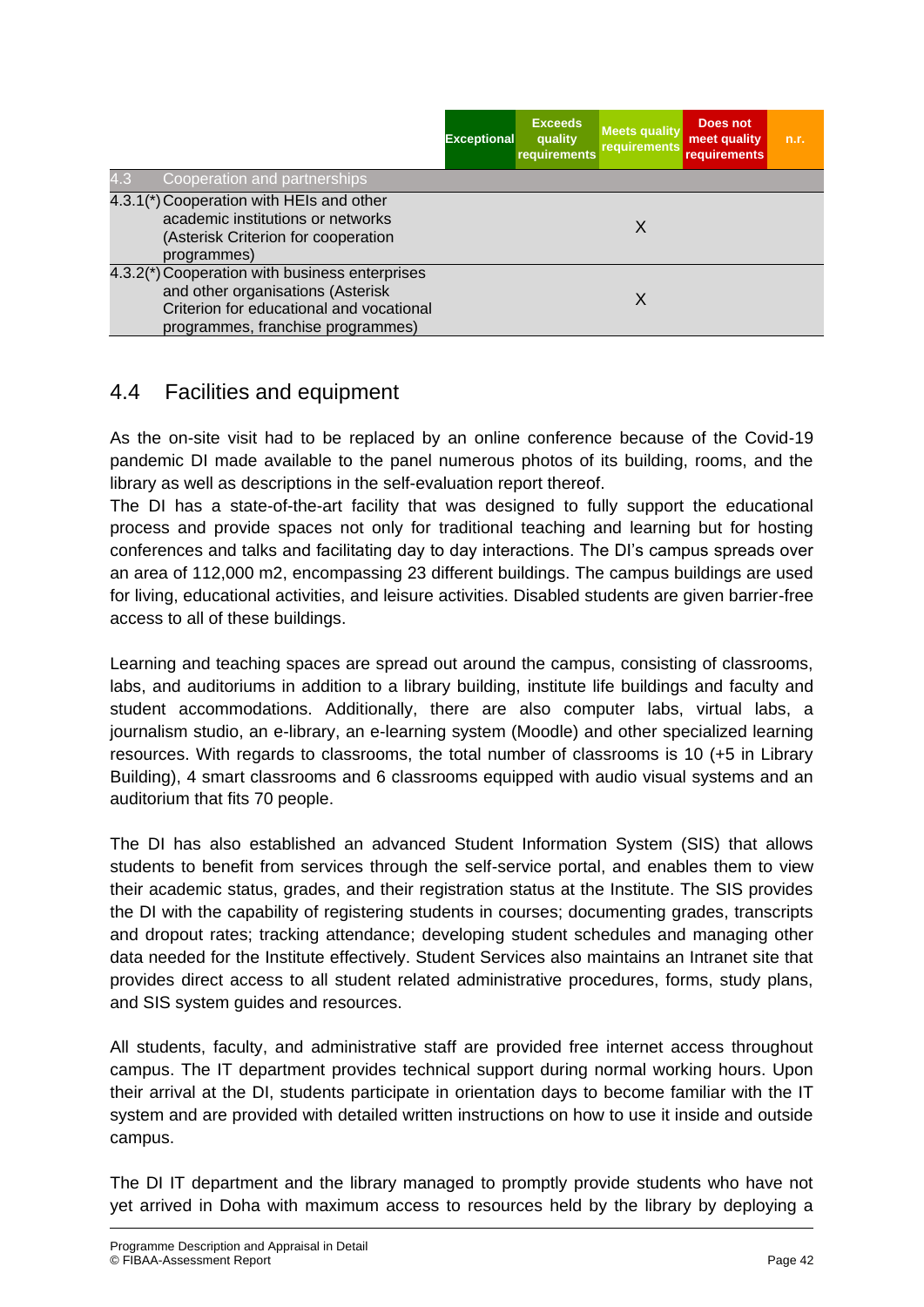technological solution (EZproxy) that facilitates secure remote access. Moreover, licenses were offered to the students by providing cloud-based solutions and access to DI's virtual computer labs.

All CMHA students have direct access to the DI's growing research library, as well as the Qatar National Library (QNL), including all of its databases. The DI library builds its collections of varied materials and resources, in print and electronic formats, based on the established collection development policy and procedures that are responsive to the needs of DI community. At present, DI library features a total of 76,244 book titles. CMHA faculty members and DI librarian update the library collection with relevant books, textbooks and other sources. The allocated budget is sufficient to update the collections regularly. All literature assigned in course syllabi is available either in the DI library or is uploaded directly to and available on individual course Moodle sites.

In addition to the DI's print and electronic collection, the DI community has also access to the resources available through QNL. According to its website, QNL "has more than one million books in its collections, along with more than 500,000 eBooks, periodicals and newspapers, and special collections."

The library is open from 8:00am  $-$  10pm during the work week (Sunday – Thursday) and from 9am – 9pm on Saturdays. The library is staffed appropriately and holds regular library orientations, database training sessions, and other workshops for students and faculty. The library features an array of spaces for the community such study rooms, quiet spaces, and public computers.

Combined, the DI and the QNL subscribe to more than 265 databases in Arabic and English. For example, ProQuest's E-book Central, E-Marefa's Social Sciences, JSTOR, Taylor & Francis Online database, Wiley Online Books database, Wiley Online Journals database, and hundreds of other full-text databases in subjects such as Psychology, Philosophy, History, Media & Cultural Studies and other disciplines.

At initial student registration, the DI library provides all new students with unique DI barcode login credentials. Students are then able to access online resources from anywhere in the world via the internet for the duration of their DI study period.

### Appraisal:

Since the online conference was conducted replacing an on-site visit, the panel did not have the opportunity to visit the DI's buildings. Instead, UKI provided photos and descriptions of its premises and facilities. Based on the materials provided, the panel formed the view that a smooth running of programmes is ensured regarding the capacities for teaching, research, studies, and administration.

The quantity, quality, media and IT facilities of the teaching rooms meet the standards required for the programme, even taking into account the resource needs of other study programmes. The teaching rooms and labs are equipped with state-of-the-art technology. For special contents of the curriculum (role-playing game, virtual elements), the HEI possesses appropriate rooms with the specific technical components needed such as visual systems.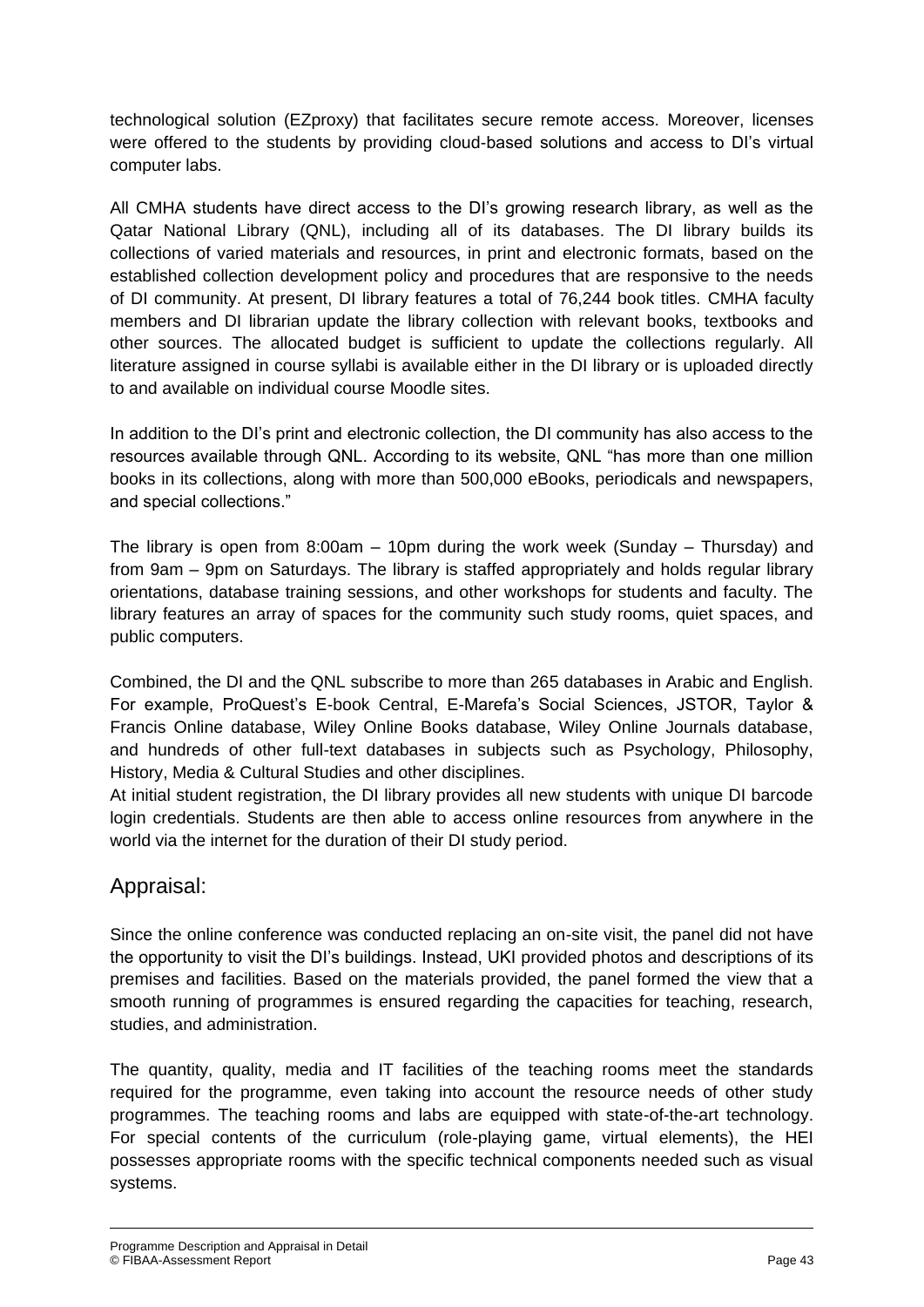The rooms are properly equipped for disabled students and give them barrier-free access. Access to the internet through laptops via wireless LAN is provided free of charge. A sufficient number of group rooms is available.

The panel in particular welcomes that access to the literature and journals as well as to digital media (e.g. electronic media, databases) is ensured. The opening hours of the DI library as well of the Qatar National Library take students' needs sufficiently into account. The literature expressly required for the study programme is available in the library and also kept up to date. Access to relevant digital media is available from the students' home. Qualified library staff is there to advise students.

|                  |                                                                                                  | <b>Exceptional</b> | <b>Exceeds</b><br>quality<br>requirements | <b>Meets quality</b><br>requirements | Does not<br>meet quality<br>requirements | n.r. |
|------------------|--------------------------------------------------------------------------------------------------|--------------------|-------------------------------------------|--------------------------------------|------------------------------------------|------|
| 4.4 <sub>1</sub> | Facilities and equipment                                                                         |                    |                                           |                                      |                                          |      |
| $4.4.1*$         | Quantity, quality, media and IT<br>equipment of teaching and group rooms<br>(Asterisk Criterion) |                    |                                           |                                      |                                          |      |
|                  | 4.4.2* Access to literature (Asterisk Criterion)                                                 |                    |                                           |                                      |                                          |      |

#### 4.5 Additional services

The DI offers career services as part of the student services. This includes career guidance and skills development services that are key to successful professional and business life.

As part of creating awareness about the job market, the Career Advising Specialist posts job announcements on the Career portal and explains how they can apply for openings. Moreover, the Career Advising Specialist posts announcements about internship opportunities and important scholarships for PhD programmes, and also facilitates cooperation and partnerships with external organisations. The Career Advising Specialist also facilitates volunteer opportunities for students with organisations that align with their fields of study; moreover curriculum-vitae training, interview preparation training, and training/fieldwork workshops; holds individual meetings with students to advise on job interviews and contract negotiations; and conducts an annual job fair with local corporations, entities, and organizations. The Career Advising Specialist also holds an annual career fair and conducts mock interviewing.

So far, the responsible department initiated the following actions.

- Hired a full-time Alumni Affairs and Corporate Social Responsibility Coordinator.
- Created an Alumni Association webpage on the DI website in April 2020.
- Developed the Alumni Charter and Bylaws which received approval in October 2020.
- More than 550 Alumni have joined the association from 29 countries.
- All graduates have access to DI facilities.
- Invited graduates to be members of DI and Schools committees so they can add value and be part of future developments at DI.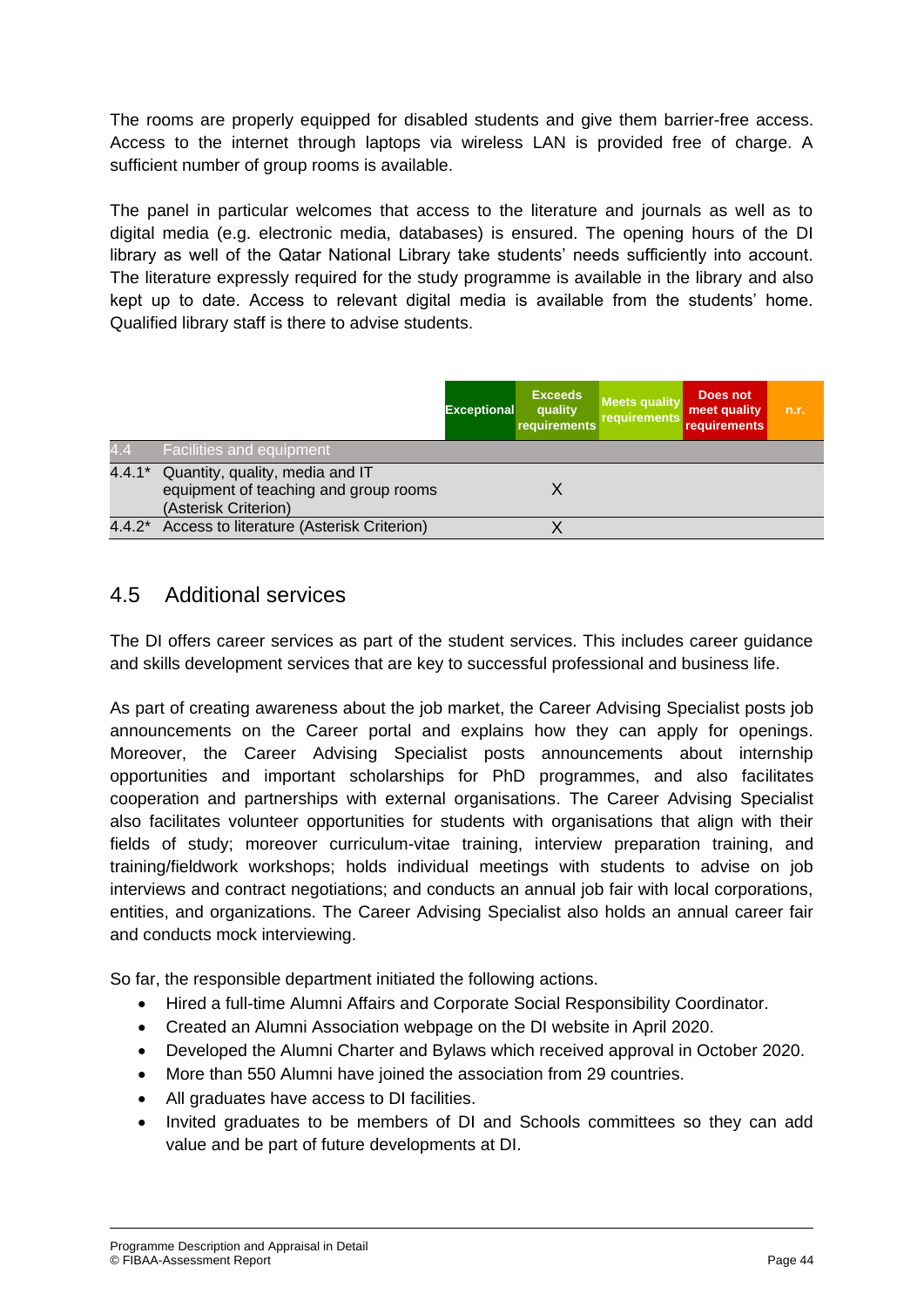## Appraisal:

The panel welcomes that DI offers career counselling and placement services to the students and graduates of the CMHA programme to promote their employability. The HEI provides sufficient resources. In addition, career counselling and placement services are offered to the students and graduates on an individual basis. Such activities are planned on a long-time basis, performed regularly, and are actively marketed. Sufficient staff is available for this purpose. Students have access to the HEI-wide corporate network. The HEI brings its graduates in contact with representatives from business enterprises, public organisations and others at regular events. An alumni organisation has been set up with the aim of developing an alumni network.

|       |                                             | <b>Exceptional</b> | <b>Exceeds</b><br>quality<br>requirements | <b>Meets quality</b><br>requirements | Does not<br>meet quality<br>requirements | n.r. |
|-------|---------------------------------------------|--------------------|-------------------------------------------|--------------------------------------|------------------------------------------|------|
| 4.5   | Additional services                         |                    |                                           |                                      |                                          |      |
| 4.5.1 | Career counselling and placement<br>service |                    |                                           |                                      |                                          |      |
| 4.5.2 | <b>Alumni Activities</b>                    |                    |                                           |                                      |                                          |      |

## 4.6 Financing of the study programme (Asterisk Criterion)

The DI was established in 2015 with an initial funding of 20,000,000 QR (about 4,81 million Euro) from the Arab Center for Research and Policy Studies. The DI operations and academic activities are still funded mainly by the founder the Arab Center for Research and Policy Studies. Since the establishment the DI has been expanding its services to accommodate the growing student body and to attain to students' and faculty members' teaching and learning needs. The Institute is pursuing a strategy to increase its independent research and executive training income.

#### Appraisal:

The panel is convinced that the study programme is funded for the entire accreditation period so that students will definitely be able to complete their studies.

|        |                                                          | <b>Exceptional</b> | <b>Exceeds</b><br>quality<br>requirements | Meets quality<br><b>requirements</b> | Does not<br>meet quality<br>requirements | n.r. |
|--------|----------------------------------------------------------|--------------------|-------------------------------------------|--------------------------------------|------------------------------------------|------|
| $4.6*$ | Financing of the study programme<br>(Asterisk Criterion) |                    |                                           |                                      |                                          |      |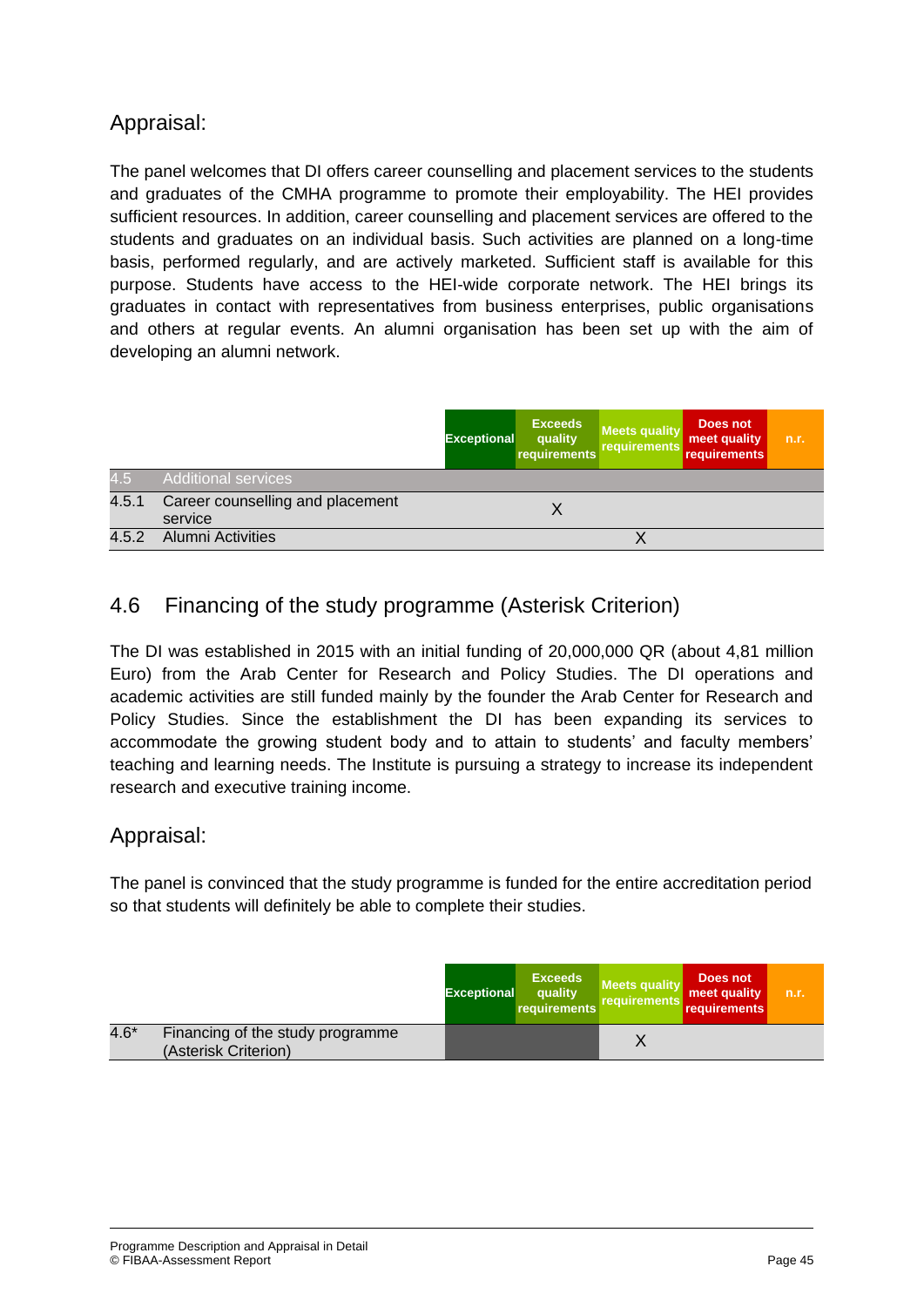## **5. Quality assurance and documentation**

The DI's Office of Institutional Effectiveness and Quality Assurance (OIEQA) provides a framework and guidance for assuring quality of academic programmes, research, academic services, administrative services, and public service at the DI. This "Institutional Effectiveness and Quality Assurance Framework" has found the approval from the DI Board of Trustees. The CMHA programme works within this framework to assure quality.

DI's TLA Committee<sup>17</sup>, guided by the OIEQA, developed a Programme Annual Monitoring Report template which serves to collect data and information on the programme, student and faculty performance. Based on the analysis the Programme Annual Monitoring Report is elaborated and includes data and key details regarding admissions to the CMHA programme, student grades, programme changes, teaching and learning strategies, graduation rates, alumni satisfaction and employment, and plans for improvement. The process also includes a programme learning outcome assessment, which features a special template. This annual report requires all faculty members in the programme to reflect on the data provided by the OIEQA.

In addition, the CMHA programme meets every month to discuss programme outcomes and areas for improvement. The head of programme also keeps track of ongoing development and attempts to provide guidance and mentorship to faculty members as needed. As has been noted, students are also afforded opportunities to address their concerns with their advisors, the head of programme, and at the student-faculty gatherings that occur once per semester. Beyond these mechanisms, the head of programme also oversees syllabi, provides evaluations of courses based on the course content and student evaluations, and works to ensure that instructors abide by DI policies and guidelines. All faculty members are also evaluated comprehensively by the head of programme and perform self-evaluations, and these evaluations involve a component that constructively examines their overall teaching performance.

Before the conclusion of each semester, students are asked to fill out anonymous, individual course evaluations. The OIEQA collates the data from the completed student course surveys and sends them to the relevant course instructors and heads of programme. The final results include both quantitative and qualitative anonymized data that are provided to the course's instructor, the head of the programme and the institution. The template also opens the possibility to students to make comments on the workload. After each semester, all DI instructors use a specially designed form to comment on the student evaluation survey results for their courses and on the course development. Both final, collated student evaluation results and the instructor feedback form are required to be included as part of an end-of-semester "course file" submitted by each instructor to the OIEQA. The head of programme also uses the Instructor Course Feedback Form to report to the Dean regarding all taught courses, with specific reference to both student course evaluation results and instructor feedback on student course evaluations.

To ensure the involvement of all relevant stakeholders in DI quality assurance process, students, faculty and relevant administrative staff are represented in the TLA and IEQA committees. In addition, students can avail of other opportunities to provide contemporaneous evaluations of courses and programmes. Students meet with their

**<sup>.</sup>**  $17$  See above chapter 4.1.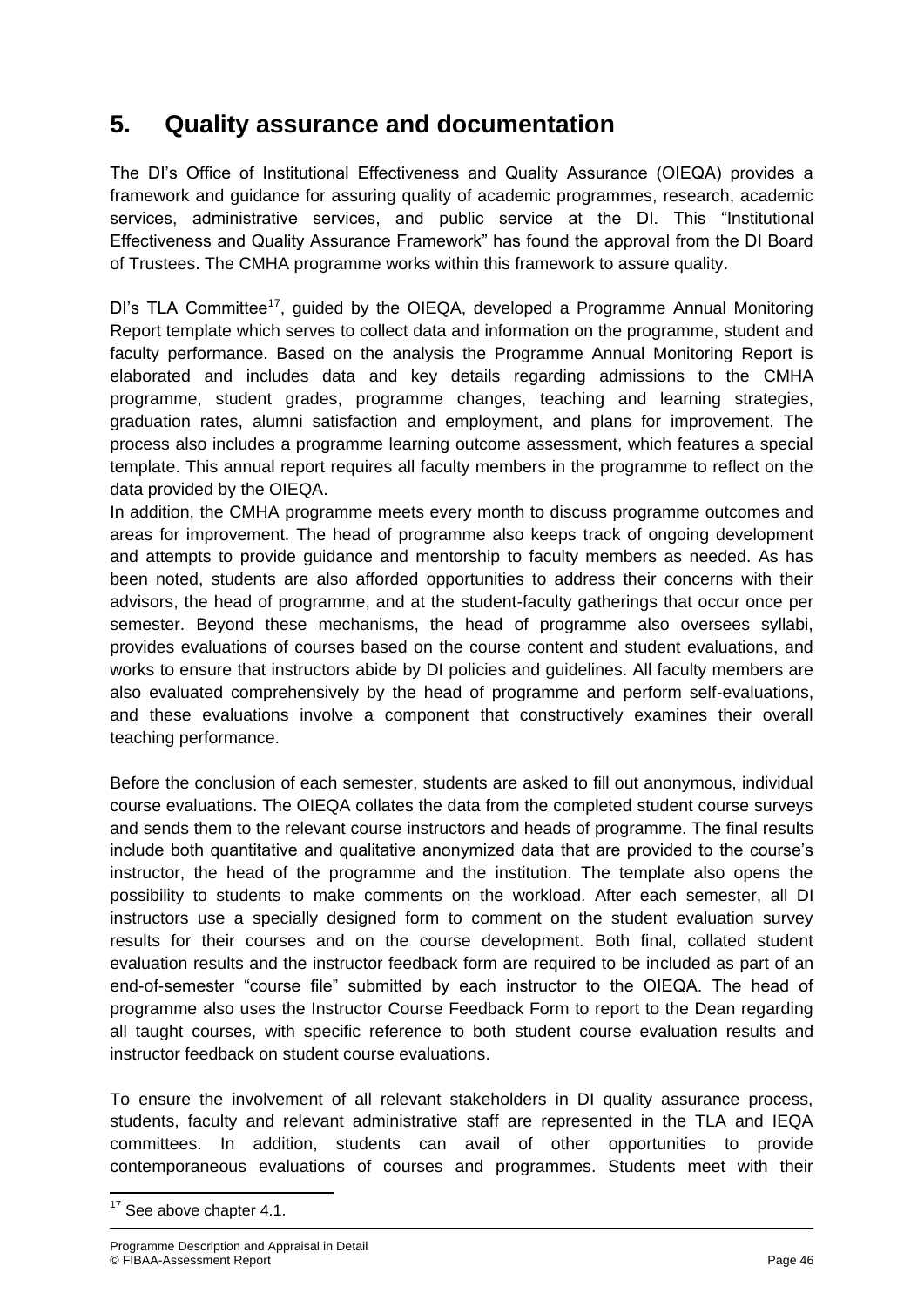advisers at least twice per semester to discuss their progress. These meetings allow for dynamic interactions between the student and their adviser regarding the programme and individual courses. They can also complete a form to evaluate various aspects of their experience at DI. Moreover, once per semester, a programme gathering/forum is held that inter alia deals with quality assurance and allows students to express concerns regarding the programme and workload. Students are also encouraged to report concerns to their adviser or the head of programme, and DI students are collectively represented by a student council.

Furthermore, the DI provides various avenues for programme evaluation and improvement. The workshops provided by the TLA Office are not theoretical exercises, but structured environments for faculty members to improve their courses and programmes. These workshops provide guidance but also allow faculty members the flexibility to synthesise their own knowledge of their respective disciplines with the tools being taught to them in the workshops.

Finally, DI alumni also evaluate and provide programme feedback through the alumni and satisfaction surveys. The results of these surveys are addressed in the Programme Annual Monitoring Report. The programme devises improvement plans in order to address legitimate concerns that can be feasibly addressed. Important improvements are communicated to students via emails, meetings with the students and/or meetings with DI Student Council. It is also worth noting that the results of all surveys conducted are analysed and reported in summative OIEQA reports that are submitted to the Schools, DI Council and administrative units (where appropriate) for review and action.

The DI's OIEQA administers satisfaction surveys every year to all students and bi-annually administers an alumni survey for SOSH and annually for the School of Public Administration and Development Economics. The most recent alumni survey response rate was low, but it provided insight into where CMHA students are currently working and how we might assist them in the future.

The DI, SOSH and the CMHA programme have established clear protocols for document management. The head of programme and programme coordinator are responsible for collecting documents related to pedagogy, advising and theses and retain records of these for themselves. The records are subsequently forwarded to the SOSH office manager so that they may retain and evaluate documents, as necessary.

News about the DI, including the CMHA programme and its faculty and students, is published regularly in Zajel, a monthly e-newspaper published by the DI Communications and External Relations department. Zajel includes information about new DI developments, publications, research grants, awards, conferences, and events. Additionally, the DI uses its pages on Facebook, Twitter, Instagram, and YouTube to publish and broadcast news about the Institute.

The head of the programme and programme coordinator regularly keep faculty members and students aware of relevant updates and deadlines. In addition, activities that are administratively under the jurisdiction of SOSH are communicated to students and staff in a timely manner through the Dean's Office. The DI's Office of the President also regularly updates all concerned members of changes, obligation deadlines and other matters that may be of interest to them.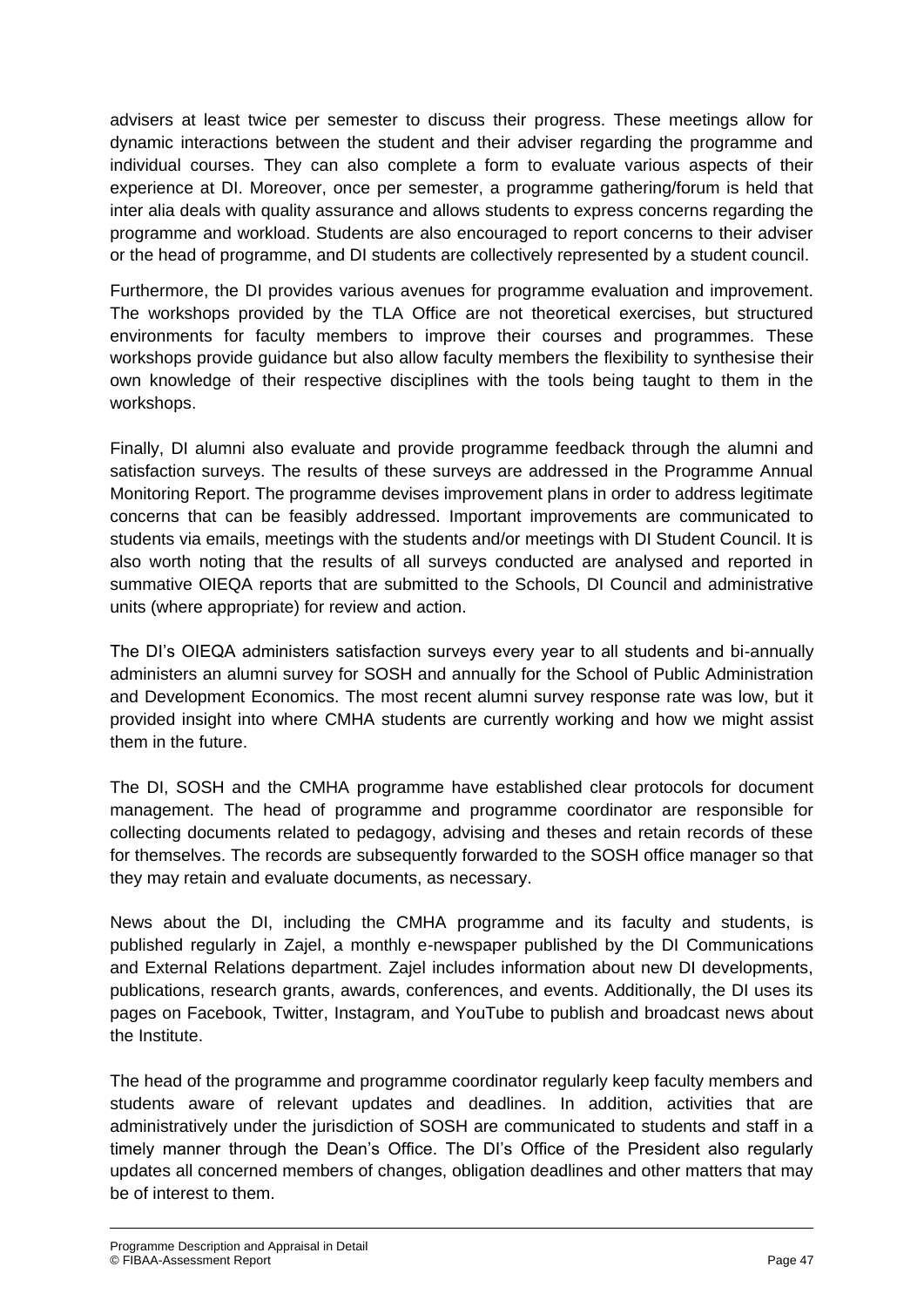The Communications and External Relations department provides regular announcements of events that are distributed to the whole DI community. For CMHA programme events, the programme coordinator works with the Communications and External Relations department to create flyers and announcements of events.

## Appraisal:

The panel welcomes that DI set up a quality assurance and development procedure that systematically and continuously monitors and develops the quality of the programme with respect to its contents, processes, and outcomes. It takes into account the evaluation results and the analysis on student workload, success rate, and graduate employment as well as the profile of the student population. Faculty members participate in the respective committees to plan and assess the quality assurance and development procedures. Responsibilities are clearly defined.

Evaluation by the students is carried out on a regular basis and in accordance with a prescribed procedure; the outcomes are communicated to the students and provide input for the quality development process. Students are represented in the relevant committees as well as in the programme forum that also deals with quality assurance matters.

Quality control by the faculty as well as an external evaluation by alumni are conducted on a regular basis and in accordance with a prescribed procedure; the outcomes are communicated and provide input for the quality development process.

The study programme's content, curriculum and examination scheme have been suitably documented and published (e.g. course plan and exam regulations).

The DI regularly publishes current news and information  $-$  both quantitative and qualitative  $$ about the study programme. In addition, the evaluation results are translated into a list of measures to be taken and published in an appropriate manner.

|          |                                                                                                                          | <b>Exceptional</b> | <b>Exceeds</b><br>quality<br>requirements | <b>Meets quality</b><br>requirements | <b>Does not</b><br>meet quality<br><b>requirements</b> | n.r. |
|----------|--------------------------------------------------------------------------------------------------------------------------|--------------------|-------------------------------------------|--------------------------------------|--------------------------------------------------------|------|
| $5.1*$   | Quality assurance and quality<br>development with respect to contents,<br>processes and outcomes (Asterisk<br>Criterion) |                    |                                           | X                                    |                                                        |      |
| 5.2      | Instruments of quality assurance                                                                                         |                    |                                           |                                      |                                                        |      |
| 5.2.1    | Evaluation by students                                                                                                   |                    |                                           | X                                    |                                                        |      |
| 5.2.2    | Evaluation by faculty                                                                                                    |                    |                                           | X                                    |                                                        |      |
| 5.2.3    | External evaluation by alumni,<br>employers and third parties                                                            |                    |                                           | X                                    |                                                        |      |
| 5.3      | Programme documentation                                                                                                  |                    |                                           |                                      |                                                        |      |
| $5.3.1*$ | Programme description (Asterisk<br>Criterion)                                                                            |                    |                                           | X                                    |                                                        |      |
| 5.3.2    | Information on activities during the<br>academic year                                                                    |                    |                                           | X                                    |                                                        |      |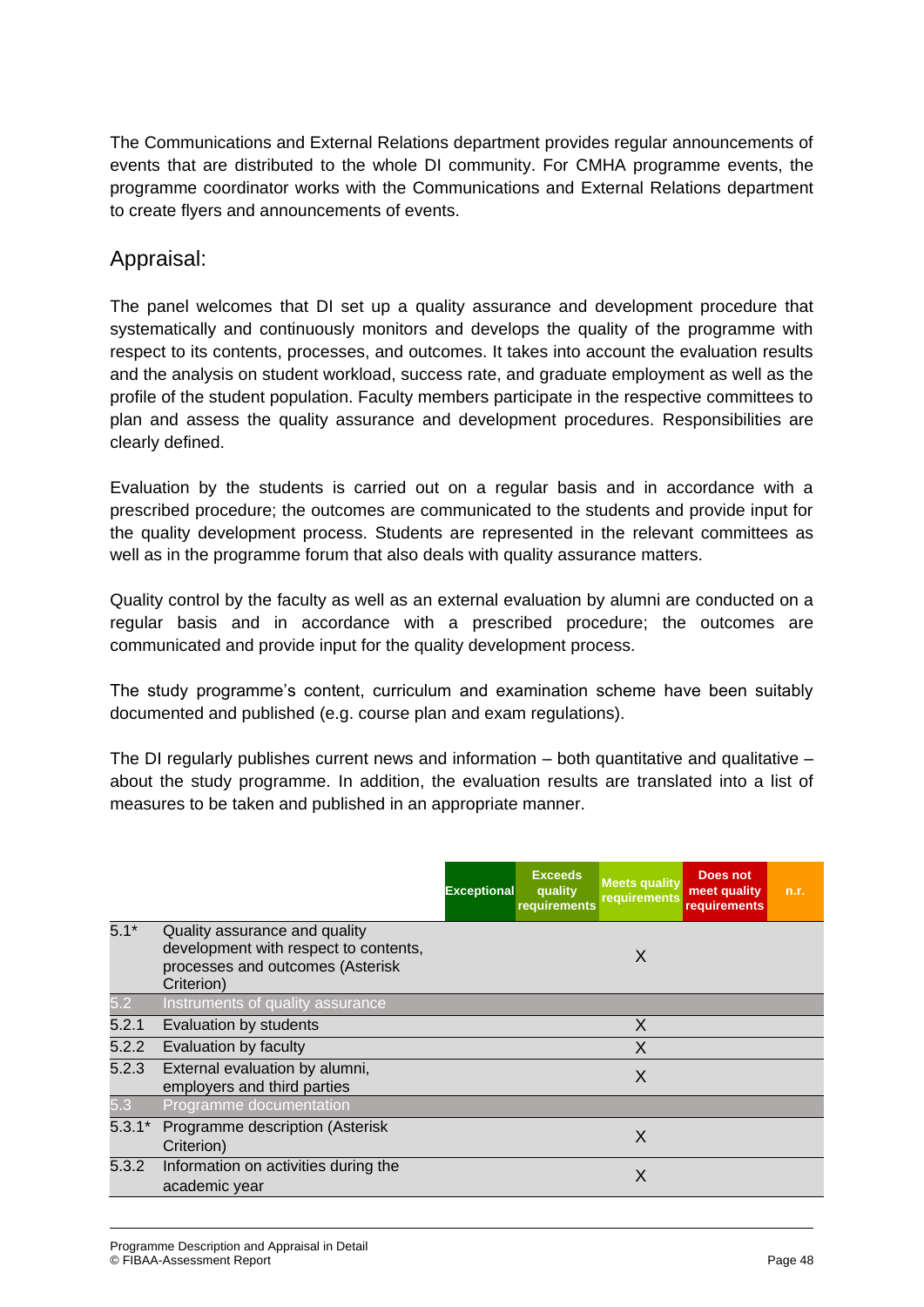# Quality profile

### **HEI:** Doha Institute of Graduate Studuíes

#### **Master programme:** Conflict Management and Humanitarian Action

|                         |                                                                                                                               | <b>Exceptional</b> | <b>Exceeds</b><br>quality<br>requirements | <b>Meets quality</b><br>requirements | <b>Does not</b><br>meet quality<br>requirements | n.r. |
|-------------------------|-------------------------------------------------------------------------------------------------------------------------------|--------------------|-------------------------------------------|--------------------------------------|-------------------------------------------------|------|
| П                       | <b>Objectives</b>                                                                                                             |                    |                                           |                                      |                                                 |      |
| $1.1*$                  | Objectives of the study programme<br>(Asterisk Criterion)                                                                     |                    |                                           | X                                    |                                                 |      |
| $1.2*$                  | International orientation of the study<br>programme design (Asterisk Criterion)                                               |                    | X                                         |                                      |                                                 |      |
| 1.3                     | Positioning of the study programme                                                                                            |                    |                                           |                                      |                                                 |      |
| 1.3.1                   | Positioning of the study programme in<br>the educational market                                                               | X                  |                                           |                                      |                                                 |      |
| 1.3.2                   | Positioning of the study programme on<br>the job market for graduates<br>("Employability")                                    |                    |                                           | X                                    |                                                 |      |
| 1.3.3                   | Positioning of the study programme<br>within the HEI's overall strategic concept                                              |                    |                                           | X                                    |                                                 |      |
| $\overline{2}$          | <b>Admission</b>                                                                                                              |                    |                                           |                                      |                                                 |      |
| $2.1*$                  | Admission requirements (Asterisk Criterion)                                                                                   |                    | X                                         |                                      |                                                 |      |
| 2.2                     | Counselling for prospective students                                                                                          |                    |                                           | X                                    |                                                 |      |
| $2.3*$                  | Selection procedure (if relevant)                                                                                             |                    | X                                         |                                      |                                                 |      |
| $2.4(*)$                | Professional experience (if relevant;<br>Asterisk Criterion for master<br>programmes that require professional<br>experience) |                    |                                           |                                      |                                                 | X    |
| $2.5*$                  | Ensuring foreign language proficiency<br>(Asterisk Criterion)                                                                 |                    |                                           | X                                    |                                                 |      |
| $2.6*$                  | Transparency and documentation of<br>admission procedure and decision<br>(Asterisk Criterion)                                 |                    |                                           | X                                    |                                                 |      |
| $\overline{\mathbf{3}}$ | <b>Contents, structure and didactical concept</b>                                                                             |                    |                                           |                                      |                                                 |      |
| 3.1                     | Contents                                                                                                                      |                    |                                           |                                      |                                                 |      |
| $3.1.1*$                | Logic and conceptual coherence<br>(Asterisk Criterion)                                                                        |                    |                                           | X                                    |                                                 |      |
| $3.1.2*$                | Rationale for degree and programme<br>name (Asterisk Criterion)                                                               |                    |                                           | X                                    |                                                 |      |
| $3.1.3*$                | Integration of theory and practice<br>(Asterisk Criterion)                                                                    |                    | X                                         |                                      |                                                 |      |
| 3.1.4                   | Interdisciplinary thinking                                                                                                    |                    | X                                         |                                      |                                                 |      |
| 3.1.5                   | <b>Ethical aspects</b>                                                                                                        |                    | $\overline{X}$                            |                                      |                                                 |      |
| $3.1.6*$                | Methods and scientific practice (Asterisk<br>Criterion)                                                                       |                    |                                           | X                                    |                                                 |      |
| $3.1.7*$                | Examination and final thesis (Asterisk<br>Criterion)                                                                          |                    |                                           | X                                    |                                                 |      |
| 3.2                     | <b>Structure</b>                                                                                                              |                    |                                           |                                      |                                                 |      |
| $3.2.1*$                | Modular structure of the study<br>programme (Asterisk Criterion)                                                              |                    |                                           | X                                    |                                                 |      |
| $3.2.2*$                | Study and exam regulations (Asterisk                                                                                          |                    |                                           | X                                    |                                                 |      |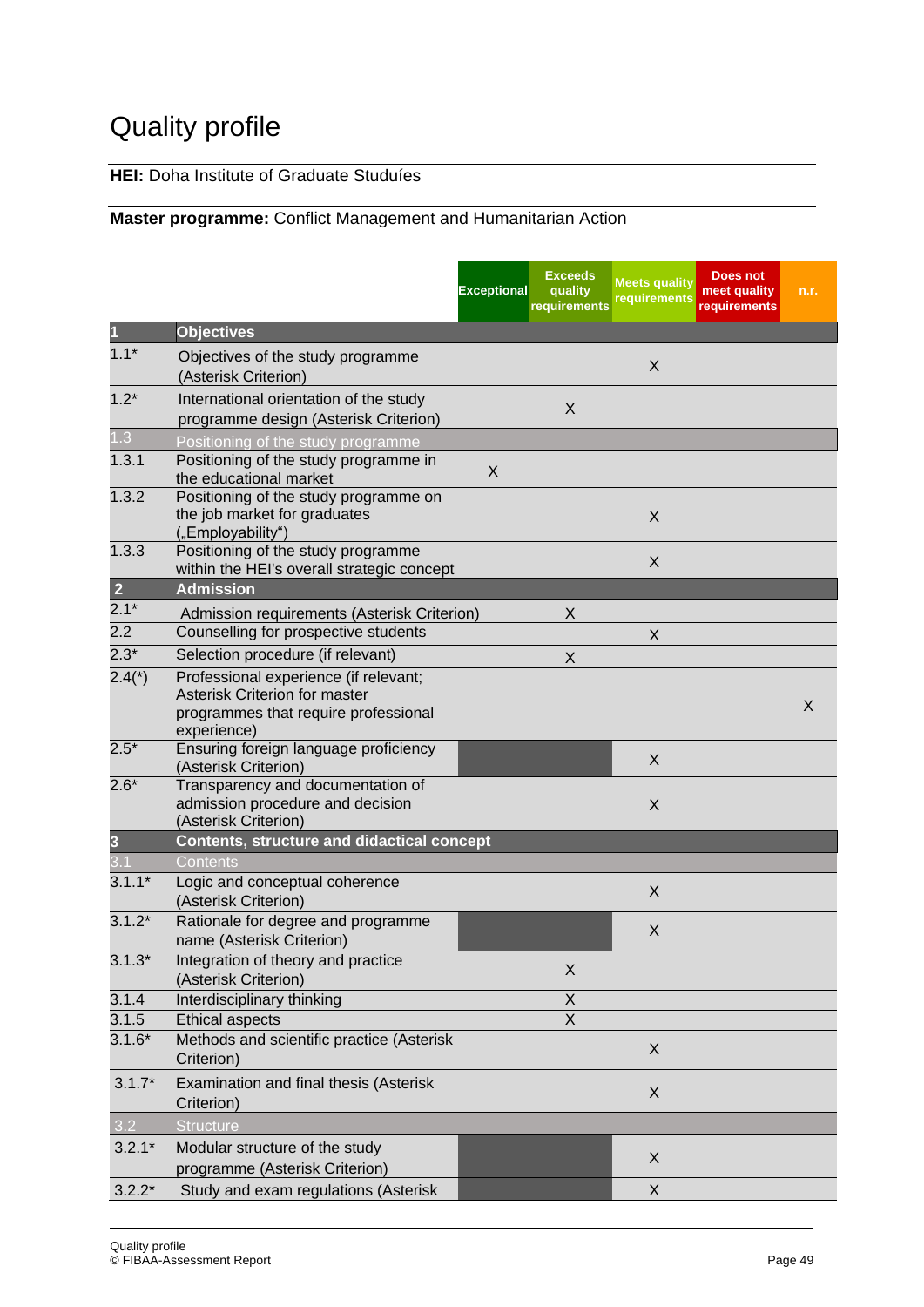|                  |                                                                                                                                           | <b>Exceptional</b> | <b>Exceeds</b><br>quality<br>requirements | <b>Meets quality</b><br>requirements | Does not<br>meet quality<br>requirements | n.r. |
|------------------|-------------------------------------------------------------------------------------------------------------------------------------------|--------------------|-------------------------------------------|--------------------------------------|------------------------------------------|------|
|                  | Criterion)                                                                                                                                |                    |                                           |                                      |                                          |      |
| $3.2.3*$         | Feasibility of study workload (Asterisk<br>Criterion)                                                                                     |                    |                                           | X                                    |                                          |      |
| 3.2.4            | Equality of opportunity                                                                                                                   |                    |                                           | X                                    |                                          |      |
| 3.3              | <b>Didactical concept</b>                                                                                                                 |                    |                                           |                                      |                                          |      |
| $3.3.1*$         | Logic and plausibility of the didactical<br>concept (Asterisk Criterion)                                                                  |                    |                                           | X                                    |                                          |      |
| $3.3.2*$         | Course materials (Asterisk Criterion)                                                                                                     |                    |                                           | Χ                                    |                                          |      |
| 3.3.3            | <b>Guest lecturers</b>                                                                                                                    |                    |                                           | Χ                                    |                                          |      |
| 3.3.4            | Lecturing tutors                                                                                                                          |                    |                                           | X                                    |                                          |      |
| 3.4              | Internationality                                                                                                                          |                    |                                           |                                      |                                          |      |
| $3.4.1*$         | International contents and intercultural<br>aspects (Asterisk Criterion)                                                                  |                    | X                                         |                                      |                                          |      |
| 3.4.2            | Internationality of the student body                                                                                                      | X                  |                                           |                                      |                                          |      |
| 3.4.3            | Internationality of faculty                                                                                                               |                    | X                                         |                                      |                                          |      |
| 3.4.4            | Foreign language contents                                                                                                                 |                    | $\sf X$                                   |                                      |                                          |      |
| $3.5*$           | Multidisciplinary competences and<br>skills (Asterisk Criterion)                                                                          |                    |                                           | X                                    |                                          |      |
| $3.6*$           | Skills for employment / Employability<br>(Asterisk Criterion)                                                                             |                    |                                           | X                                    |                                          |      |
| 4.               | <b>Academic environment and</b><br>framework conditions                                                                                   |                    |                                           |                                      |                                          |      |
| 4.1              | Faculty                                                                                                                                   |                    |                                           |                                      |                                          |      |
| $4.1.1*$         | Structure and quantity of faculty in<br>relation to curricular requirements<br>(Asterisk Criterion)                                       |                    |                                           | X                                    |                                          |      |
| $4.1.2*$         | Academic qualification of faculty<br>(Asterisk Criterion)                                                                                 |                    | X                                         |                                      |                                          |      |
| $4.1.3*$         | Pedagogical / didactical qualification of<br>faculty (Asterisk Criterion)                                                                 |                    |                                           | X                                    |                                          |      |
| 4.1.4            | Practical business experience of faculty                                                                                                  |                    |                                           | X                                    |                                          |      |
| $4.1.5*$         | Internal cooperation (Asterisk Criterion)                                                                                                 |                    |                                           | X                                    |                                          |      |
| $4.1.6*$         | Student support by the faculty (Asterisk<br>Criterion)                                                                                    |                    | X                                         |                                      |                                          |      |
| $4.1.7(*)$       | Student support in distance learning<br>(only relevant and an Asterisk Criterion<br>for blended-learning/distance learning<br>programmes) |                    |                                           |                                      |                                          | X    |
| $\overline{4.2}$ | Programme management                                                                                                                      |                    |                                           |                                      |                                          |      |
| $4.2.1*$         | Programme Director (Asterisk Criterion)                                                                                                   |                    |                                           | X                                    |                                          |      |
| 4.2.2            | Process organisation and<br>administrative support for students and<br>faculty                                                            |                    | X                                         |                                      |                                          |      |
| 4.3              | Cooperation and partnerships                                                                                                              |                    |                                           |                                      |                                          |      |
| $4.3.1*$         | Cooperation with HEIs and other<br>academic institutions or networks<br>(Asterisk Criterion for cooperation<br>programmes)                |                    |                                           | X                                    |                                          |      |
|                  |                                                                                                                                           |                    |                                           |                                      |                                          |      |